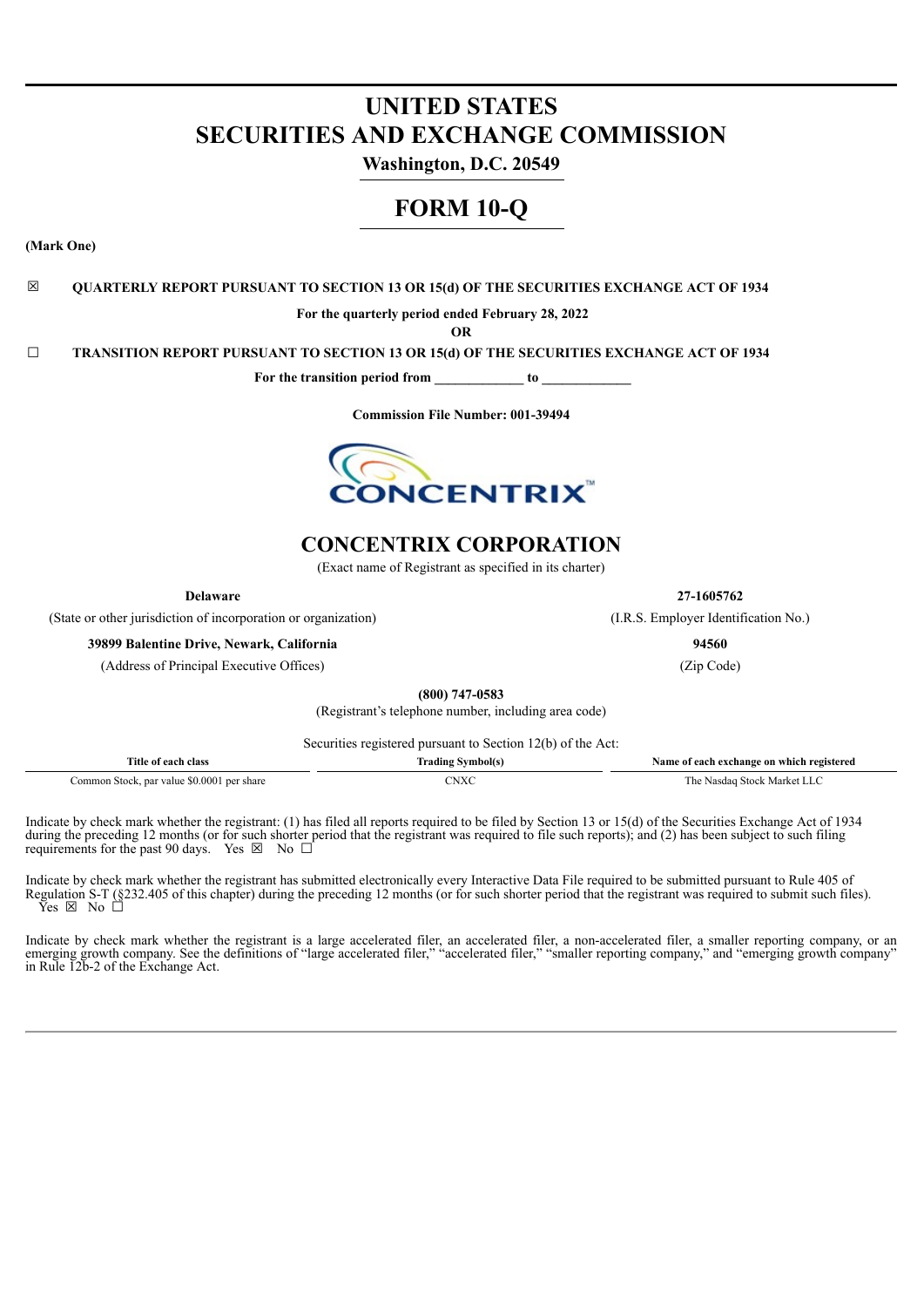| Large accelerated filer | × | Accelerated filer         |  |
|-------------------------|---|---------------------------|--|
| Non-accelerated filer   |   | Smaller reporting company |  |
|                         |   | Emerging growth company   |  |

If an emerging growth company, indicate by check mark if the registrant has elected not to use the extended transition period for complying with any new or revised financial accounting standards provided pursuant to Section 13(a) of the Exchange Act.  $\Box$ 

Indicate by check mark whether the registrant is a shell company (as defined in Rule 12b-2 of the Act). Yes  $\Box$  No  $\boxtimes$ 

Indicate the number of shares outstanding of each of the issuer's classes of common stock, as of the last practicable date.

| Class                                | Outstanding as of March 31, 2022 |
|--------------------------------------|----------------------------------|
| Common Stock, \$0.0001 par value<br> | 52,469,126                       |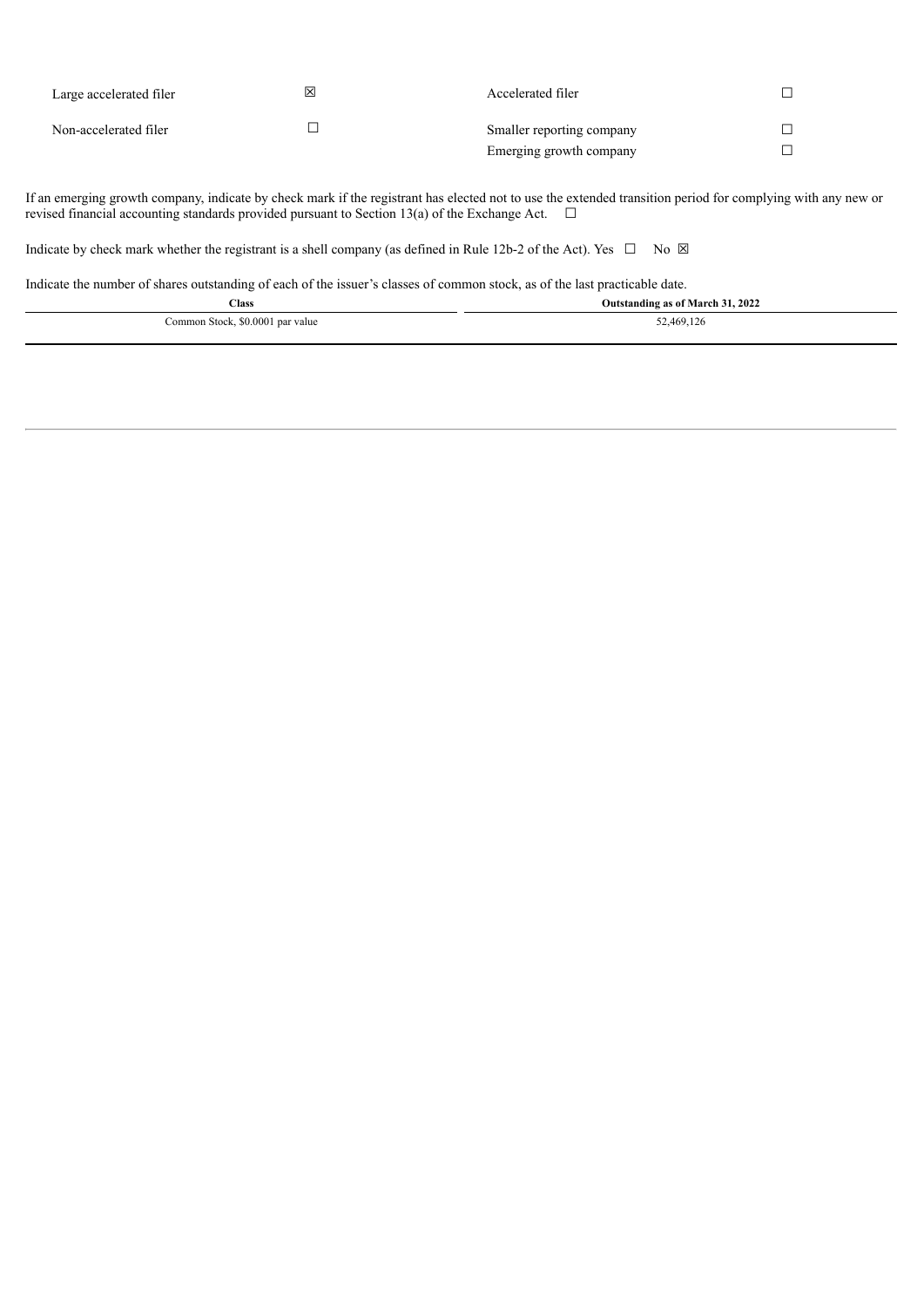# **Concentrix Corporation**

# **Form 10-Q Index**

<span id="page-2-0"></span>

|                |                                                                                                                   | Page             |
|----------------|-------------------------------------------------------------------------------------------------------------------|------------------|
| <b>PART I</b>  | <b>FINANCIAL INFORMATION</b>                                                                                      | $\overline{2}$   |
| Item 1.        | <b>Financial Statements</b>                                                                                       | $\overline{2}$   |
|                | Consolidated Balance Sheets as of February 28, 2022 (unaudited) and November 30, 2021                             |                  |
|                | Consolidated Statements of Operations (unaudited) for the Three Months Ended February 28, 2022 and 2021           | 3                |
|                | Consolidated Statements of Comprehensive Income (unaudited) for the Three Months Ended February 28, 2022 and 2021 | $\overline{4}$   |
|                | Consolidated Statements of Stockholders' Equity (unaudited) for the Three Months Ended February 28, 2022 and 2021 | <u>5</u>         |
|                | Consolidated Statements of Cash Flows (unaudited) for the Three Months Ended February 28, 2022 and 2021           | 6                |
|                | Notes to the Consolidated Financial Statements (unaudited)                                                        |                  |
| Item 2.        | <u>Management's Discussion and Analysis of Financial Condition and Results of Operations</u>                      | $\overline{26}$  |
| Item 3.        | Quantitative and Qualitative Disclosures About Market Risk                                                        | 38               |
| Item 4.        | <b>Controls and Procedures</b>                                                                                    | 39               |
|                |                                                                                                                   |                  |
| <b>PART II</b> | <b>OTHER INFORMATION</b>                                                                                          | 40               |
| Item 1.        | <b>Legal Proceedings</b>                                                                                          | $\underline{40}$ |
| Item 1A.       | <b>Risk Factors</b>                                                                                               | 40               |
| Item 6.        | <b>Exhibits</b>                                                                                                   | 41               |
|                | <b>Signatures</b>                                                                                                 | 42               |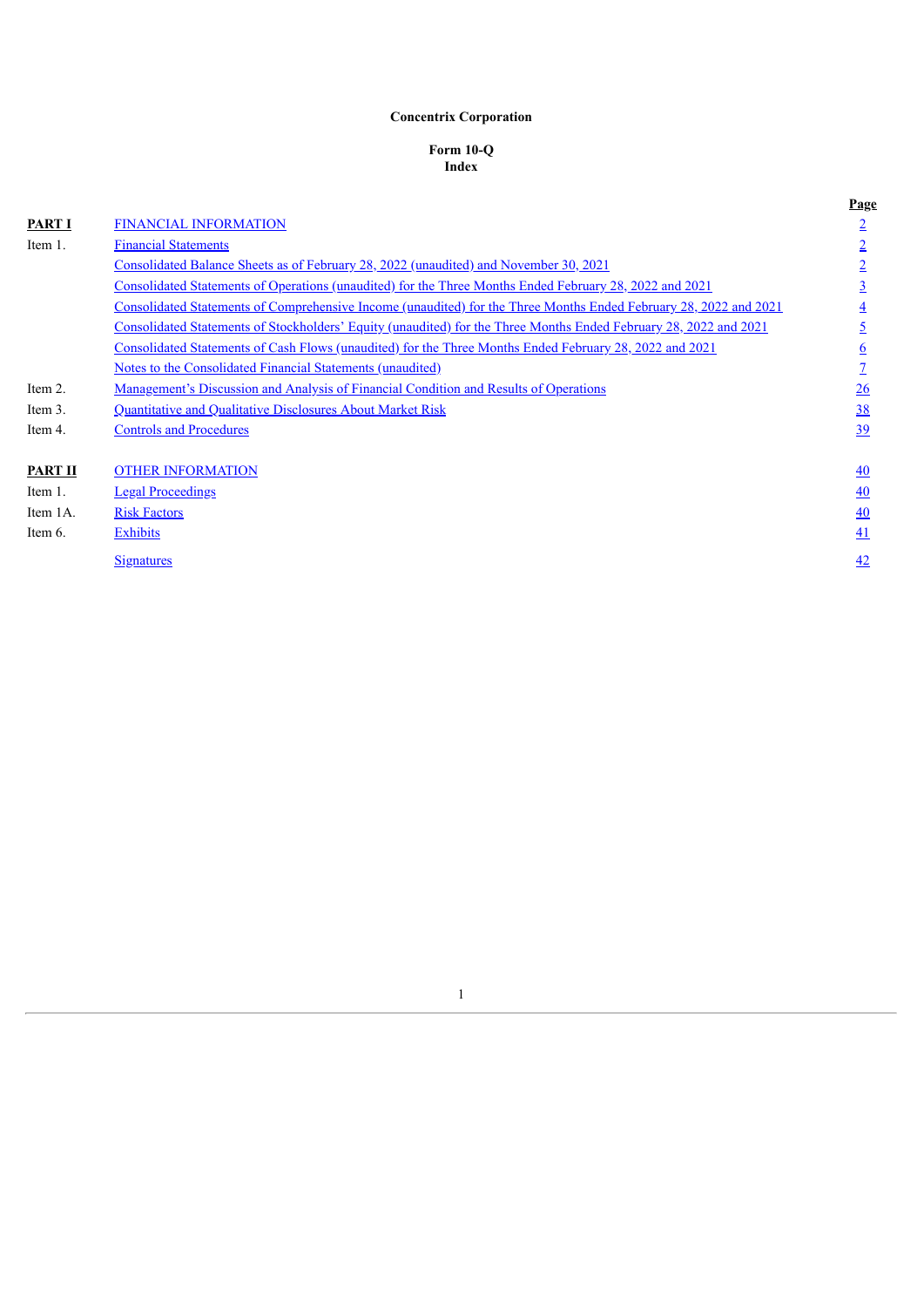# **PART I—FINANCIAL INFORMATION**

# <span id="page-3-1"></span><span id="page-3-0"></span>**ITEM 1. FINANCIAL STATEMENTS**

# **CONCENTRIX CORPORATION CONSOLIDATED BALANCE SHEETS (currency and share amounts in thousands, except par value)**

|                             | <b>February 28, 2022</b> |    | <b>November 30, 2021</b> |  |  |
|-----------------------------|--------------------------|----|--------------------------|--|--|
|                             | (unaudited)              |    |                          |  |  |
| <b>ASSETS</b>               |                          |    |                          |  |  |
| Current assets:             |                          |    |                          |  |  |
| Cash and cash equivalents   | \$<br>$142,157$ \$       |    | 182,038                  |  |  |
| Accounts receivable, net    | 1,324,738                |    | 1,207,953                |  |  |
| Other current assets        | 163,945                  |    | 153,074                  |  |  |
| Total current assets        | 1,630,840                |    | 1,543,065                |  |  |
| Property and equipment, net | 416,874                  |    | 407,144                  |  |  |
| Goodwill                    | 2,942,439                |    | 1,813,502                |  |  |
| Intangible assets, net      | 1,085,942                |    | 655,528                  |  |  |
| Deferred tax assets         | 53,474                   |    | 48,413                   |  |  |
| Other assets                | 587,219                  |    | 578,715                  |  |  |
| Total assets                | \$<br>6,716,788          | -S | 5,046,367                |  |  |

# **LIABILITIES, REDEEMABLE NON-CONTROLLING INTEREST AND STOCKHOLDERS' EQUITY**

| Current liabilities:                    |                  |           |
|-----------------------------------------|------------------|-----------|
| Accounts payable                        | \$<br>118,974 \$ | 129,359   |
| Current portion of long-term debt       | 78,750           |           |
| Accrued compensation and benefits       | 414,971          | 453,434   |
| Other accrued liabilities               | 376,877          | 351,642   |
| Income taxes payable                    | 46,704           | 33,779    |
| Total current liabilities               | 1,036,276        | 968,214   |
| Long-term debt, net                     | 2,266,646        | 802,017   |
| Other long-term liabilities             | 519,490          | 546,410   |
| Deferred tax liabilities                | 160,111          | 109,471   |
| Total liabilities                       | 3,982,523        | 2,426,112 |
| Commitments and contingencies (Note 14) |                  |           |

<span id="page-3-2"></span>

| Redeemable non-controlling interest                                                                                                                                                                                                                                  | 2,266     |           |
|----------------------------------------------------------------------------------------------------------------------------------------------------------------------------------------------------------------------------------------------------------------------|-----------|-----------|
|                                                                                                                                                                                                                                                                      |           |           |
| Stockholders' equity:                                                                                                                                                                                                                                                |           |           |
| Preferred stock, \$0.0001 par value, 10,000 shares authorized and no shares issued and outstanding as of<br>February 28, 2022 and November 30, 2021, respectively                                                                                                    |           |           |
| Common stock, \$0.0001 par value, 250,000 shares authorized; 52,011 and 51,927 shares issued as of<br>February 28, 2022 and November 30, 2021, respectively, and 51,664 and 51,594 shares outstanding as of<br>February 28, 2022 and November 30, 2021, respectively |           |           |
| Additional paid-in capital                                                                                                                                                                                                                                           | 2,389,403 | 2,355,767 |
| Treasury stock, 348 and 333 shares as of February 28, 2022 and November 30, 2021, respectively                                                                                                                                                                       | (60,040)  | (57, 486) |
| Retained earnings                                                                                                                                                                                                                                                    | 489,656   | 392,495   |
| Accumulated other comprehensive loss                                                                                                                                                                                                                                 | (87,025)  | (70, 526) |
| Total stockholders' equity                                                                                                                                                                                                                                           | 2,731,999 | 2,620,255 |
| Total liabilities, redeemable non-controlling interest, and stockholders' equity                                                                                                                                                                                     | 6,716,788 | 5,046,367 |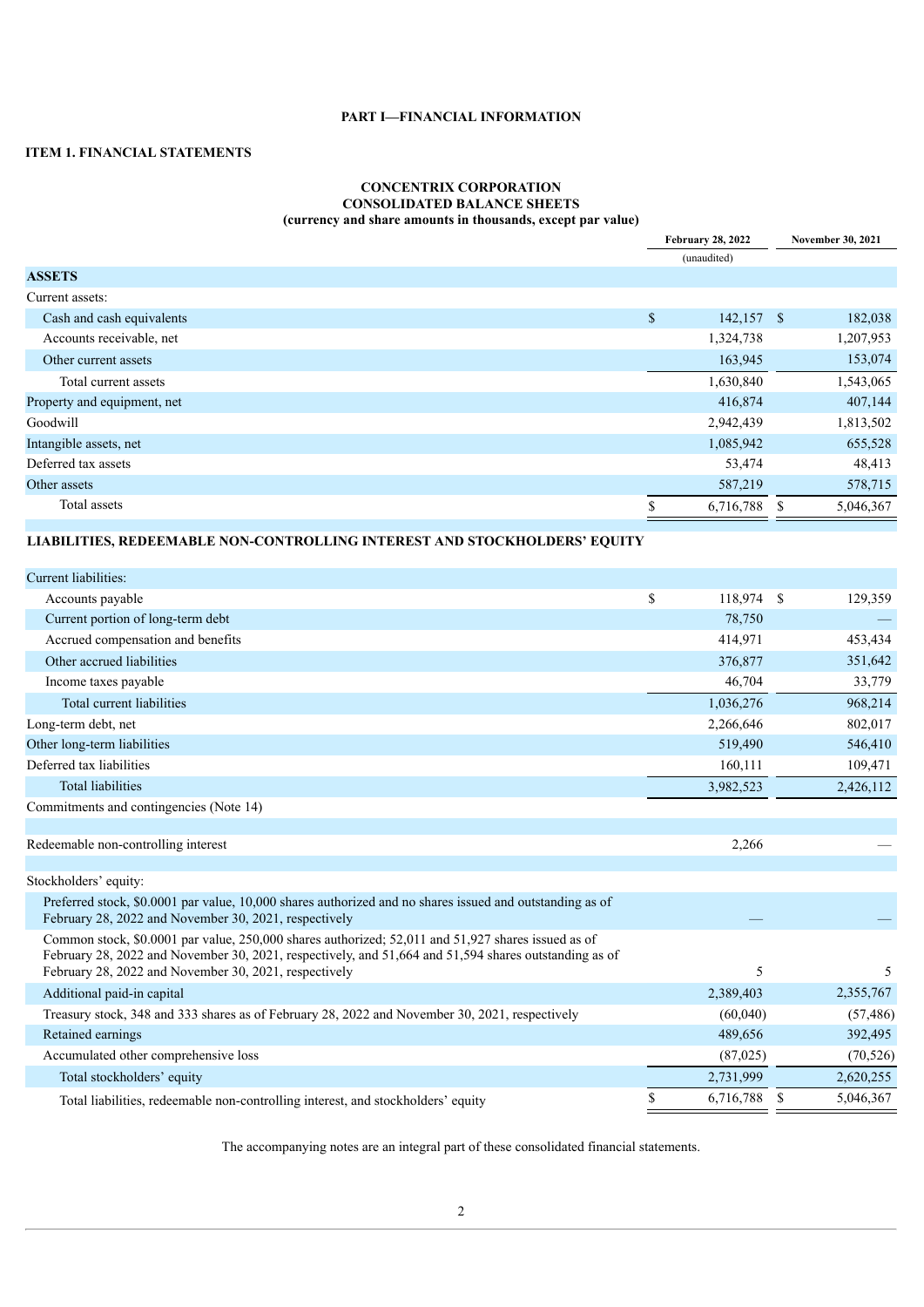# **CONCENTRIX CORPORATION CONSOLIDATED STATEMENTS OF OPERATIONS (currency and share amounts in thousands, except per share amounts) (unaudited)**

|                                                           | <b>Three Months Ended</b> |                          |               |                          |  |
|-----------------------------------------------------------|---------------------------|--------------------------|---------------|--------------------------|--|
|                                                           |                           | <b>February 28, 2022</b> |               | <b>February 28, 2021</b> |  |
| Revenue                                                   | \$                        | 1,536,052 \$             |               | 1,353,278                |  |
| Cost of revenue                                           |                           | 997,918                  |               | 867,228                  |  |
| Gross profit                                              |                           | 538,134                  |               | 486,050                  |  |
| Selling, general and administrative expenses              |                           | 390,389                  |               | 351,161                  |  |
| Operating income                                          |                           | 147,745                  |               | 134,889                  |  |
| Interest expense and finance charges, net                 |                           | 8,770                    |               | 7,703                    |  |
| Other expense (income), net                               |                           | (7,616)                  |               | 3,803                    |  |
| Income before income taxes                                |                           | 146,591                  |               | 123,383                  |  |
| Provision for income taxes                                |                           | 36,052                   |               | 34,572                   |  |
| Net income before non-controlling interest                |                           | 110,539                  |               | 88,811                   |  |
| Less: Net income attributable to non-controlling interest |                           | 266                      |               |                          |  |
| Net income attributable to Concentrix Corporation         | S.                        | 110,273                  | <sup>\$</sup> | 88,811                   |  |
| Earnings per common share:                                |                           |                          |               |                          |  |
| <b>Basic</b>                                              | $\mathbf{\hat{S}}$        | 2.11                     | -S            | 1.72                     |  |
| Diluted                                                   |                           | 2.09                     |               | 1.69                     |  |
| Weighted-average common shares outstanding                |                           |                          |               |                          |  |
| <b>Basic</b>                                              |                           | 51,629                   |               | 51,155                   |  |
| Diluted                                                   |                           | 52,046                   |               | 51,805                   |  |

<span id="page-4-0"></span>The accompanying notes are an integral part of these consolidated financial statements.

3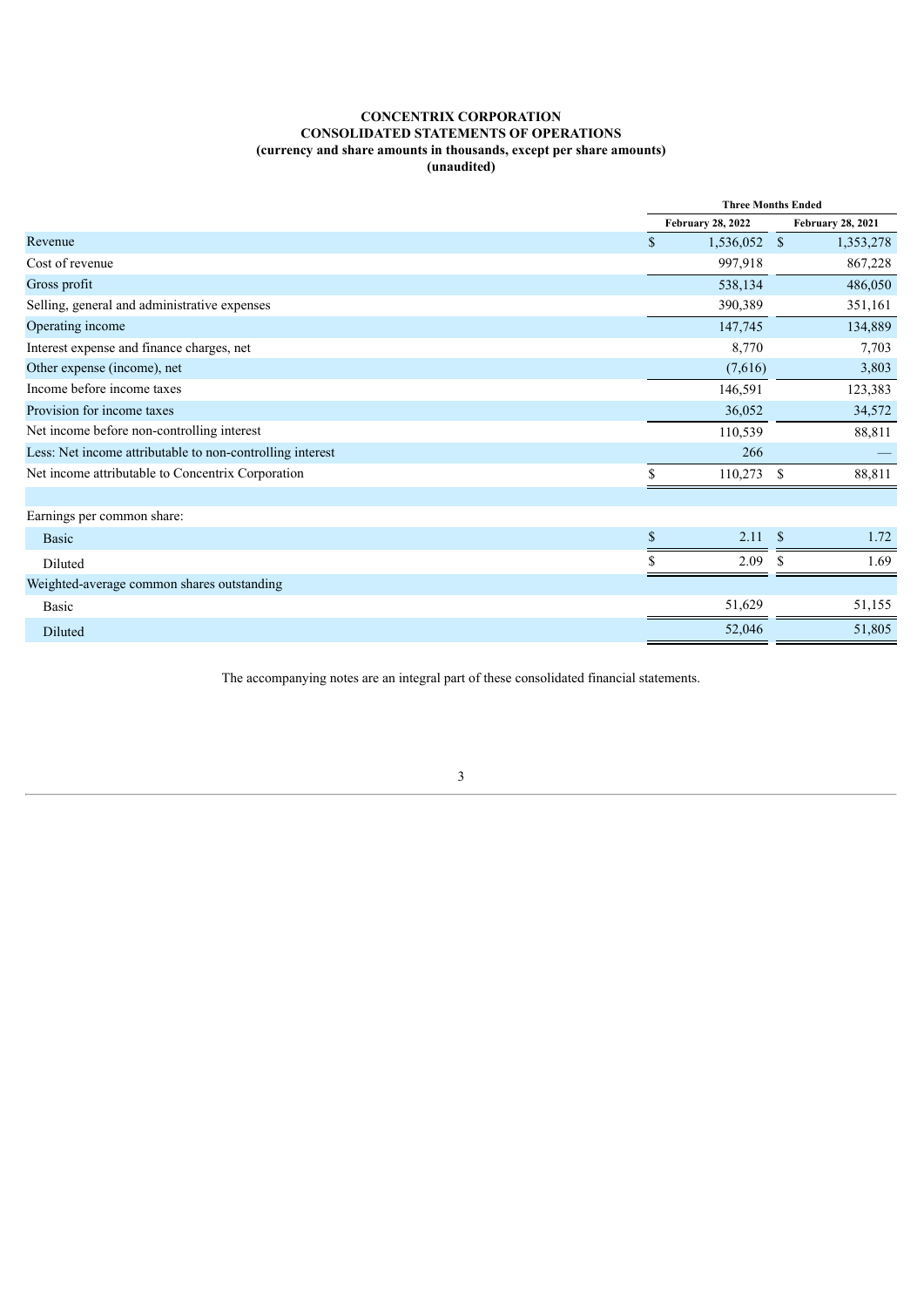# **CONCENTRIX CORPORATION CONSOLIDATED STATEMENTS OF COMPREHENSIVE INCOME (currency in thousands) (unaudited)**

<span id="page-5-0"></span>

|                                                                                                                                                                           | <b>Three Months Ended</b> |                          |  |                          |
|---------------------------------------------------------------------------------------------------------------------------------------------------------------------------|---------------------------|--------------------------|--|--------------------------|
|                                                                                                                                                                           |                           | <b>February 28, 2022</b> |  | <b>February 28, 2021</b> |
| Net income before non-controlling interest                                                                                                                                |                           | $110,539$ \$             |  | 88,811                   |
| Other comprehensive loss:                                                                                                                                                 |                           |                          |  |                          |
| Unrealized gains (losses) of defined benefit plans, net of taxes of \$0 and \$98 for the three months ended<br>February 28, 2022 and 2021, respectively                   |                           | 773                      |  | (376)                    |
| Unrealized losses on cash flow hedges during the period, net of taxes of \$947 and \$2,255 for the three<br>months ended February 28, 2022 and 2021, respectively         |                           | (2,760)                  |  | (7,070)                  |
| Reclassification of net gains on cash flow hedges to net income, net of taxes of \$232 and \$3,022 for the three<br>months ended February 28, 2022 and 2021, respectively |                           | (673)                    |  | (9,171)                  |
| Total change in unrealized gains (losses) on cash flow hedges, net of taxes                                                                                               |                           | (3, 433)                 |  | (16,241)                 |
| Foreign currency translation adjustments, net of taxes of \$0 for the three months ended February 28, 2022<br>and 2021, respectively                                      |                           | (13, 839)                |  | 6,306                    |
| Other comprehensive loss                                                                                                                                                  |                           | (16, 499)                |  | (10,311)                 |
| Comprehensive income                                                                                                                                                      |                           | 94,040                   |  | 78,500                   |
| Less: Comprehensive income attributable to non-controlling interests                                                                                                      |                           | 266                      |  |                          |
| Comprehensive income attributable to Concentrix Corporation                                                                                                               |                           | 93,774 \$                |  | 78,500                   |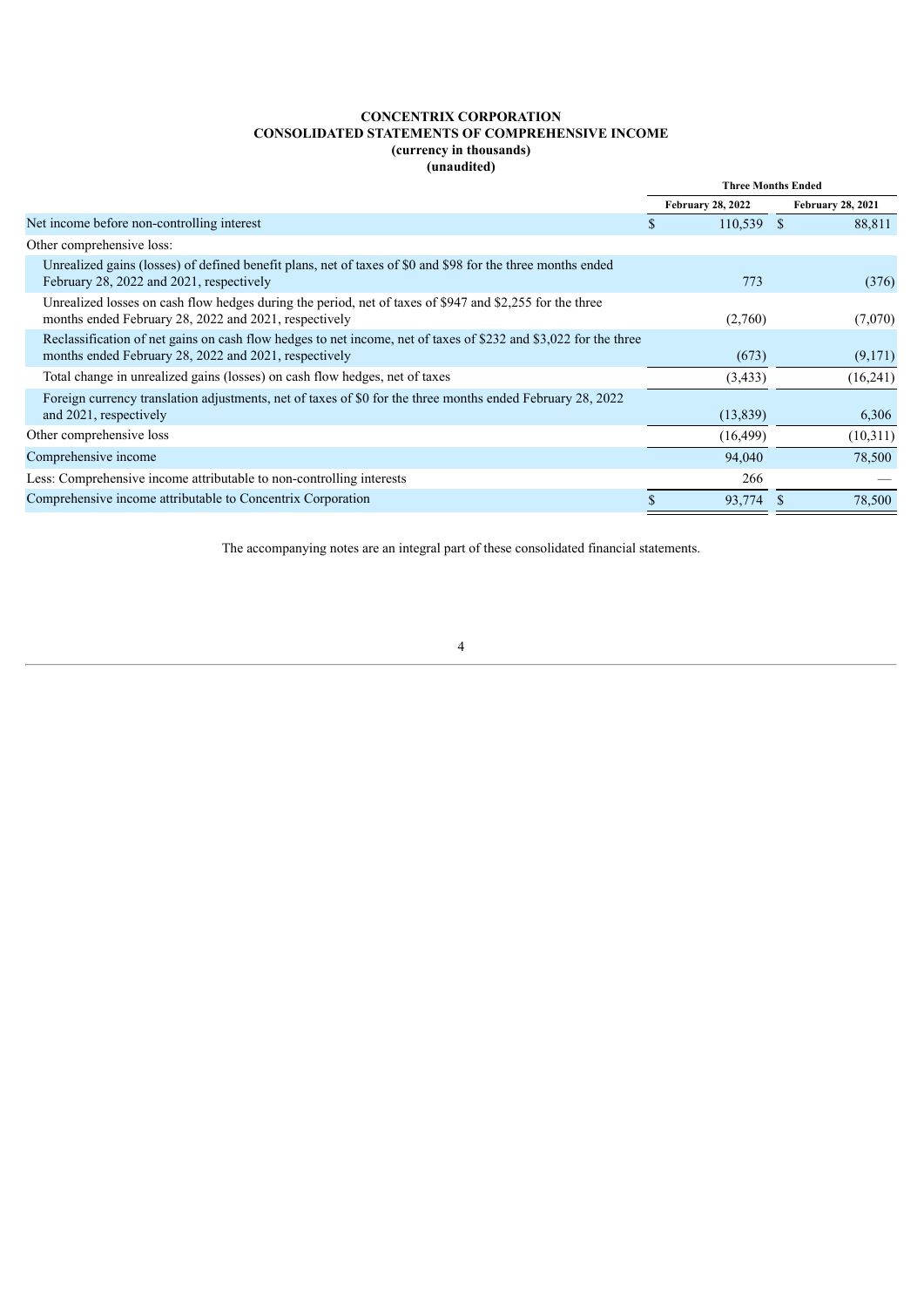# **CONCENTRIX CORPORATION CONSOLIDATED STATEMENTS OF STOCKHOLDERS' EQUITY (currency and share amounts in thousands) (unaudited)**

<span id="page-6-0"></span>

|                                                                        |                                               |                     |               |        |               |                                      |                                |               | <b>Concentrix Corporation Stockholders' Equity</b> |             |                      |               |                                        |              |                                               |                                  |
|------------------------------------------------------------------------|-----------------------------------------------|---------------------|---------------|--------|---------------|--------------------------------------|--------------------------------|---------------|----------------------------------------------------|-------------|----------------------|---------------|----------------------------------------|--------------|-----------------------------------------------|----------------------------------|
|                                                                        |                                               | <b>Common stock</b> |               |        |               |                                      | <b>Treasury stock</b>          |               |                                                    |             |                      |               |                                        |              |                                               |                                  |
|                                                                        | Redeemable<br>non-<br>controlling<br>interest | <b>Shares</b>       |               | Amount |               | <b>Additional</b><br>paid-in capital | <b>Shares</b>                  |               | Amount                                             |             | Retained<br>earnings |               | Former parent<br>company<br>investment |              | Accumulated<br>other<br>comprehensive<br>loss | Total<br>Stockholders'<br>Equity |
| Balances, November 30, 2020                                            | $\mathbb{S}$                                  | $\equiv$            | $\mathbf S$   |        | $\mathcal{S}$ |                                      |                                | $\mathsf{\$}$ |                                                    | $\mathbf S$ |                      | $\mathbb{S}$  | 2,305,899                              | $\mathbb{S}$ | $(3,814)$ \$                                  | 2,302,085                        |
| Other comprehensive loss                                               |                                               |                     |               |        |               |                                      |                                |               |                                                    |             |                      |               |                                        |              | (10,311)                                      | (10,311)                         |
| Reclassification of net former<br>parent investment in<br>Concentrix   |                                               |                     |               |        |               | 2,305,899                            |                                |               |                                                    |             |                      |               | (2,305,899)                            |              |                                               |                                  |
| Issuance of common stock at<br>separation and spin-off                 |                                               | 51,135              |               | 5      |               | (5)                                  |                                |               |                                                    |             |                      |               |                                        |              |                                               |                                  |
| Share-based compensation<br>activity                                   |                                               | 79                  |               |        |               | 9,102                                |                                |               |                                                    |             |                      |               |                                        |              |                                               | 9,102                            |
| Repurchase of common stock<br>for tax withholdings on equity<br>awards |                                               |                     |               |        |               |                                      | 4                              |               | (409)                                              |             |                      |               |                                        |              |                                               | (409)                            |
| Net income                                                             |                                               |                     |               |        |               |                                      |                                |               |                                                    |             | 88,811               |               |                                        |              |                                               | 88,811                           |
| Balances, February 28, 2021                                            | \$<br>$\equiv$                                | 51,214 \$           |               |        |               | 5 \$ 2,314,996                       |                                | 4S            | $(409)$ \$                                         |             | 88,811 \$            |               | $\frac{1}{2}$                          | $\mathbb{S}$ |                                               | $(14,125)$ \$ 2,389,278          |
|                                                                        |                                               |                     |               |        |               |                                      |                                |               |                                                    |             |                      |               |                                        |              |                                               |                                  |
| Balances, November 30, 2021                                            | \$                                            | 51,594              | <sup>\$</sup> | 5      | \$            | 2,355,767                            | 333                            | <sup>\$</sup> | $(57, 486)$ \$                                     |             | 392,495              | \$            |                                        | \$           | $(70,526)$ \$                                 | 2,620,255                        |
| Other comprehensive loss                                               |                                               |                     |               |        |               |                                      |                                |               |                                                    |             |                      |               |                                        |              | (16, 499)                                     | (16, 499)                        |
| Equity awards issued as<br>acquisition purchase<br>consideration       |                                               |                     |               |        |               | 15,725                               |                                |               |                                                    |             |                      |               |                                        |              |                                               | 15,725                           |
| Acquisition of non-controlling<br>interest in subsidiary               | 2,000                                         |                     |               |        |               |                                      |                                |               |                                                    |             |                      |               |                                        |              |                                               |                                  |
| Net income attributable to non-<br>controlling interest                | 266                                           |                     |               |        |               |                                      |                                |               |                                                    |             |                      |               |                                        |              |                                               |                                  |
| Share-based compensation<br>activity                                   |                                               | 70                  |               |        |               | 17,911                               |                                |               |                                                    |             |                      |               |                                        |              |                                               | 17,911                           |
| Repurchase of common stock<br>for tax withholdings on equity<br>awards |                                               |                     |               |        |               |                                      | 15                             |               | (2, 554)                                           |             |                      |               |                                        |              | —                                             | (2, 554)                         |
| Repurchase of common stock                                             |                                               |                     |               |        |               |                                      | -                              |               | $\qquad \qquad \longleftarrow$                     |             |                      |               |                                        |              | $\overline{\phantom{0}}$                      |                                  |
| Dividends                                                              |                                               |                     |               |        |               | $\overline{\phantom{0}}$             | $\qquad \qquad \longleftarrow$ |               |                                                    |             | (13, 112)            |               | $\overline{\phantom{0}}$               |              | $\overline{\phantom{0}}$                      | (13, 112)                        |
| Net income                                                             |                                               |                     |               |        |               |                                      |                                |               | $\overline{\phantom{a}}$                           |             | 110,273              |               |                                        |              | -                                             | 110,273                          |
| Balances, February 28, 2022                                            | \$<br>2,266                                   | 51,664              | <sup>S</sup>  | 5      | \$            | 2,389,403                            | 348                            | \$            | (60,040)                                           | -S          | 489,656              | <sup>\$</sup> | $\qquad \qquad -$                      | $\mathbb{S}$ | $(87,025)$ \$                                 | 2,731,999                        |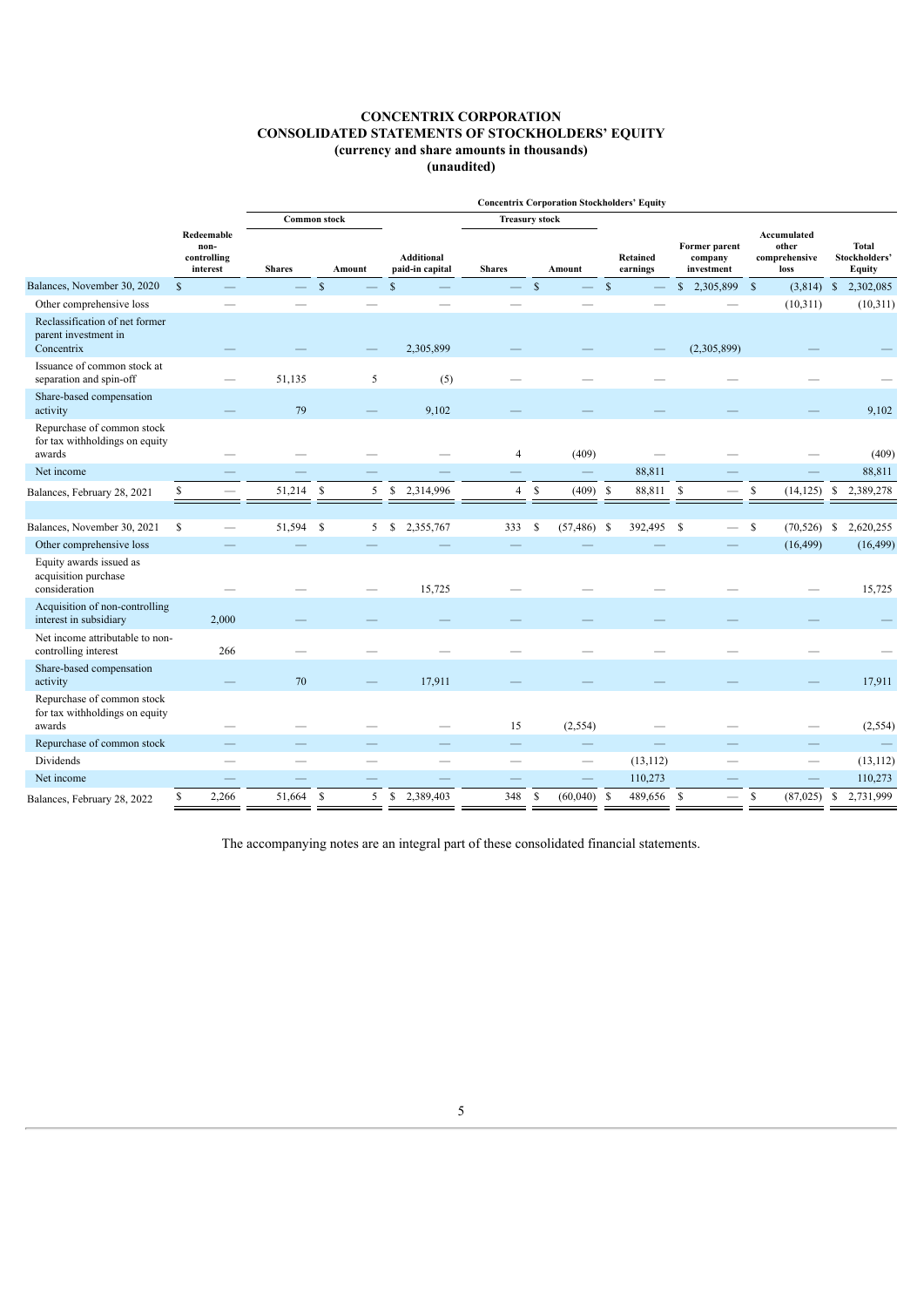# **CONCENTRIX CORPORATION CONSOLIDATED STATEMENTS OF CASH FLOWS (currency in thousands) (unaudited)**

<span id="page-7-0"></span>

|                                                                                   |                          | <b>Three Months Ended</b> |                          |  |  |  |
|-----------------------------------------------------------------------------------|--------------------------|---------------------------|--------------------------|--|--|--|
|                                                                                   | <b>February 28, 2022</b> |                           | <b>February 28, 2021</b> |  |  |  |
| Cash flows from operating activities:                                             |                          |                           |                          |  |  |  |
| Net income before non-controlling interest                                        | \$<br>110,539            | - \$                      | 88,811                   |  |  |  |
| Adjustments to reconcile net income to net cash provided by operating activities: |                          |                           |                          |  |  |  |
| Depreciation                                                                      | 36,037                   |                           | 35,999                   |  |  |  |
| Amortization                                                                      | 38,056                   |                           | 34,601                   |  |  |  |
| Non-cash share-based compensation expense                                         | 15,030                   |                           | 6,811                    |  |  |  |
| Provision for doubtful accounts                                                   | 1,948                    |                           | (2, 554)                 |  |  |  |
| Deferred income taxes                                                             | (10,646)                 |                           | (8,276)                  |  |  |  |
| Unrealized foreign exchange loss                                                  | 726                      |                           | 6,305                    |  |  |  |
| Other                                                                             | (98)                     |                           | 133                      |  |  |  |
| Changes in operating assets and liabilities:                                      |                          |                           |                          |  |  |  |
| Accounts receivable, net                                                          | (30, 188)                |                           | (48,099)                 |  |  |  |
| Payable to former parent                                                          |                          |                           | (22, 825)                |  |  |  |
| Accounts payable                                                                  | (7,171)                  |                           | (27,766)                 |  |  |  |
| Other operating assets and liabilities                                            | (109, 218)               |                           | (27, 256)                |  |  |  |
| Net cash provided by operating activities                                         | 45,015                   |                           | 35,884                   |  |  |  |
| Cash flows from investing activities:                                             |                          |                           |                          |  |  |  |
| Purchases of property and equipment                                               | (45,393)                 |                           | (41,950)                 |  |  |  |
| Acquisitions of business, net of cash acquired                                    | (1, 564, 430)            |                           |                          |  |  |  |
| Other investments                                                                 | (1,000)                  |                           |                          |  |  |  |
| Net cash used in investing activities                                             | (1,610,823)              |                           | (41,950)                 |  |  |  |
| Cash flows from financing activities:                                             |                          |                           |                          |  |  |  |
| Proceeds from the Credit Facility - Term Loan                                     | 2,100,000                |                           |                          |  |  |  |
| Repayments of the Credit Facility - Prior Term Loan                               | (700,000)                |                           | (50,000)                 |  |  |  |
| Proceeds from the Securitization Facility                                         | 508,000                  |                           | 399,500                  |  |  |  |
| Repayments of the Securitization Facility                                         | (359,000)                |                           | (382,000)                |  |  |  |
| Cash paid for debt issuance costs                                                 | (8, 863)                 |                           |                          |  |  |  |
| Proceeds from exercise of stock options                                           | 2,882                    |                           | 2,291                    |  |  |  |
| Repurchase of common stock for tax withholdings on equity awards                  | (2, 554)                 |                           | (409)                    |  |  |  |
| Dividends paid                                                                    | (13, 112)                |                           |                          |  |  |  |
| Net cash provided by (used in) financing activities                               | 1,527,353                |                           | (30,618)                 |  |  |  |
| Effect of exchange rate changes on cash, cash equivalents and restricted cash     | (1,395)                  |                           | (471)                    |  |  |  |
| Net decrease in cash, cash equivalents and restricted cash                        | (39, 850)                |                           | (37, 155)                |  |  |  |
| Cash, cash equivalents and restricted cash at beginning of year                   | 183,010                  |                           | 156,351                  |  |  |  |
| Cash, cash equivalents and restricted cash at end of period                       | $\mathbb S$<br>143,160   | $\mathbb{S}$              | 119,196                  |  |  |  |
|                                                                                   |                          |                           |                          |  |  |  |
| Supplemental disclosure of non-cash investing activities:                         |                          |                           |                          |  |  |  |
| Accrued costs for property and equipment purchases                                | \$<br>6,293              | \$                        | 6,768                    |  |  |  |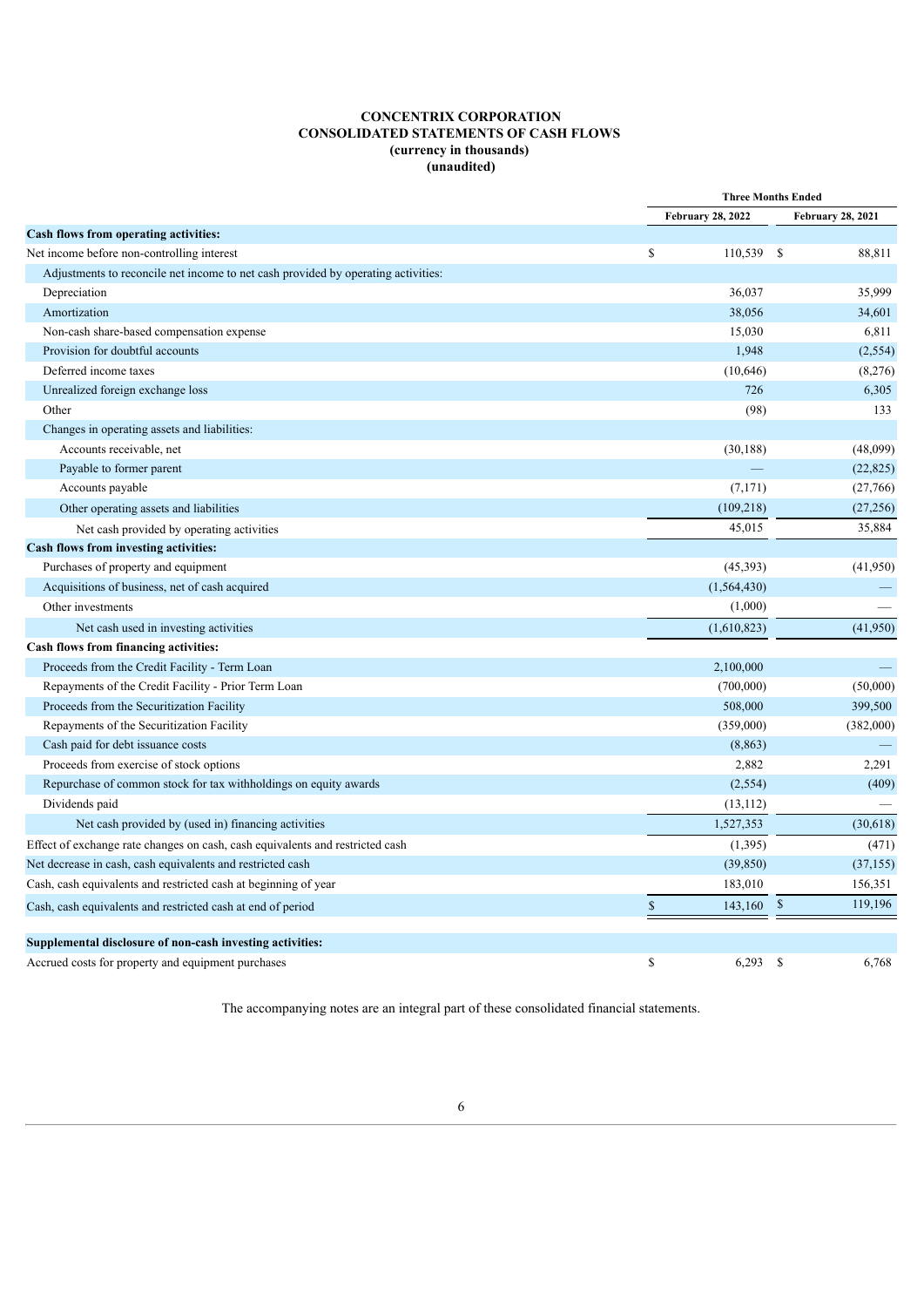## **CONCENTRIX CORPORATION**

## **NOTES TO UNAUDITED CONSOLIDATED FINANCIAL STATEMENTS (currency and share amounts in thousands, except per share amounts)**

## **NOTE 1—BACKGROUND AND BASIS OF PRESENTATION:**

#### **Background**

Concentrix Corporation ("Concentrix," the "CX business" or the "Company") is a leading global provider of Customer Experience ("CX") solutions and technology that help iconic and disruptive brands drive deep understanding, full lifecycle engagement, and differentiated experiences for their end-customers around the world. The Company provides end-to-end capabilities, including CX process optimization, technology innovation and design engineering, frontand back-office automation, analytics and business transformation services to clients in five primary industry verticals. The Company's primary verticals are technology and consumer electronics, communications and media, retail, travel and e-commerce, banking, financial services and insurance, and healthcare.

On December 1, 2020, the separation of the CX business (the "separation") from SYNNEX Corporation, now known as TD SYNNEX Corporation ("TD SYNNEX" or the "former parent") was completed through a tax-free distribution of all of the issued and outstanding shares of the Company's common stock to TD SYNNEX stockholders (the "distribution" and, together with the separation, the "spin-off"). TD SYNNEX stockholders received one share of the Company's common stock for each share of TD SYNNEX common stock held as of the close of business on November 17, 2020. As a result of the spin-off, the Company became an independent public company and the Company's common stock commenced trading on the Nasdaq Stock Market ("Nasdaq") under the symbol "CNXC" on December 1, 2020.

## **Basis of presentation**

The accompanying interim unaudited consolidated financial statements have been prepared by the Company in accordance with the rules and regulations of the Securities and Exchange Commission ("SEC"). The amounts as of November 30, 2021 have been derived from the Company's annual audited financial statements included in the Company's Annual Report on Form 10-K for the fiscal year ended November 30, 2021. Certain information and footnote disclosures normally included in financial statements prepared in accordance with generally accepted accounting principles ("GAAP") in the United States have been condensed or omitted in accordance with such rules and regulations. In the opinion of management, the accompanying unaudited consolidated financial statements reflect all adjustments, consisting only of normal recurring adjustments, necessary to state fairly the financial position of the Company and its results of operations and cash flows as of and for the periods presented. These interim consolidated financial statements should be read in conjunction with the annual audited financial statements and notes thereto included in the Company's Annual Report on Form 10-K for the fiscal year ended November 30, 2021. All intercompany balances and transactions have been eliminated in consolidation.

#### *Risks and uncertainties related to the COVID-19 pandemic*

In December 2019, there was an outbreak of a new strain of coronavirus ("COVID-19"), which was declared a pandemic by the World Health Organization in March 2020. The COVID-19 pandemic has negatively impacted the global economy, disrupted global supply chains and labor force participation, and created significant volatility and disruption of financial markets. The Company successfully transitioned a significant portion of its workforce to a remote working environment throughout the second quarter of 2020 and implemented a number of safety and social distancing measures in the Company's sites to protect the health and safety of the team. During the three months ended February 28, 2022, almost all of the Company's workforce was productive, but the Company experienced the continued effects of the COVID-19 pandemic, as variants caused new waves of COVID-19 cases around the globe.

The extent of the continued impact of the COVID-19 pandemic on the Company's operational and financial performance, including its ability to execute business strategies and initiatives in the expected time frame, will

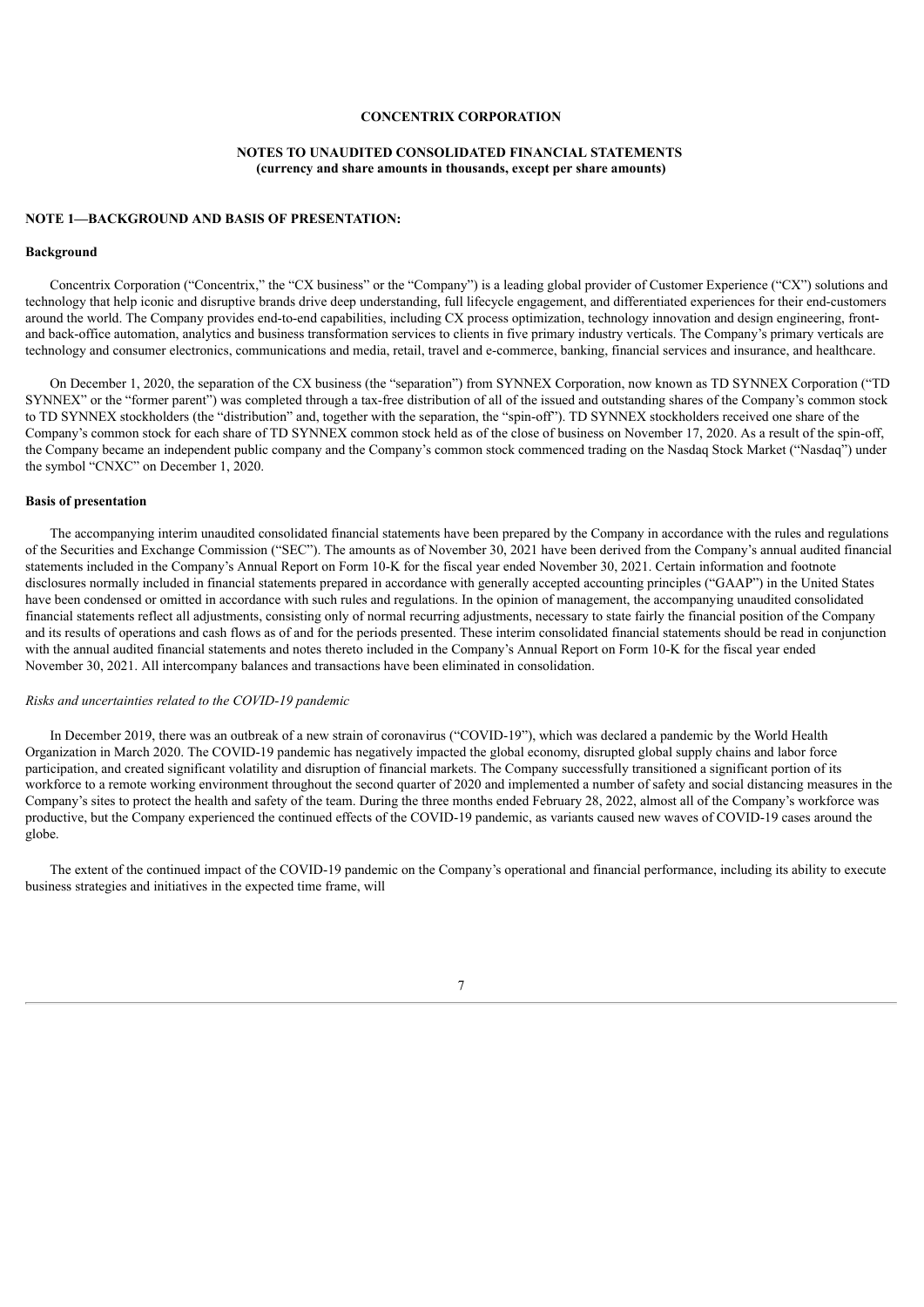depend on future developments, including the duration, spread and severity of the pandemic, the evolution of the virus and the effects of mutations in its genetic code, country and state restrictions regarding virus containment, the availability and effectiveness of vaccines and treatment options, accessibility to the Company's delivery and operations locations, its continued utilization of remote work environments in response to future health and safety restrictions, and the effect on the Company's clients' businesses and the demand for their products and services, all of which are uncertain and cannot be predicted. The Company is unable to predict how long the pandemic conditions will persist in regions in which the Company operates, if or when countries or localities may experience an increase in COVID-19 cases, what additional measures may be introduced by governments or the Company's clients in response to the pandemic generally or to an increase in COVID-19 cases in a particular country or locality, and the effect of any such additional measures on the Company's business. As a result, many of the estimates and assumptions used in preparation of these consolidated financial statements required increased judgment and carry a higher degree of variability and volatility. As events continue to evolve with respect to the pandemic and the global recovery from the pandemic, the Company's estimates may materially change in future periods.

# **NOTE 2—SUMMARY OF SIGNIFICANT ACCOUNTING POLICIES:**

For a discussion of the Company's significant accounting policies, refer to the Company's Annual Report on Form 10-K for the fiscal year ended November 30, 2021. Accounting pronouncements adopted during the three months ended February 28, 2022 are discussed below.

### **Concentration of credit risk**

For the three months ended February 28, 2022 and February 28, 2021, one client accounted for 10.3% and 11.9%, respectively, of the Company's consolidated revenue.

As of February 28, 2022 and November 30, 2021, one client comprised 12.3% and 15.3%, respectively, of the Company's total accounts receivable balance.

#### **Recently adopted accounting pronouncements**

In December 2019, the Financial Accounting Standards Board (the "FASB") issued new guidance that simplifies the accounting for income taxes. The guidance is effective for annual reporting periods beginning after December 15, 2020, and interim periods within those reporting periods. This standard became effective for fiscal year 2022 and did not have a material impact on the consolidated financial statements.

In August 2018, the FASB issued new guidance to add, remove, and clarify disclosure requirements related to defined benefit pension and other postretirement plans. The guidance requires the Company to disclose the weighted-average interest crediting rates used in cash balance pension plans. It also requires the Company to disclose the reasons for significant changes in the benefit obligation or plan assets, including significant gains and losses affecting the benefit obligation for the period. This standard became effective for fiscal year 2021 and did not have a material impact on the consolidated financial statements.

In June 2016, the FASB issued a new credit loss standard that replaced the prior incurred loss impairment model with a methodology that reflects expected credit losses and requires consideration of a broader range of reasonable and supportable information to determine credit loss estimates. This standard became effective for fiscal year 2021 and did not have a material impact on the consolidated financial statements.

## **Recently issued accounting pronouncements**

In March 2020, the FASB issued optional guidance to ease the potential burden for a limited time in accounting for or recognizing the effects of reference rate reform, particularly, the risk of cessation of the London Interbank Offered Rate ("LIBOR") on financial reporting. The guidance provides optional expedients and exceptions for applying GAAP to contracts, hedging relationships, and other transactions affected by reference rate reform if

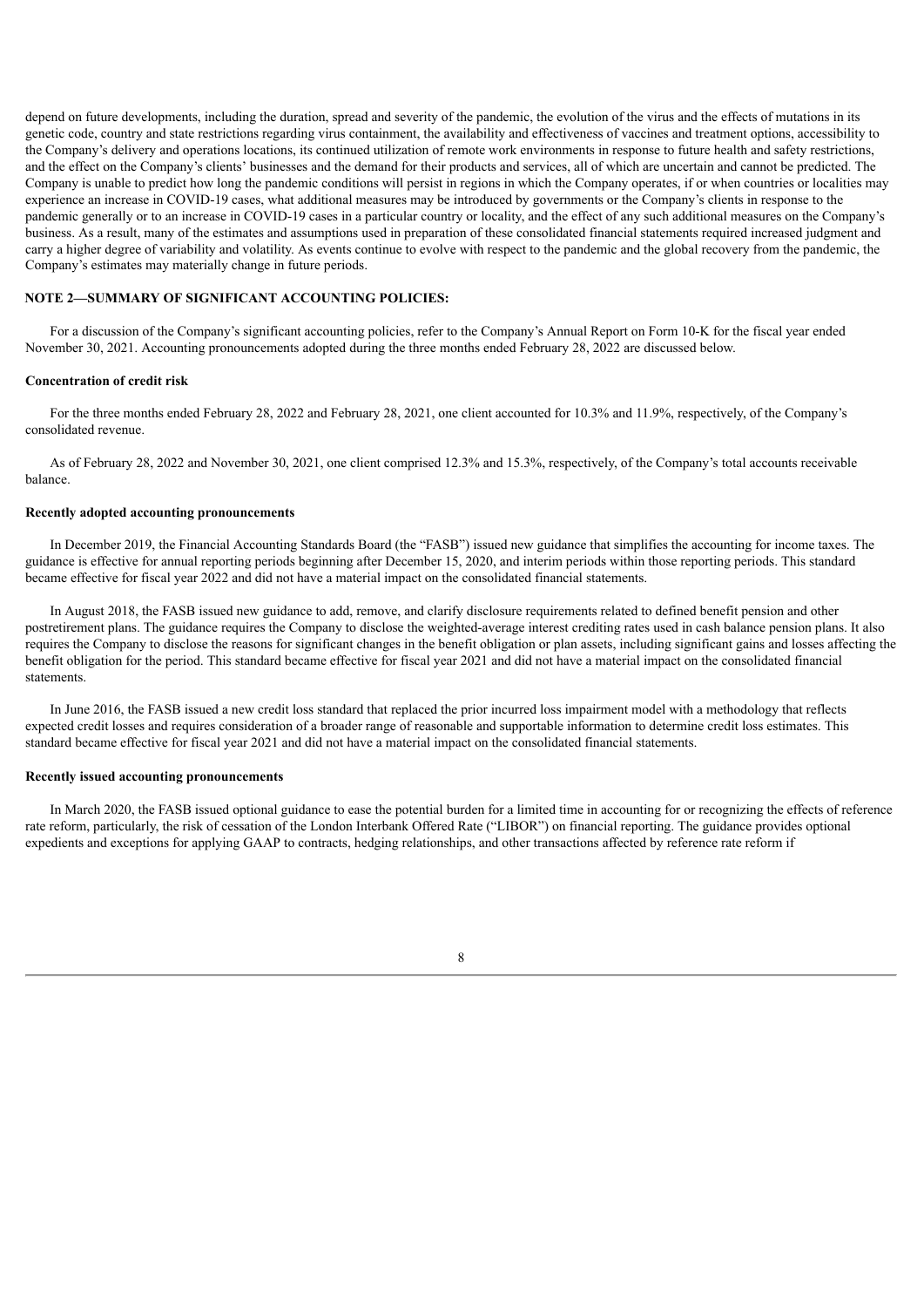certain criteria are met. The amendments are elective and are effective upon issuance for all entities through December 31, 2022. The Company is currently evaluating the impact of this guidance.

## **NOTE 3—ACQUISITION:**

#### *PK Acquisition*

#### *Background*

On December 27, 2021, the Company completed its acquisition of PK, a leading CX design engineering company with more than 5,000 staff in four countries. PK creates pioneering experiences that accelerate digital outcomes for their clients' customers, partners and staff. The acquisition of PK expands the Company's scale in the digital IT services market and supports the Company's growth strategy of investing in digital transformation to deliver exceptional customer experiences. The addition of the PK staff and technology to the Company's team further strengthens its capabilities in CX design and development, artificial intelligence ("AI"), intelligent automation, and customer loyalty.

## *Purchase price consideration*

The total purchase price, net of cash acquired, was \$1,581.2 million, which was funded by proceeds from the Company's new term loan (the "Term Loan") under its amended senior secured credit facility (the "Credit Facility") and additional borrowings under its accounts receivable securitization facility (the "Securitization Facility"). See Note 8**—**Borrowings for a further discussion of the Term Loan, the Credit Facility and the Securitization Facility.

The preliminary purchase price consideration to acquire PK consisted of the following:

| Cash consideration for PK stock $(1)$                                           | 1,177,568 |
|---------------------------------------------------------------------------------|-----------|
| Cash consideration for PK vested equity awards <sup>(2)</sup>                   | 246,229   |
| Cash consideration for repayment of PK debt, including accrued interest (3)     | 148,492   |
| Cash consideration for transaction expenses of PK <sup>(4)</sup>                | 22,842    |
| Total cash consideration                                                        | 1,595,131 |
| Non-cash equity consideration for conversion of PK equity awards <sup>(5)</sup> | 15,725    |
| Total consideration transferred                                                 | 1,610,856 |
| Less: Cash acquired (6)                                                         | 29,653    |
| Total purchase price consideration                                              | 1,581,203 |
|                                                                                 |           |

Represents the cash consideration paid for the outstanding shares of PK's common stock, which includes a preliminary estimate of the merger consideration (1) adjustment to be paid pursuant to the merger agreement.

 $(2)$  Represents the cash consideration paid for vested PK stock option awards and restricted stock awards.

(3) Represents the cash consideration paid to retire PK's outstanding third-party debt, including accrued interest.

Represents the cash consideration paid for expenses incurred by PK in connection with the merger and paid by Concentrix pursuant to the merger (4) agreement. These expenses primarily related to third-party consulting services.

Represents the issuance of vested Concentrix stock options that were issued in conversion of certain vested PK stock options that were assumed by (5) Concentrix pursuant to the merger agreement.

Represents the PK cash balance acquired at acquisition. (6)

#### *Preliminary purchase price allocation*

The acquisition was accounted for as a business combination in accordance with Accounting Standards Codification Topic 805, *Business Combinations*. The purchase price was allocated to the assets acquired, liabilities assumed and non-controlling interest based on management's estimate of the respective fair values at the date of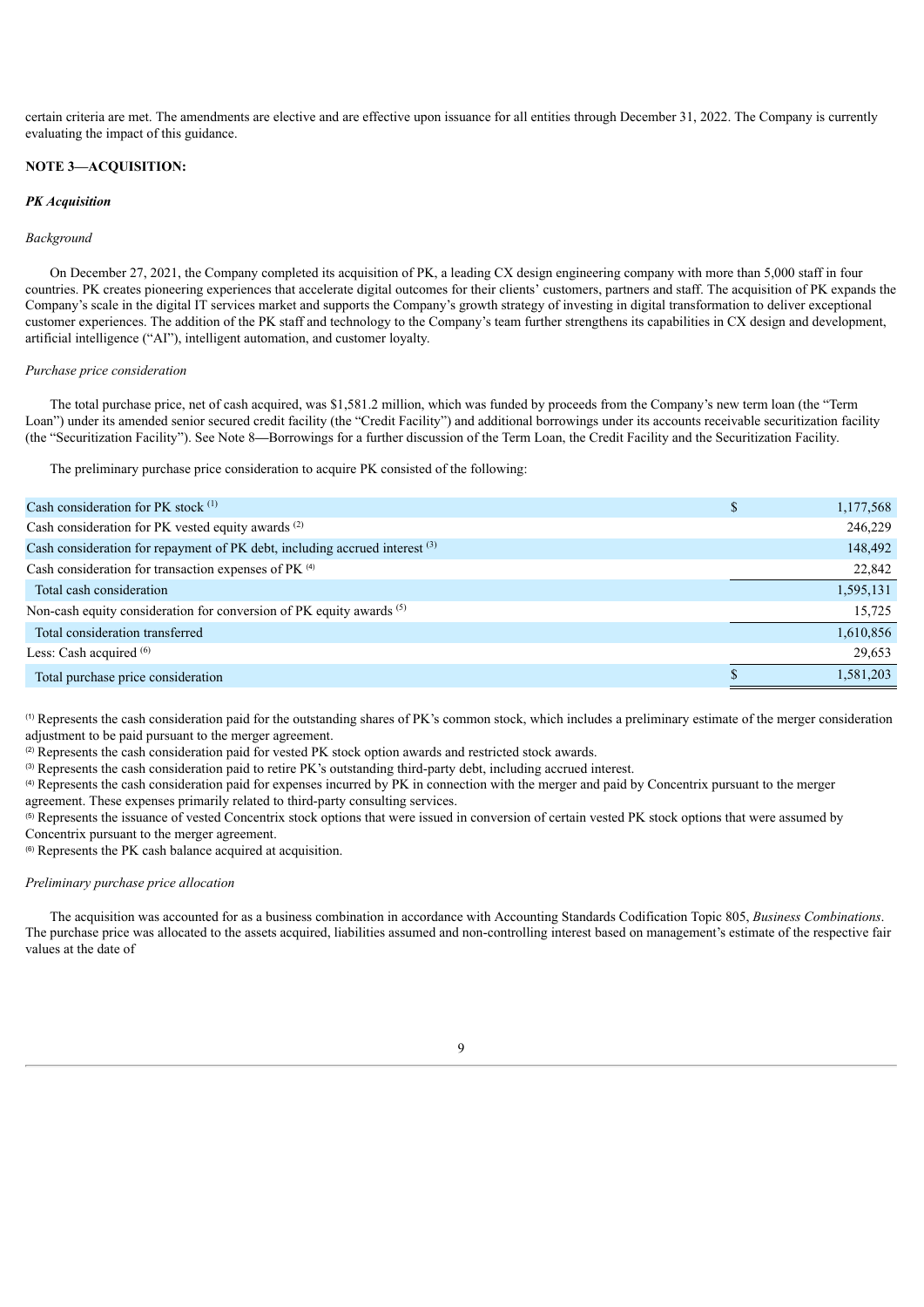acquisition. Goodwill was calculated as the excess of the consideration transferred over the net assets recognized and represents the estimated future economic benefits arising from other assets acquired that could not be individually identified and separately recognized. The factors contributing to the recognition of goodwill were the assembled workforce, comprehensive service portfolio delivery capabilities and strategic benefits that are expected to be realized from the acquisition. None of the goodwill is expected to be deductible for income tax purposes.

The following table summarizes the preliminary estimates of fair values of the assets acquired, liabilities assumed and non-controlling interest as of the acquisition date:

| As of       |                   |  |  |  |  |
|-------------|-------------------|--|--|--|--|
|             | December 27, 2021 |  |  |  |  |
|             |                   |  |  |  |  |
| \$          | 29,653            |  |  |  |  |
|             | 86,955            |  |  |  |  |
|             | 11,335            |  |  |  |  |
|             | 12,288            |  |  |  |  |
|             | 469,300           |  |  |  |  |
|             | 1,132,017         |  |  |  |  |
|             | 11,954            |  |  |  |  |
| \$          | 1,753,502         |  |  |  |  |
|             |                   |  |  |  |  |
|             |                   |  |  |  |  |
|             | 70,269            |  |  |  |  |
|             | 12,288            |  |  |  |  |
|             | 58,089            |  |  |  |  |
|             | 2,000             |  |  |  |  |
| $\mathbf S$ | 142,646           |  |  |  |  |
|             |                   |  |  |  |  |
|             | 1,610,856         |  |  |  |  |
|             |                   |  |  |  |  |

As of February 28, 2022, the purchase price allocation is preliminary. The preliminary purchase price allocation was based upon a preliminary valuation, and the Company's estimates and assumptions are subject to change within the measurement period (defined as the twelve months following the acquisition date). The primary areas of the preliminary purchase price allocation that are not yet finalized relate to the valuation of identifiable intangible assets acquired, the fair value of certain tangible assets acquired and liabilities assumed, and deferred income taxes. The Company expects to continue to obtain information for the purpose of determining the fair value of the assets acquired and liabilities assumed on the acquisition date throughout the remainder of the measurement period.

The preliminary purchase price allocation includes \$469.3 million of acquired identifiable intangible assets, all of which have finite lives. The preliminary fair value of the identifiable intangible assets has been estimated using the income approach through a discounted cash flow analysis of certain cash flow projections. The cash flow projections are based on forecasts used by the Company to price the PK acquisition, and the discount rates applied were benchmarked by referencing the implied rate of return of the Company's pricing model and the weighted average cost of capital. The intangible assets are being amortized over their estimated useful lives on either a straight-line basis or an accelerated method that reflects the economic benefit of the asset. The determination of the useful lives is based upon various industry studies, historical acquisition experience, economic factors, and future forecasted cash flows of the Company following the acquisition of PK.

10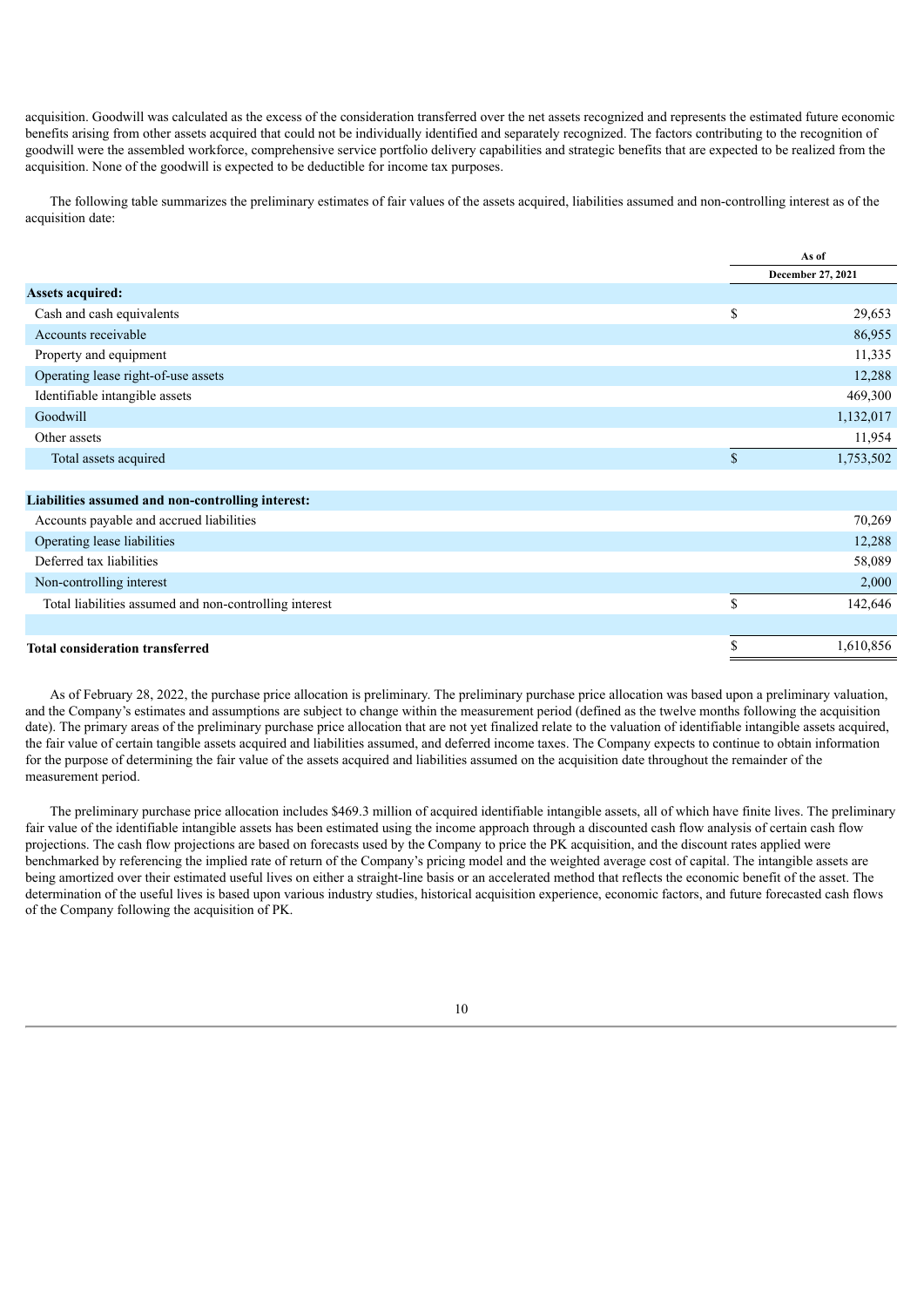#### *Impact on results of operations*

The results of the PK operations have been included in the consolidated financial statements since December 27, 2021. The following table provides the results of operations for PK included in the consolidated statement of operations from the acquisition date through February 28, 2022:

| Revenue                    | 83,196 |
|----------------------------|--------|
| Income before income taxes | 207    |

In connection with the acquisition of PK, the Company incurred a total of \$0.9 million of acquisition-related and integration expenses for the three months ended February 28, 2022. These expenses primarily include legal and professional services, and severance and retention payments to integrate the business. These acquisition-related and integration expenses were recorded within selling, general and administrative expenses.

#### *Supplemental Pro Forma Information*

The supplemental pro forma financial information presented below is for illustrative purposes only, does not include the pro forma adjustments that would be required under Regulation S-X for pro forma financial information, is not necessarily indicative of the financial position or results of operations that would have been realized if the PK acquisition had been completed on the date indicated, does not reflect synergies that might have been achieved, nor is it indicative of future operating results or financial position. The pro forma adjustments are based upon currently available information and certain assumptions that we believe are reasonable under the circumstances.

The supplemental pro forma financial information reflects pro forma adjustments to present the combined pro forma results of operations as if the PK acquisition had occurred on December 1, 2020 to give effect to certain events that the Company believes to be directly attributable to the PK acquisition. These pro forma adjustments primarily include:

- An increase in amortization expense that would have been recognized due to acquired identifiable intangible assets.
- An adjustment to interest expense to reflect the additional borrowings of Concentrix on the amended credit facility and the repayment of PK's historical debt in conjunction with the acquisition.
- The related income tax effects of the adjustments noted above.

The supplemental pro forma financial information for the periods presented is as follows:

| <b>Three Months Ended</b> |           |  |  |  |
|---------------------------|-----------|--|--|--|
| February 28,              |           |  |  |  |
| 2021                      | 2022      |  |  |  |
| 1,448,752<br>S            | 1,569,013 |  |  |  |
| 84,235                    | 106,351   |  |  |  |

## **NOTE 4—SHARE-BASED COMPENSATION:**

In November 2020, in connection with the spin-off, TD SYNNEX, as sole stockholder of Concentrix, approved the Concentrix Corporation 2020 Stock Incentive Plan (the "Concentrix Stock Incentive Plan") and the Concentrix Corporation 2020 Employee Stock Purchase Plan (the "Concentrix ESPP"), each to be effective upon completion of the spin-off. 4,000 shares of Concentrix common stock were reserved for issuance under the Concentrix Stock Incentive Plan, and 1,000 shares of Concentrix common stock were authorized for issuance under the Concentrix ESPP. In December 2021, 523 additional shares of Concentrix common stock were reserved for issuance under the Concentrix Stock Incentive Plan resulting from an automatic annual increase pursuant to the terms of the plan.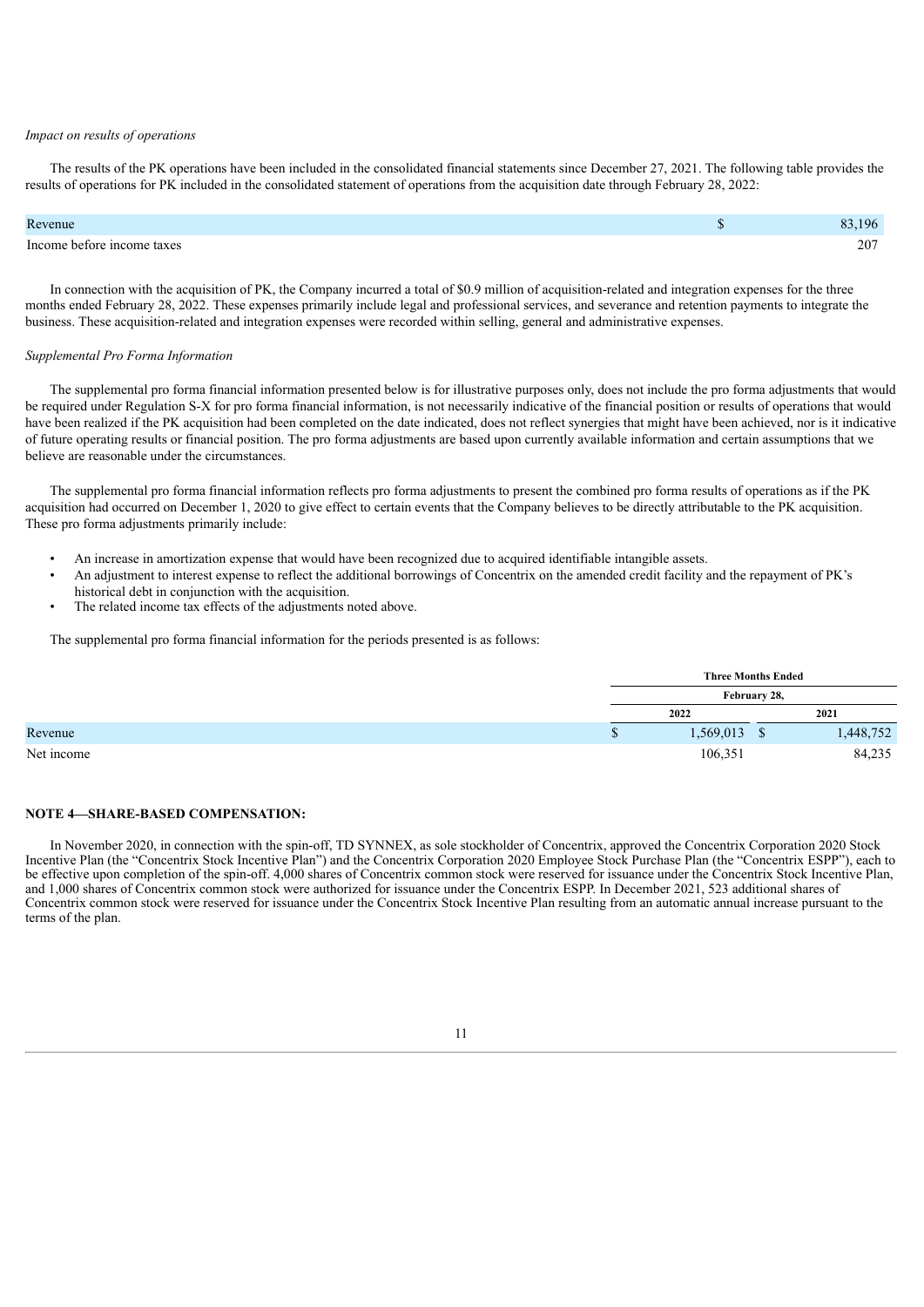In January 2022, the Company granted 137 restricted stock awards and restricted stock units and 129 performance-based restricted stock units under the Concentrix Stock Incentive Plan, which included annual awards to the Company's senior executive team and retention and new hire awards to staff who joined the Company from PK. The restricted stock awards and restricted stock units awards had a weighted average grant date fair value of \$181.09 per share and vest over a service period of four years. The performance-based restricted stock units will vest, if at all, upon the achievement of certain annual financial targets during the three-year period ending November 30, 2024. The performance-based restricted stock units had a grant date weighted average fair value of \$178.58 per share.

The Company recorded share-based compensation expense in the consolidated statements of operations for the three months ended February 28, 2022 and 2021 as follows:

|                                                        | <b>Three Months Ended</b> |  |                          |  |  |  |
|--------------------------------------------------------|---------------------------|--|--------------------------|--|--|--|
|                                                        | <b>February 28, 2022</b>  |  | <b>February 28, 2021</b> |  |  |  |
| Total share-based compensation                         | 15.169                    |  | 7,118                    |  |  |  |
| Tax benefit recorded in the provision for income taxes | (3,852)                   |  | (1,780)                  |  |  |  |
| Effect on net income                                   | 11.317                    |  | 5,338                    |  |  |  |

Share-based compensation expense is included in selling, general and administrative expenses in the consolidated statements of operations.

# **NOTE 5—BALANCE SHEET COMPONENTS:**

#### **Cash, cash equivalents and restricted cash:**

The following table provides a reconciliation of cash and cash equivalents and restricted cash reported within the consolidated balance sheets that sum to the total of the same amounts shown in the consolidated statements of cash flows:

|                                                  |                          | As of   |                          |         |  |  |
|--------------------------------------------------|--------------------------|---------|--------------------------|---------|--|--|
|                                                  | <b>February 28, 2022</b> |         | <b>November 30, 2021</b> |         |  |  |
| Cash and cash equivalents                        |                          | 142.157 |                          | 182,038 |  |  |
| Restricted cash included in other current assets |                          | 1.003   |                          | 972     |  |  |
| Cash, cash equivalents and restricted cash       |                          | 143.160 |                          | 183,010 |  |  |

Restricted cash balances relate primarily to restrictions placed on cash deposits by banks as collateral for the issuance of bank guarantees and the terms of a government grant.

#### **Accounts receivable, net:**

Accounts receivable, net is comprised of the following as of February 28, 2022 and 2021:

|                                       | As of                    |  |                          |  |  |
|---------------------------------------|--------------------------|--|--------------------------|--|--|
|                                       | <b>February 28, 2022</b> |  | <b>November 30, 2021</b> |  |  |
| Billed accounts receivable            | 781.807                  |  | 714,032                  |  |  |
| Unbilled accounts receivable          | 549,835                  |  | 499,342                  |  |  |
| Less: Allowance for doubtful accounts | (6.904)                  |  | (5, 421)                 |  |  |
| Accounts receivable, net              | 1.324.738                |  | .207,953                 |  |  |

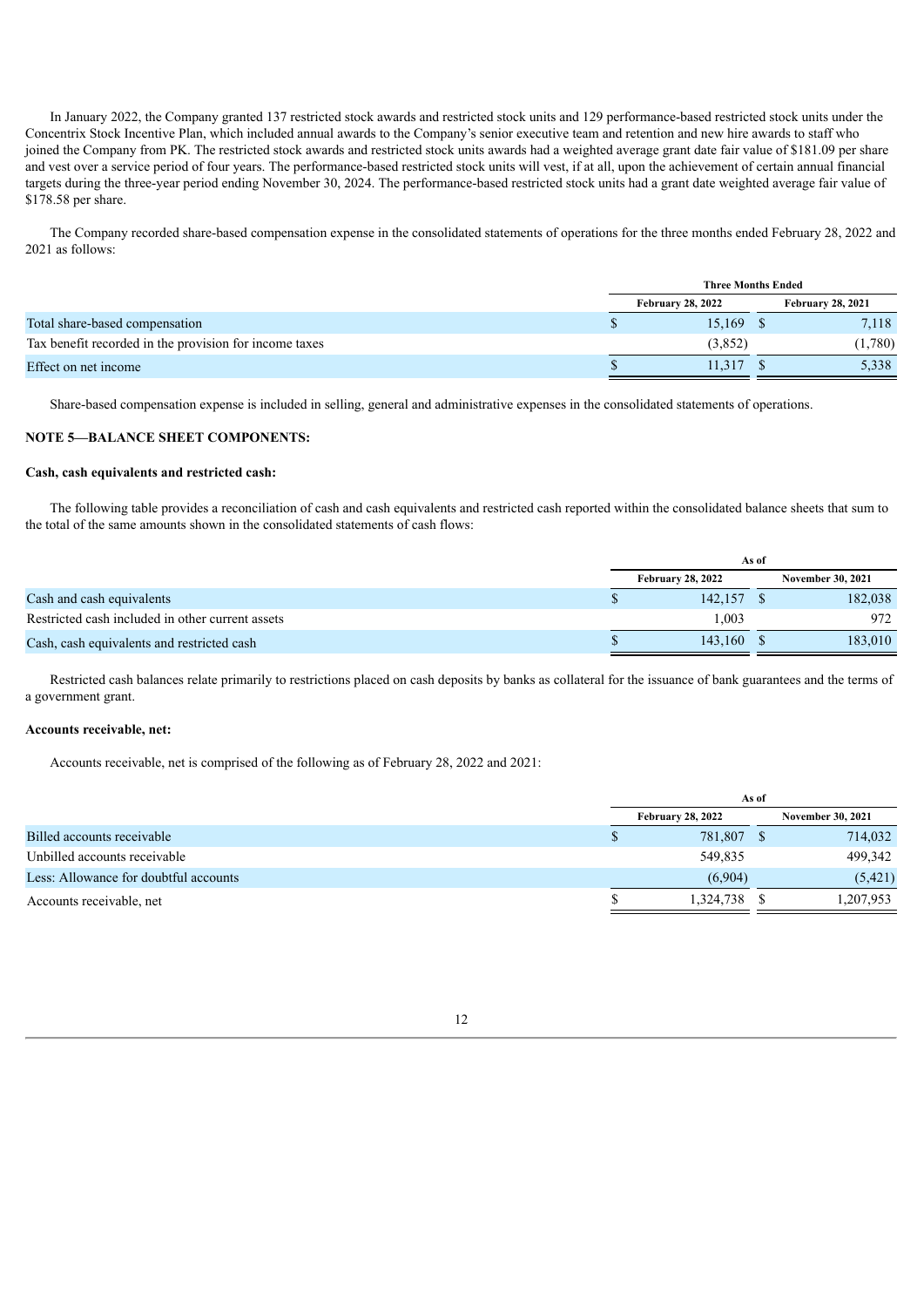# **Allowance for doubtful trade receivables:**

Presented below is a progression of the allowance for doubtful trade receivables:

|                                  |    | <b>Three Months Ended</b> |              |          |  |  |  |
|----------------------------------|----|---------------------------|--------------|----------|--|--|--|
|                                  |    |                           | February 28, |          |  |  |  |
|                                  |    | 2022                      |              | 2021     |  |  |  |
| Balance at beginning of period   | ۰D | 5,421                     |              | 8,963    |  |  |  |
| Net additions (reductions)       |    | 1,948                     |              | (2, 554) |  |  |  |
| Write-offs and reclassifications |    | (465)                     |              | (170)    |  |  |  |
| Balance at end of period         |    | 6,904                     |              | 6,239    |  |  |  |

# **Property and equipment, net:**

The following tables summarize the carrying amounts and related accumulated depreciation for property and equipment as of February 28, 2022 and November 30, 2021:

|                                                             | As of   |                          |    |                          |  |  |
|-------------------------------------------------------------|---------|--------------------------|----|--------------------------|--|--|
|                                                             |         | <b>February 28, 2022</b> |    | <b>November 30, 2021</b> |  |  |
| Land                                                        |         | 27,663                   | -S | 27,677                   |  |  |
| Equipment, computers and software                           |         | 512,346                  |    | 488,270                  |  |  |
| Furniture and fixtures                                      | 92,202  |                          |    |                          |  |  |
| Buildings, building improvements and leasehold improvements | 376,993 |                          |    |                          |  |  |
| Construction-in-progress                                    |         | 12,350                   |    | 10,741                   |  |  |
| Total property and equipment, gross                         |         | 1,021,554                | -S | 981,296                  |  |  |
| Less: Accumulated depreciation                              |         | (604, 680)               |    | (574, 152)               |  |  |
| Property and equipment, net                                 |         | 416,874                  |    | 407,144                  |  |  |

Shown below are the countries where 10% or more of the Company's property and equipment, net are located as of February 28, 2022 and November 30, 2021:

|                              | As of |                          |  |                          |  |
|------------------------------|-------|--------------------------|--|--------------------------|--|
|                              |       | <b>February 28, 2022</b> |  | <b>November 30, 2021</b> |  |
| Property and equipment, net: |       |                          |  |                          |  |
| <b>United States</b>         |       | $113,231$ \$             |  | 101,333                  |  |
| Philippines                  |       | 84,497                   |  | 87,548                   |  |
| India                        |       | 46,430                   |  | 46,167                   |  |
| Others                       |       | 172,716                  |  | 172,096                  |  |
| Total                        |       | 416,874                  |  | 407,144                  |  |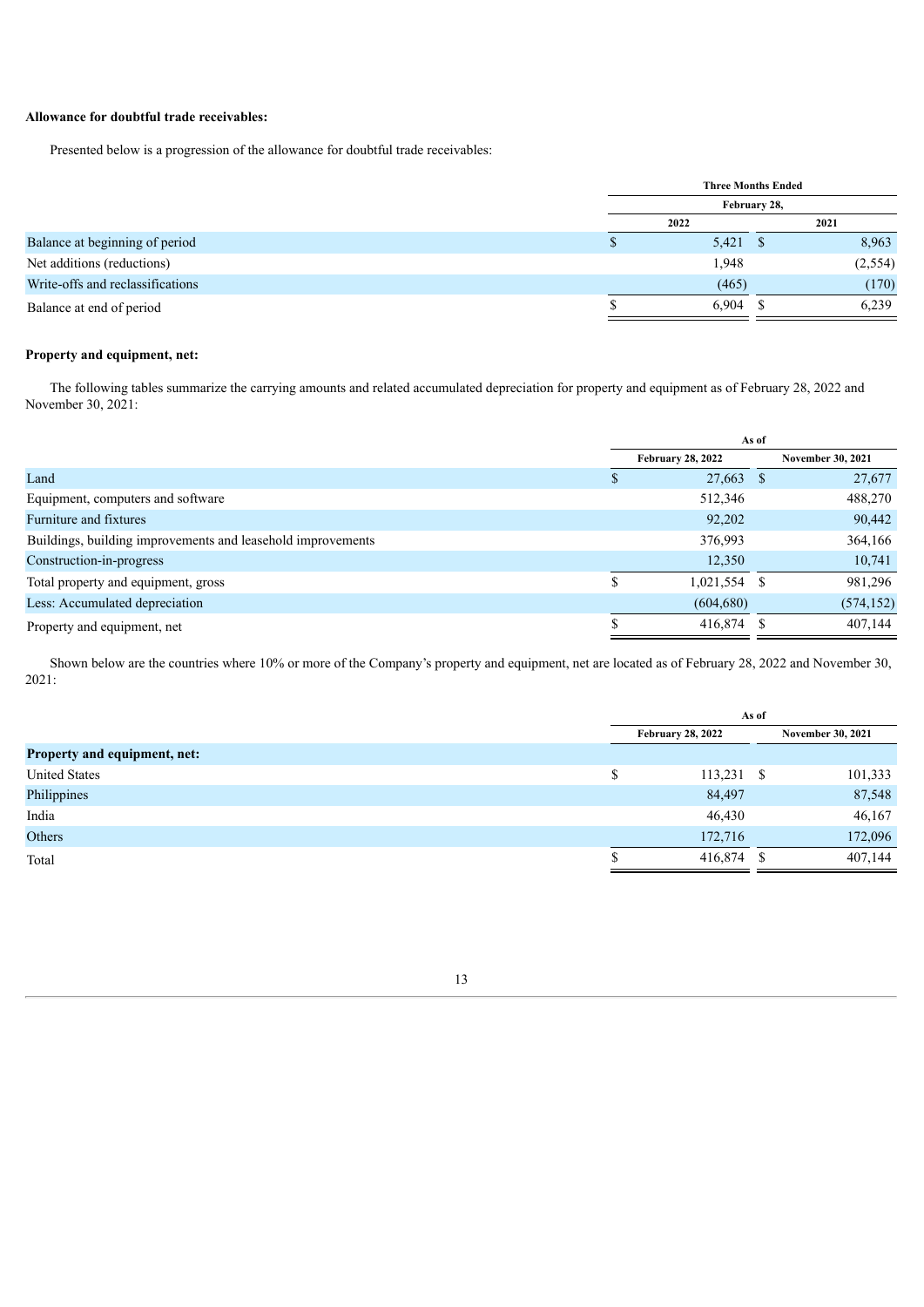# **Goodwill:**

The following table summarizes the changes in the Company's goodwill for the three months ended February 28, 2022:

| Balance as of November 30, 2021 | 1,813,502 |
|---------------------------------|-----------|
| Acquisition                     | 1,132,017 |
| Foreign exchange translation    | (3,080)   |
| Balance as of February 28, 2022 | 2,942,439 |

# **Intangible assets, net:**

The following tables summarize the carrying amounts and related accumulated amortization for intangible assets as of February 28, 2022 and November 30, 2021:

|                        |                      |           | As of February 28, 2022     |             |           |              | As of November 30, 2021 |  |                    |  |         |  |
|------------------------|----------------------|-----------|-----------------------------|-------------|-----------|--------------|-------------------------|--|--------------------|--|---------|--|
|                        | <b>Gross amounts</b> |           | Accumulated<br>amortization | Net amounts |           |              | <b>Gross amounts</b>    |  | <b>Net amounts</b> |  |         |  |
| Customer relationships | P                    | 1,745,122 | $(729,092)$ \$              |             | 1,016,030 | $\mathbb{S}$ | 1,347,961               |  | $(694,701)$ \$     |  | 653,260 |  |
| Technology             |                      | 74,328    | (11, 400)                   |             | 62,928    |              | 10,835                  |  | (8,900)            |  | 1,935   |  |
| Trade names            |                      | 11,721    | (6,807)                     |             | 4,914     |              | 6,724                   |  | (6,391)            |  | 333     |  |
| Non-compete agreements |                      | 2,200     | (130)                       |             | 2,070     |              |                         |  |                    |  |         |  |
|                        |                      | 1,833,371 | $(747, 429)$ \$             |             | 1,085,942 |              | 1,365,520               |  | $(709.992)$ \$     |  | 655,528 |  |

Estimated future amortization expense of the Company's intangible assets is as follows:

# **Fiscal years ending November 30,**

| 2022 (remaining nine months) | $\Phi$<br>D | 124,838   |
|------------------------------|-------------|-----------|
| 2023                         |             | 154,781   |
| 2024                         |             | 140,805   |
| 2025                         |             | 129,176   |
| 2026                         |             | 113,544   |
| Thereafter                   |             | 422,798   |
| Total                        |             | 1,085,942 |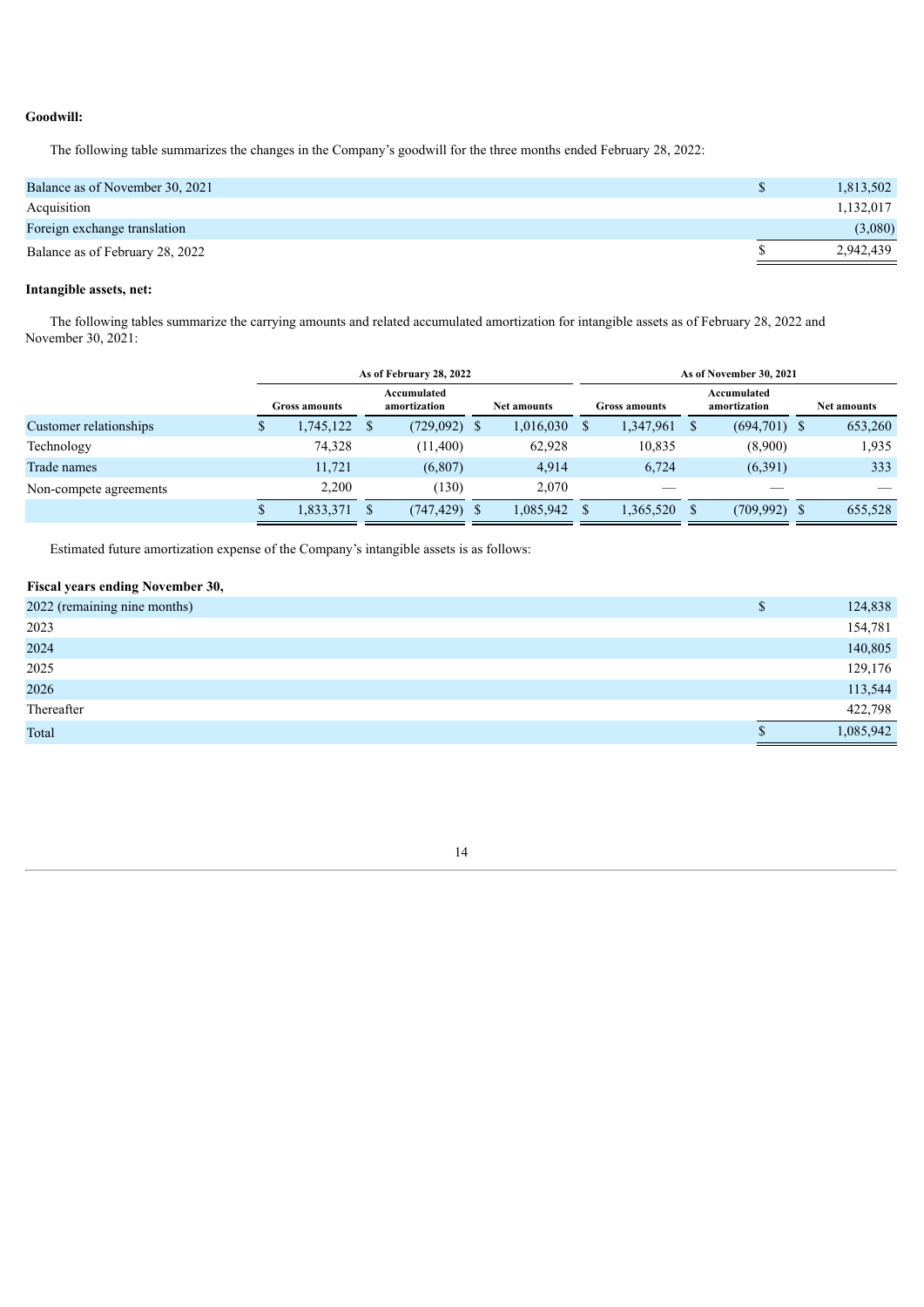# **Accumulated other comprehensive income (loss):**

The components of accumulated other comprehensive income (loss) ("AOCI"), net of taxes, were as follows:

|                                                                              | Three Months Ended February 28, 2022 and 2021 |                                                                                   |  |                                                                             |    |                                                                     |          |           |  |  |
|------------------------------------------------------------------------------|-----------------------------------------------|-----------------------------------------------------------------------------------|--|-----------------------------------------------------------------------------|----|---------------------------------------------------------------------|----------|-----------|--|--|
|                                                                              |                                               | <b>Unrecognized gains</b><br>(losses) on<br>defined benefit plan, net<br>of taxes |  | <b>Unrealized gains (losses)</b><br>on<br>cash flow hedges, net of<br>taxes |    | <b>Foreign currency</b><br>translation<br>adjustments, net of taxes |          | Total     |  |  |
| Balance, November 30, 2020                                                   | S                                             | $(38,584)$ \$                                                                     |  | 29,239                                                                      | -S | 5,531                                                               | $\sim$ S | (3,814)   |  |  |
| Other comprehensive income (loss) before reclassification                    |                                               | (376)                                                                             |  | (7,070)                                                                     |    | 6,306                                                               |          | (1,140)   |  |  |
| Reclassification of gains from other comprehensive income<br>$(\text{loss})$ |                                               |                                                                                   |  | (9,171)                                                                     |    |                                                                     |          | (9,171)   |  |  |
| Balances at February 28, 2021                                                |                                               | $(38,960)$ \$                                                                     |  | 12,998                                                                      |    | 11,837                                                              |          | (14, 125) |  |  |
|                                                                              |                                               |                                                                                   |  |                                                                             |    |                                                                     |          |           |  |  |
| Balance, November 30, 2021                                                   | \$                                            | $(22,745)$ \$                                                                     |  | $(1,403)$ \$                                                                |    | $(46,378)$ \$                                                       |          | (70, 526) |  |  |
| Other comprehensive income (loss) before reclassification                    |                                               | 773                                                                               |  | (2,760)                                                                     |    | (13,839)                                                            |          | (15, 826) |  |  |
| Reclassification of gains from other comprehensive income<br>$(\text{loss})$ |                                               |                                                                                   |  | (673)                                                                       |    |                                                                     |          | (673)     |  |  |
| Balances at February 28, 2022                                                |                                               | $(21,972)$ \$                                                                     |  | $(4,836)$ \$                                                                |    | $(60,217)$ \$                                                       |          | (87, 025) |  |  |

Refer to Note 6 for the location of gains and losses on cash flow hedges reclassified from other comprehensive income (loss) to the consolidated statements of operations. Reclassifications of amortization of actuarial (gains) losses of defined benefit plans is recorded in "Other expense (income), net" in the consolidated statement of operations.

## **Restructuring:**

The following table presents the activity related to liabilities for restructuring charges of previous acquisitions for the three months ended February 28, 2022 and 2021:

|                                         | <b>Three Months Ended</b>      |
|-----------------------------------------|--------------------------------|
|                                         | February 28, 2022 and 2021     |
| <b>Restructuring costs</b>              | <b>Facility and exit costs</b> |
| Accrued balance as of November 30, 2020 | 17,810                         |
| Cash payments                           | (2,004)                        |
| Accrued balance as of February 28, 2021 | 15,806                         |
|                                         |                                |
| Accrued balance as of November 30, 2021 | \$<br>12,406                   |
| Additional accrual during the period    | 47                             |
| Cash payments                           | (1,002)                        |
| Accrued balance as of February 28, 2022 | 11,451                         |
|                                         |                                |

## **NOTE 6—DERIVATIVE INSTRUMENTS:**

In the ordinary course of business, the Company is exposed to foreign currency risk and credit risk. The Company enters into transactions, and owns monetary assets and liabilities, that are denominated in currencies other than the legal entity's functional currency. The Company may enter into forward contracts, option contracts, or other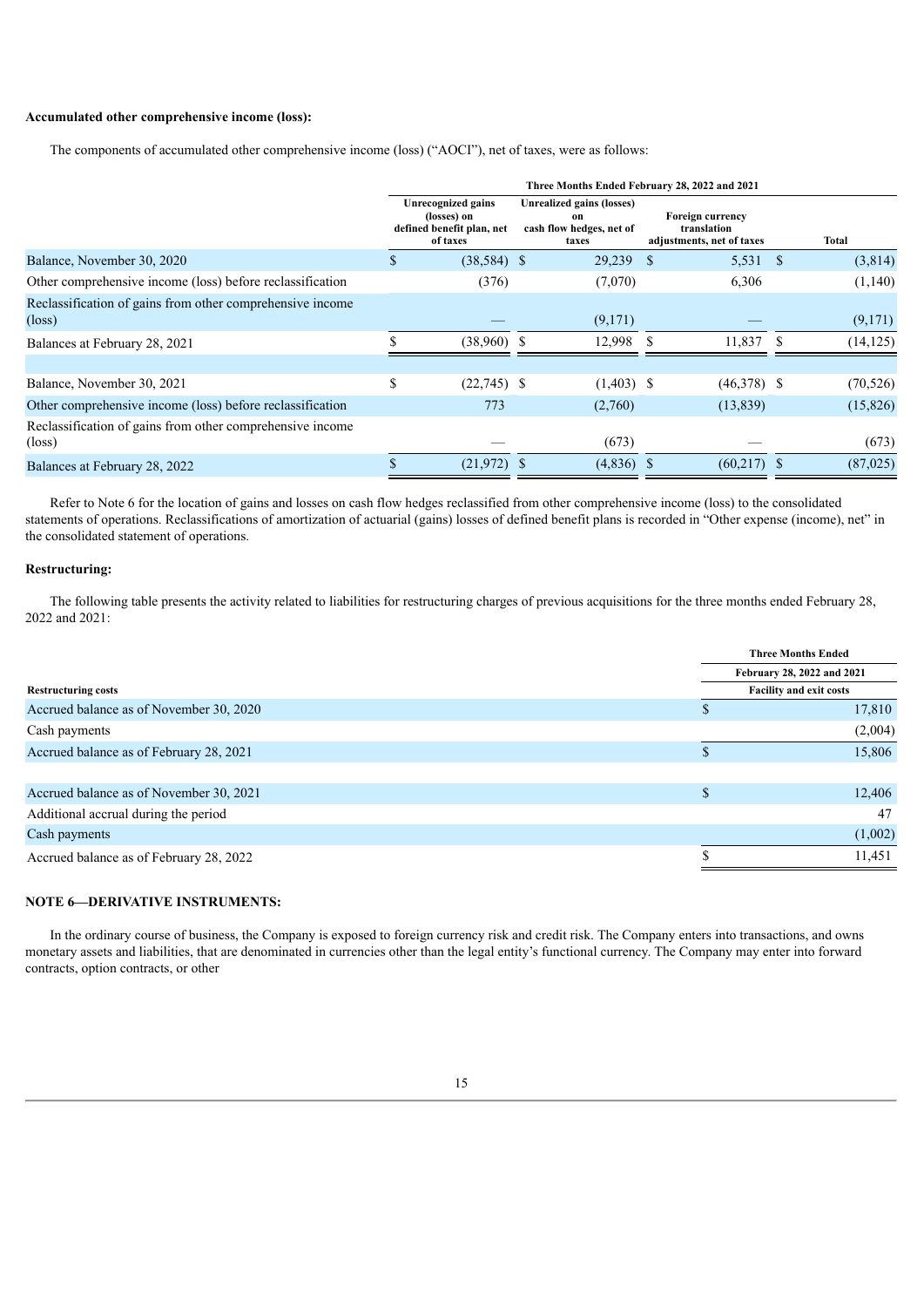derivative instruments to offset a portion of the risk on expected future cash flows, earnings, net investments in certain non-U.S. legal entities and certain existing assets and liabilities. However, the Company may choose not to hedge certain exposures for a variety of reasons including, but not limited to, accounting considerations and the prohibitive economic cost of hedging particular exposures. There can be no assurance the hedges will offset more than a portion of the financial impact resulting from movements in foreign currency exchange or interest rates. Generally, the Company does not use derivative instruments to cover equity risk and credit risk. The Company's hedging program is not used for trading or speculative purposes.

All derivatives are recognized on the consolidated balance sheets at their fair values. Changes in the fair value of derivatives are recorded in the consolidated statements of operations, or as a component of AOCI in the consolidated balance sheets, as discussed below.

# **Cash Flow Hedges**

To mitigate the risk of fluctuations in foreign currency exchange rates on gross margins, certain of the Company's legal entities with functional currencies that are not U.S. dollars may hedge a portion of forecasted revenue or costs not denominated in the entities' functional currencies. These instruments mature at various dates through February 2024. Gains and losses on cash flow hedges are recorded in AOCI until the hedged item is recognized in earnings. Deferred gains and losses associated with cash flow hedges of foreign currency revenue are recognized as a component of "Revenue" in the same period as the related revenue is recognized, and deferred gains and losses related to cash flow hedges of foreign currency costs are recognized as a component of "Cost of revenue" or "Selling, general and administrative expenses" in the same period as the related costs are recognized. Derivative instruments designated as cash flow hedges must be de-designated as hedges when it is probable the forecasted hedged transaction will not occur in the initially identified time period or within a subsequent two-month time period. Deferred gains and losses in AOCI associated with such derivative instruments are reclassified into earnings in the period of de-designation. Any subsequent changes in fair value of such derivative instruments are recorded in earnings unless they are re-designated as hedges of other transactions.

#### **Non-Designated Derivatives**

The Company uses short-term forward contracts to offset the foreign exchange risk of assets and liabilities denominated in currencies other than the functional currency of the Company's legal entities that own the asset or liability. These contracts, which are not designated as hedging instruments, mature or settle within twelve months. Derivatives that are not designated as hedging instruments are adjusted to fair value through earnings in the financial statement line item to which the derivative relates.

#### **Fair Values of Derivative Instruments in the Consolidated Balance Sheets**

The fair values of the Company's derivative instruments are disclosed in Note 7 and summarized in the table below:

|                                                               |                          | Value as of |                          |
|---------------------------------------------------------------|--------------------------|-------------|--------------------------|
| <b>Balance Sheet Line Item</b>                                | <b>February 28, 2022</b> |             | <b>November 30, 2021</b> |
| Derivative instruments not designated as hedging instruments: |                          |             |                          |
| Foreign exchange forward contracts (notional value)           | 1,456,904                | S           | 1,415,447                |
| Other current assets                                          | 9,745                    |             | 10,058                   |
| Other accrued liabilities                                     | 6.300                    |             | 12,542                   |
| Derivative instruments designated as cash flow hedges:        |                          |             |                          |
| Foreign exchange forward contracts (notional value)           | 921,264                  | \$          | 918,097                  |
| Other current assets and other assets                         | 5,228                    |             | 7,851                    |
| Other accrued liabilities and other long-term liabilities     | 11.723                   |             | 9.736                    |

16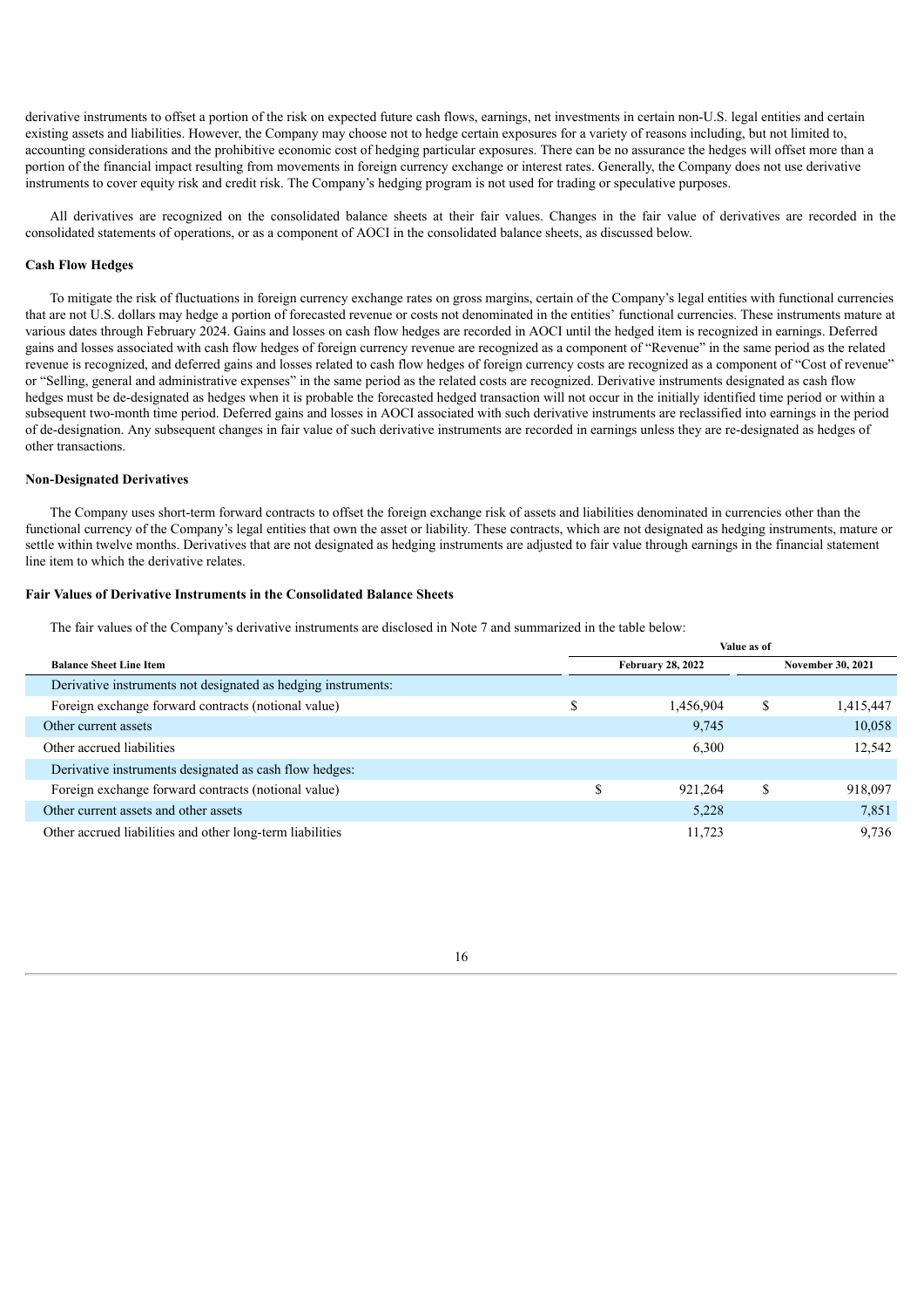# **Volume of activity**

The notional amounts of foreign exchange forward contracts represent the gross amounts of foreign currency, including, principally, the Philippine peso, the Indian rupee, the euro, the British pound, the Canadian dollar and the Japanese yen, that will be bought or sold at maturity. The notional amounts for outstanding derivative instruments provide one measure of the transaction volume outstanding and do not represent the amount of the Company's exposure to credit or market loss. The Company's exposure to credit loss and market risk will vary over time as currency exchange rates change.

# **The Effect of Derivative Instruments on AOCI and the Consolidated Statements of Operations**

The following table shows the gains and losses, before taxes, of the Company's derivative instruments designated as cash flow hedges and not designated as hedging instruments in other comprehensive income ("OCI"), and the consolidated statements of operations for the periods presented:

|                                                                                |                                                        | <b>Three Months Ended</b> |  |                          |  |
|--------------------------------------------------------------------------------|--------------------------------------------------------|---------------------------|--|--------------------------|--|
|                                                                                | Locations of gain (loss) in statement of<br>operations | <b>February 28, 2022</b>  |  | <b>February 28, 2021</b> |  |
| Derivative instruments designated as cash flow hedges                          |                                                        |                           |  |                          |  |
| Losses recognized in OCI:                                                      |                                                        |                           |  |                          |  |
| Foreign exchange forward contracts                                             |                                                        | $(3,707)$ \$              |  | (9,325)                  |  |
|                                                                                |                                                        |                           |  |                          |  |
| Gains reclassified from AOCI into income:                                      |                                                        |                           |  |                          |  |
| Foreign exchange forward contracts                                             |                                                        |                           |  |                          |  |
| Gain reclassified from AOCI into income                                        | Cost of revenue for services                           | \$<br>415S                |  | 8,835                    |  |
| Gain reclassified from AOCI into income                                        | Selling, general and administrative<br>expenses        | 490                       |  | 3,358                    |  |
| Total                                                                          |                                                        | 905                       |  | 12,193                   |  |
| Derivative instruments not designated as hedging<br>instruments:               |                                                        |                           |  |                          |  |
| Loss recognized from foreign exchange forward contracts,<br>net <sup>(1)</sup> | Other expense (income), net                            | $(1,012)$ \$              |  | (2,767)                  |  |

 $<sup>(1)</sup>$  The gains and losses largely offset the currency gains and losses that resulted from changes in the assets and liabilities denominated in nonfunctional currencies.</sup>

There were no material gain or loss amounts excluded from the assessment of effectiveness. Existing net losses in AOCI that are expected to be reclassified into earnings in the normal course of business within the next twelve months are \$6,376.

#### **Offsetting of Derivatives**

In the consolidated balance sheets, the Company does not offset derivative assets against liabilities in master netting arrangements.

Credit exposure for derivative financial instruments is limited to the amounts, if any, by which the counterparties' obligations under the contracts exceed the Company's obligations to the counterparties. The Company manages the potential risk of credit losses through careful evaluation of counterparty credit standing and selection of counterparties from a limited group of financial institutions.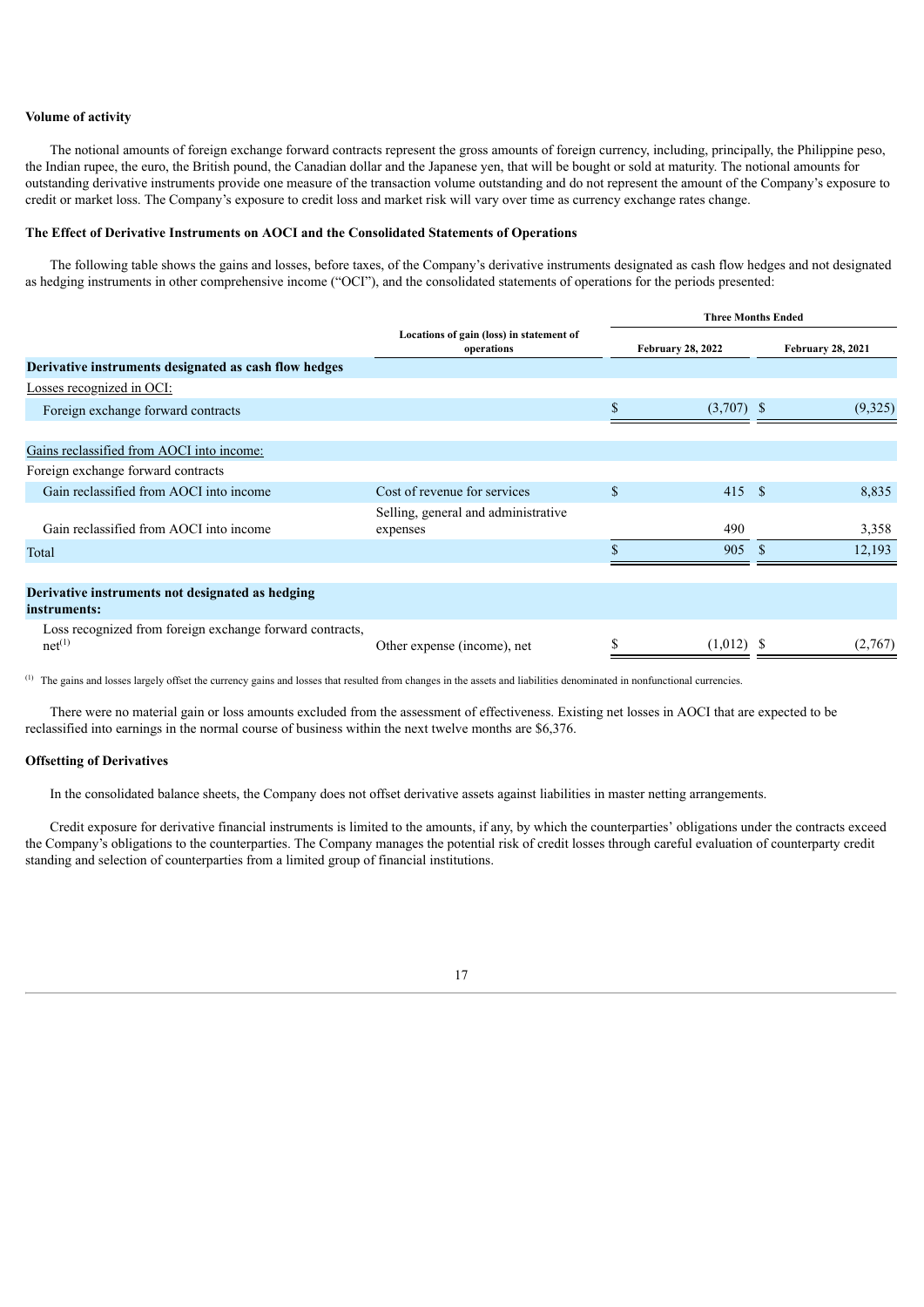#### **NOTE 7—FAIR VALUE MEASUREMENTS:**

The Company's fair value measurements are classified and disclosed in one of the following three categories:

Level 1: Unadjusted quoted prices in active markets that are accessible at the measurement date for identical, unrestricted assets or liabilities;

Level 2: Quoted prices in markets that are not active, or inputs that are observable, either directly or indirectly, for substantially the full term of the asset or liability; and

Level 3: Prices or valuation techniques that require inputs that are both significant to the fair value measurement and unobservable (i.e., supported by little or no market activity).

The following table summarizes the valuation of the Company's investments and financial instruments that are measured at fair value on a recurring basis:

|                                                |              |               | As of February 28, 2022 |                                 |   |         | As of November 30, 2021         |              |     |           |  |                          |  |         |  |
|------------------------------------------------|--------------|---------------|-------------------------|---------------------------------|---|---------|---------------------------------|--------------|-----|-----------|--|--------------------------|--|---------|--|
|                                                |              |               |                         | Fair value measurement category |   |         | Fair value measurement category |              |     |           |  |                          |  |         |  |
|                                                | <b>Total</b> |               | Level 1                 | Level 2                         |   | Level 3 |                                 | <b>Total</b> |     | Level 1   |  | Level 2                  |  | Level 3 |  |
| <b>Assets:</b>                                 |              |               |                         |                                 |   |         |                                 |              |     |           |  |                          |  |         |  |
| Cash equivalents                               | \$<br>80,885 | <sup>\$</sup> | 80,885 \$               |                                 | ъ |         | S                               | 77,332       | - S | 77,332 \$ |  | $\overline{\phantom{m}}$ |  |         |  |
| Foreign government bond                        | 1,704        |               | 1,704                   |                                 |   |         |                                 | 1,446        |     | 1,446     |  |                          |  |         |  |
| Forward foreign currency exchange<br>contracts | 14,973       |               |                         | 14,973                          |   |         |                                 | 17,909       |     |           |  | 17,909                   |  |         |  |
| <b>Liabilities:</b>                            |              |               |                         |                                 |   |         |                                 |              |     |           |  |                          |  |         |  |
| Forward foreign currency exchange<br>contracts | \$<br>18,023 |               |                         | 18.023                          | S |         |                                 | 22,278       |     |           |  | 22.278                   |  |         |  |

The Company's cash equivalents consist primarily of highly liquid investments in money market funds and term deposits with maturity periods of three months or less. The carrying values of cash equivalents approximate fair value since they are near their maturity. Investment in foreign government bond classified as an available-for-sale debt security is recorded at fair value based on quoted market prices. The fair values of forward exchange contracts are measured based on the foreign currency spot and forward rates quoted by banks or foreign currency dealers. Fair values of long-term foreign currency exchange contracts are measured using valuations based upon quoted prices for similar assets and liabilities in active markets and are valued by reference to similar financial instruments, adjusted for terms specific to the contracts. The effect of nonperformance risk on the fair value of derivative instruments was not material as of February 28, 2022 and November 30, 2021.

The carrying values of term deposits with maturities less than one year, accounts receivable and accounts payable approximate fair value due to their short maturities and interest rates that are variable in nature. The carrying values of the outstanding balance on the Term Loan under the Company's Credit Facility and the outstanding balance on the Securitization Facility approximate their fair values since they bear interest rates that are similar to existing market rates.

During the three months ended February 28, 2022 and 2021, there were no transfers between the fair value measurement category levels.

18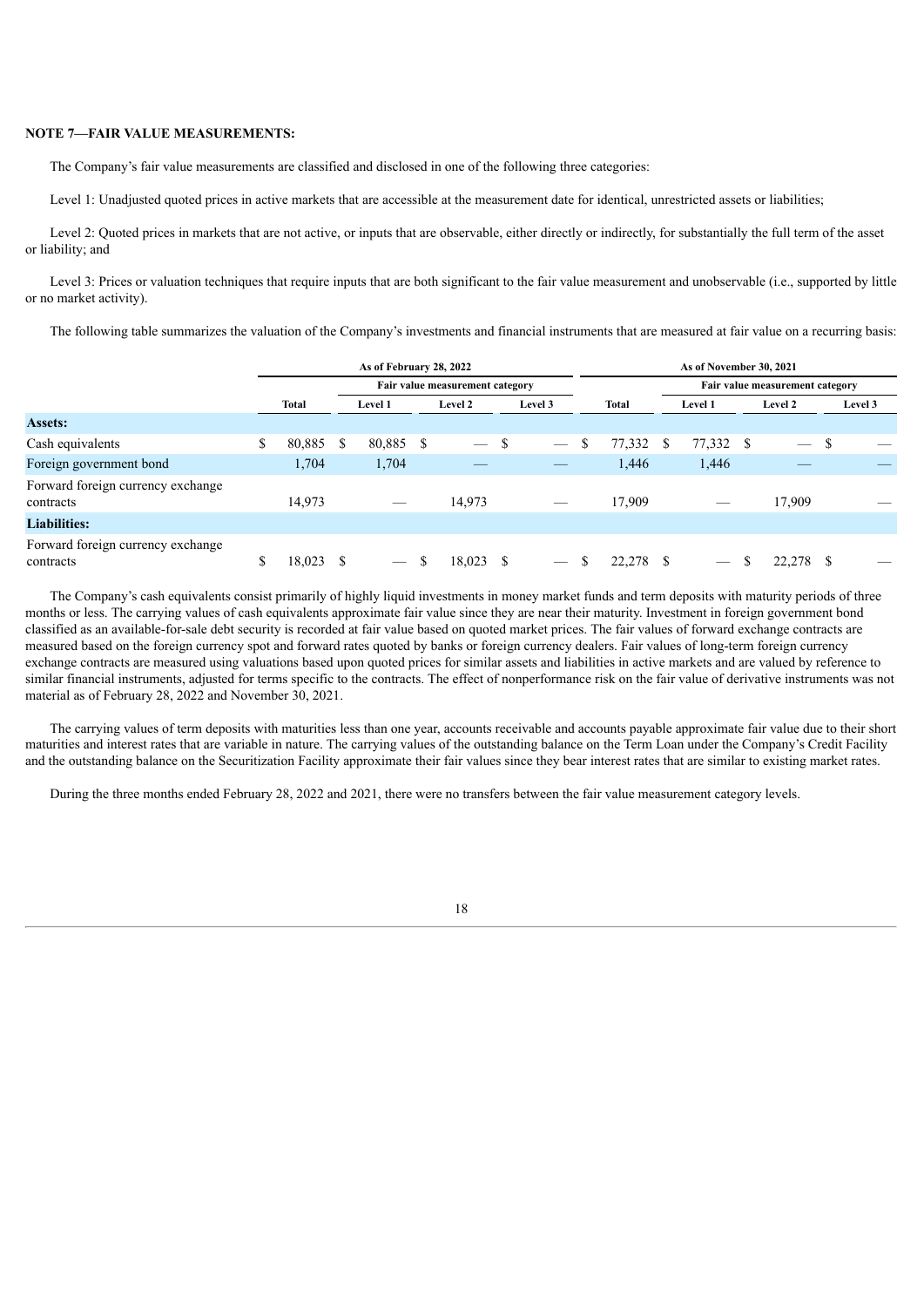# **NOTE 8—BORROWINGS:**

Borrowings consist of the following:

|                                                                     | As of |                          |    |                          |  |
|---------------------------------------------------------------------|-------|--------------------------|----|--------------------------|--|
|                                                                     |       | <b>February 28, 2022</b> |    | <b>November 30, 2021</b> |  |
| Credit Facility - current portion of Term Loan component            |       | 78,750 \$                |    |                          |  |
| Current portion of long term debt                                   |       | 78,750                   |    |                          |  |
|                                                                     |       |                          |    |                          |  |
| Credit Facility - Term Loan component                               | S     | 2,021,250                | -S |                          |  |
| Credit Facility - Prior Term Loan component                         |       |                          |    | 700,000                  |  |
| Securitization Facility                                             |       | 254,000                  |    | 105,000                  |  |
| Long-term debt, before unamortized debt discount and issuance costs |       | 2,275,250                |    | 805,000                  |  |
| Less: unamortized debt discount and issuance costs                  |       | (8,604)                  |    | (2,983)                  |  |
| Long-term debt, net                                                 |       | 2,266,646                |    | 802,017                  |  |

#### **Credit Facility**

On December 27, 2021, in connection with the closing of the acquisition of PK, Concentrix entered into an amendment of its senior secured credit facility (the "Credit Facility") (i) to refinance the previously existing term loan (the "Prior Term Loan") with a new term loan, which was fully advanced, in the aggregate outstanding principal amount of \$2,100,000 (the "Term Loan"), (ii) to increase the revolving credit facility to \$1,000,000 (the "Revolver"), (iii) to extend the maturity of the Credit Facility from November 30, 2025 to December 27, 2026, (iv) to replace LIBOR with SOFR (the Secured Overnight Financing Rate) as the primary reference rate used to calculate interest on the loans under the Credit Facility, and  $(v)$  to modify the commitment fee on the unused portion of the Revolver and the margins in excess of the reference rates at which the loans under the Credit Facility bear interest. The proceeds from the Term Loan and additional borrowings on the Securitization Facility were used to repay the principal amounts outstanding on the Prior Term Loan and to finance the acquisition of PK, including the repayment of certain indebtedness of PK and the payment of fees and expenses in connection with the acquisition of PK.

As amended, borrowings under the Credit Facility bear interest, in the case of SOFR rate loans, at a per annum rate equal to the applicable SOFR rate (but not less than 0.0%), plus an adjustment of between 0.10% and 0.25% depending on the interest period of each SOFR loan, plus an applicable margin, which ranges from 1.25% to 2.00%, based on Concentrix' consolidated leverage ratio. Borrowings under the Credit Facility that are not SOFR rate loans bear interest at a per annum rate equal to (i) the greatest of (a) the Federal Funds Rate in effect on such day plus  $\frac{1}{2}$  of 1.00%, (b) the rate of interest last publicly announced by Bank of America as its "prime rate" and (c) the term SOFR rate plus 1.00%, plus (ii) an applicable margin, which ranges from 0.25% to 1.00%, based on Concentrix' consolidated leverage ratio. As amended, the commitment fee on the unused portion of the Revolver ranges from 22.5 to 30 basis points, based on Concentrix' consolidated leverage ratio.

Beginning August 31, 2022, the outstanding principal of the Term Loan will be payable in quarterly installments of \$26.25 million, with the unpaid balance due in full on the maturity date.

Concentrix may request, subject to obtaining commitments from any participating lenders and certain other conditions, incremental commitments to increase the amount of the Revolver or the Term Loan available under the Credit Facility in an aggregate principal amount of up to \$450,000, plus an additional amount, so long as after giving effect to the incurrence of such additional amount, the Company's pro forma first lien leverage ratio (as defined in the Credit Facility) would not exceed 3.00 to 1.00.

Obligations under the Credit Facility are secured by substantially all of the assets of Concentrix and certain of its U.S. subsidiaries and are guaranteed by certain of its U.S. subsidiaries.

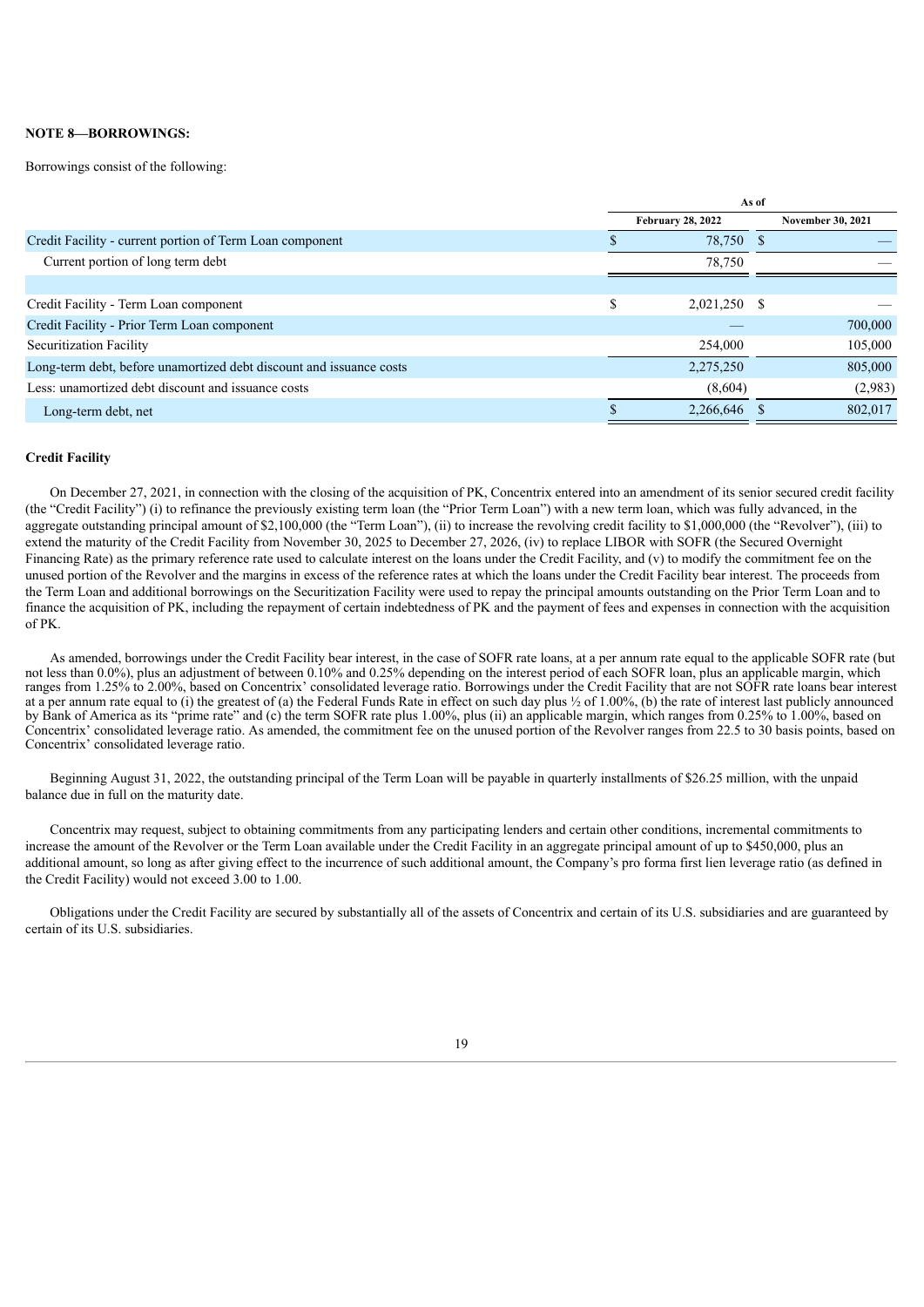The Credit Facility contains various loan covenants that restrict the ability of Concentrix and its subsidiaries to take certain actions, including, incurrence of indebtedness, creation of liens, mergers or consolidations, dispositions of assets, repurchase or redemption of capital stock, making certain investments, entering into certain transactions with affiliates or changing the nature of their business. In addition, the Credit Facility contains financial covenants that require Concentrix to maintain at the end of each fiscal quarter, (i) a consolidated leverage ratio (as defined in the Credit Facility) not to exceed 3.75 to 1.0 and (ii) a consolidated interest coverage ratio (as defined in the Credit Facility) equal to or greater than 3.00 to 1.0. The Credit Facility also contains various customary events of default, including payment defaults, defaults under certain other indebtedness, and a change of control of Concentrix.

Concentrix initially entered into the Credit Facility on October 16, 2020, and the Credit Facility initially provided for the extension of revolving loans of up to \$600,000 and term loan borrowings of up to \$900,000. On November 30, 2020, in connection with the spin-off, the Company incurred \$900,000 of term loan borrowings under the Credit Facility. Substantially all of the proceeds from such indebtedness, net of debt issuance costs, were transferred to TD SYNNEX on November 30, 2020 to eliminate debt owed by Concentrix to TD SYNNEX and in exchange for the contribution of certain Concentrix trademarks from TD SYNNEX to Concentrix.

Beginning May 31, 2021, the outstanding principal of the Prior Term Loan was payable in quarterly installments of \$11,250, with the unpaid balance due in full on the maturity date. During the fiscal year ended November 30, 2021, the Company paid \$200,000 of the principal balance on the Prior Term Loan, including \$166,250 of voluntary prepayments, without penalty.

At February 28, 2022 and November 30, 2021, no amounts were outstanding under the Revolver.

#### **Securitization Facility**

On October 30, 2020, Concentrix entered into a \$350,000 accounts receivable securitization facility (the "Securitization Facility") pursuant to certain agreements, including a Receivables Financing Agreement and a Receivables Purchase Agreement. On November 30, 2020, in connection with the spin-off, the Company incurred \$250,000 of borrowings under the Securitization Facility. Substantially all of the proceeds from such indebtedness were transferred to TD SYNNEX on November 30, 2020 to eliminate debt owed by Concentrix to TD SYNNEX and in exchange for the contribution of certain Concentrix trademarks from TD SYNNEX to Concentrix.

Under the Securitization Facility, Concentrix and certain of its subsidiaries (the "Originators") sell or otherwise transfer all of their accounts receivable to a special purpose bankruptcy-remote subsidiary of Concentrix (the "Borrower") that grants a security interest in the receivables to the lenders in exchange for available borrowings of up to \$350,000. The amount received under the Securitization Facility is recorded as debt on the Company's consolidated balance sheets. Borrowing availability under the Securitization Facility may be limited by the Company's accounts receivable balances, changes in the credit ratings of the clients comprising the receivables, client concentration levels in the receivables, and certain characteristics of the accounts receivable being transferred (including factors tracking performance of the accounts receivable over time). The Securitization Facility has a termination date of October 28, 2022. Amounts drawn under this Securitization Facility have been classified as long-term debt within the consolidated balance sheet based on the Company's ability and intent to refinance on a long-term basis as of February 28, 2022.

Borrowings under the Securitization Facility bear interest with respect to loans that are funded through the issuance of commercial paper at the applicable commercial paper rate plus a spread of 1.05% and, otherwise, at a per annum rate equal to the applicable LIBOR rate plus a spread of 1.15%. Concentrix is also obligated to pay a monthly undrawn fee that ranges from 30 to 37.5 basis points based on the portion of the Securitization Facility that is undrawn.

The Securitization Facility contains various affirmative and negative covenants, including a consolidated leverage ratio covenant that is consistent with the Credit Facility and customary events of default, including payment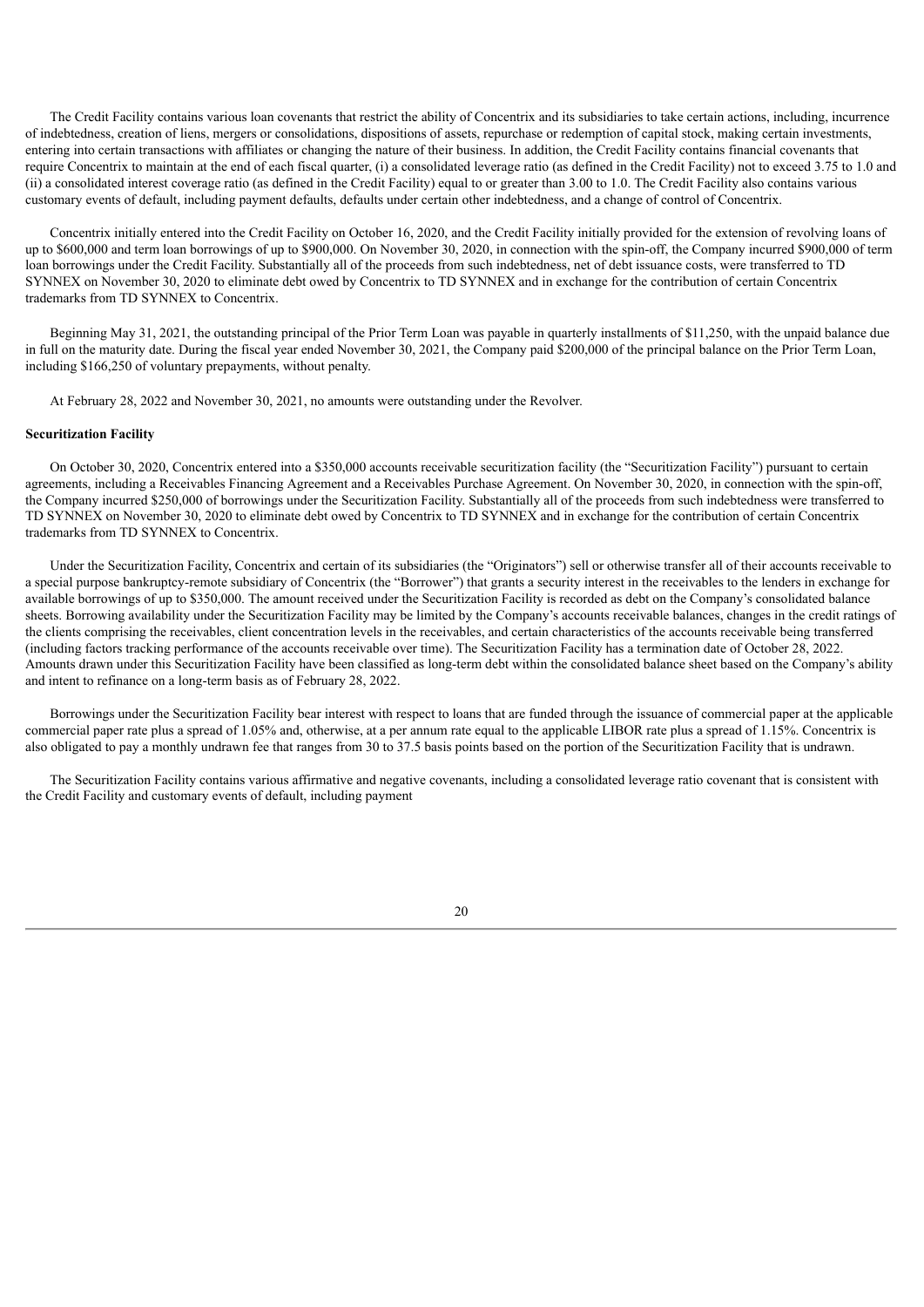defaults, defaults under certain other indebtedness, a change in control of Concentrix, and certain events negatively affecting the overall credit quality of the transferred accounts receivable.

The Borrower's sole business consists of the purchase or acceptance through capital contributions of the receivables and related security from the Originators and the subsequent retransfer of or granting of a security interest in such receivables and related security to the administrative agent under the Securitization Facility for the benefit of the lenders. The Borrower is a separate legal entity with its own separate creditors who will be entitled, upon its liquidation, to be satisfied out of the Borrower's assets prior to any assets or value in the Borrower becoming available to the Borrower's equity holders, and the assets of the Borrower are not available to pay creditors of Concentrix and its subsidiaries.

## **Covenant compliance**

As of February 28, 2022, Concentrix was in compliance with all covenants for the above arrangements.

# **NOTE 9—EARNINGS PER SHARE:**

Basic and diluted earnings per common share ("EPS") are computed using the two-class method, which is an earnings allocation formula that determines EPS for each class of common stock and participating security. The Company's restricted stock awards are considered participating securities because they are legally issued at the grant date and holders have a non-forfeitable right to receive dividends.

|                                                                       |               | <b>Three Months Ended</b> |    |                          |  |
|-----------------------------------------------------------------------|---------------|---------------------------|----|--------------------------|--|
|                                                                       |               | <b>February 28, 2022</b>  |    | <b>February 28, 2021</b> |  |
| Basic earnings per common share:                                      |               |                           |    |                          |  |
| Net income                                                            | \$            | $110,273$ \$              |    | 88,811                   |  |
| Less: net income allocated to participating securities <sup>(1)</sup> |               | (1, 554)                  |    | (1,060)                  |  |
| Net income attributable to common stockholders                        | \$            | 108,719 \$                |    | 87,751                   |  |
| Weighted-average number of common shares - basic                      |               | 51,629                    |    | 51,155                   |  |
| Basic earnings per common share                                       | S             | 2.11                      | -S | 1.72                     |  |
| Diluted earnings per common share:                                    |               |                           |    |                          |  |
| Net income                                                            | $\mathbb{S}$  | $110,273$ \$              |    | 88,811                   |  |
| Less: net income allocated to participating securities <sup>(1)</sup> |               | (1, 542)                  |    | (1,047)                  |  |
| Net income attributable to common stockholders                        | $\mathsf{\$}$ | 108,731 \$                |    | 87,764                   |  |
| Weighted-average number of common shares - basic                      |               | 51,629                    |    | 51,155                   |  |
| Effect of dilutive securities:                                        |               |                           |    |                          |  |
| Stock options and restricted stock units                              |               | 417                       |    | 650                      |  |
| Weighted-average number of common shares - diluted                    |               | 52,046                    |    | 51,805                   |  |
| Diluted earnings per common share                                     |               | 2.09                      |    | 1.69                     |  |
|                                                                       |               |                           |    |                          |  |

(1) Restricted stock awards granted to employees by the Company are considered participating securities.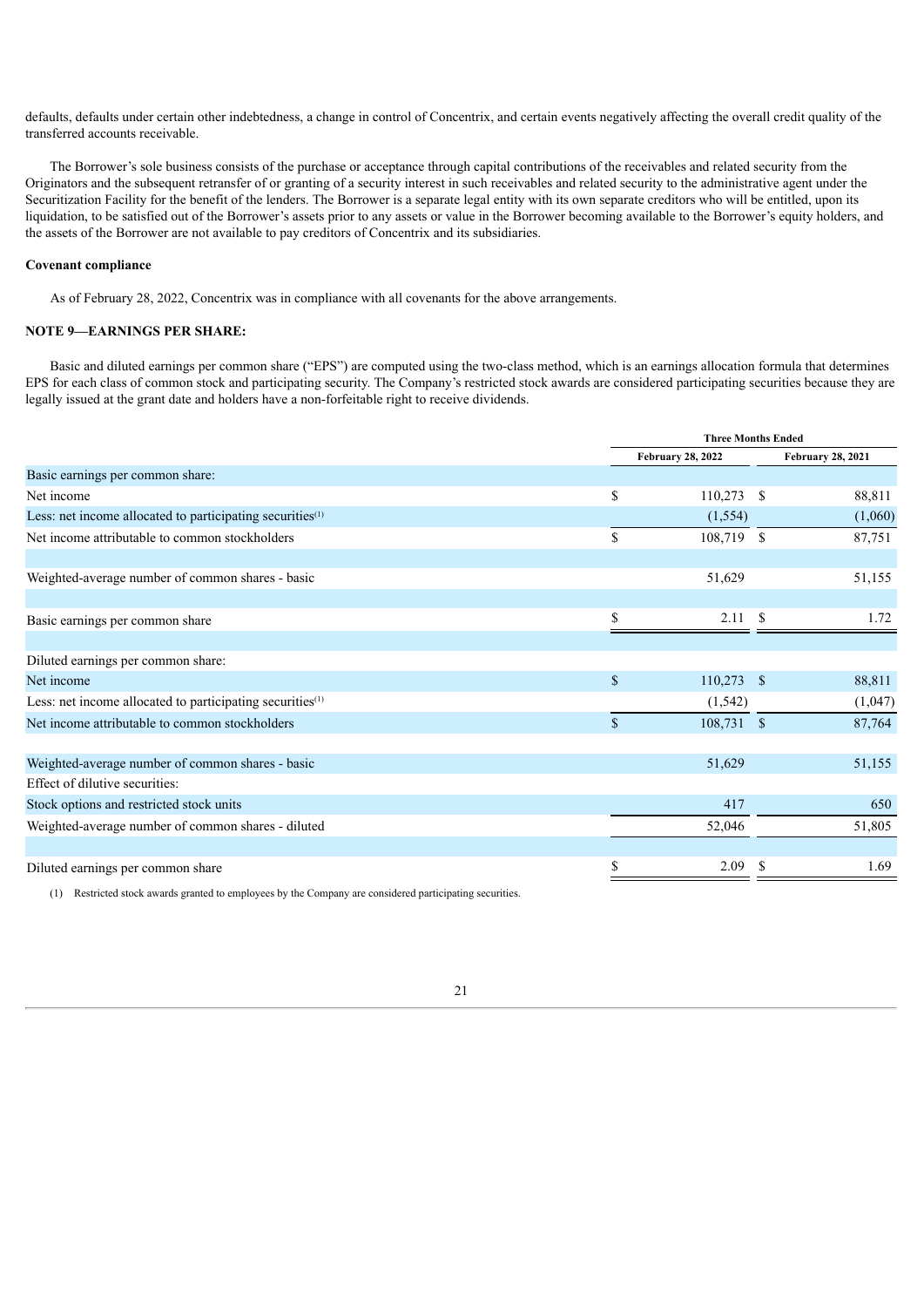# **NOTE 10—REVENUE:**

#### **Disaggregated revenue**

In the following table, the Company's revenue is disaggregated by primary industry verticals:

|                                           | <b>Three Months Ended</b> |  |                          |  |
|-------------------------------------------|---------------------------|--|--------------------------|--|
|                                           | <b>February 28, 2022</b>  |  | <b>February 28, 2021</b> |  |
| <b>Industry vertical:</b>                 |                           |  |                          |  |
| Technology and consumer electronics       | \$<br>470,199 \$          |  | 412,818                  |  |
| Communications and media                  | 260,643                   |  | 248,790                  |  |
| Retail, travel and ecommerce              | 284,917                   |  | 239,001                  |  |
| Banking, financial services and insurance | 243,246                   |  | 209,084                  |  |
| Healthcare                                | 150,136                   |  | 125,224                  |  |
| Other                                     | 126,911                   |  | 118,361                  |  |
| Total                                     | 1,536,052                 |  | 1,353,278                |  |

#### **NOTE 11—PENSION AND EMPLOYEE BENEFITS PLANS:**

The Company has a 401(k) plan in the United States under which eligible employees may contribute up to the maximum amount as provided by law. Employees become eligible to participate in the 401(k) plan on the first day of the month after their employment date. The Company may make discretionary contributions under the plan. Employees in most of the Company's non-U.S. legal entities are covered by government mandated defined contribution plans. During the three months ended February 28, 2022 and 2021, the Company contributed \$21,812 and \$20,174, respectively, to defined contribution plans.

#### **Defined Benefit Plans**

The Company has defined benefit pension and retirement plans for eligible employees of certain non-U.S. legal entities. For eligible employees in the U.S., the Company maintains a frozen defined benefit pension plan ("the cash balance plan"), which includes both a qualified and non-qualified portion. The pension benefit formula for the cash balance plan is determined by a combination of compensation, age-based credits and annual guaranteed interest credits. The qualified portion of the cash balance plan has been funded through contributions made to a trust fund.

The Company maintains funded or unfunded defined benefit pension or retirement plans for certain eligible employees in the Philippines, Malaysia, India, and France. Benefits under these plans are primarily based on years of service and compensation during the years immediately preceding retirement or termination of participation in the plans.

Net benefit costs related to defined benefit plans were \$5,722 and \$3,311, during the three months ended February 28, 2022 and 2021, respectively. On an aggregate basis, the plans were underfunded by \$102,276 and \$104,689 at February 28, 2022 and November 30, 2021, respectively.

# **NOTE 12—INCOME TAXES:**

Income taxes consist of current and deferred tax expense resulting from income earned in domestic and international jurisdictions. The effective tax rates for the three months ended February 28, 2022 and 2021 were impacted by the geographic mix of worldwide income and certain discrete items.

The liability for unrecognized tax benefits was \$56,046 and \$56,308 at February 28, 2022 and November 30, 2021, respectively, and is included in other long-term liabilities in the consolidated balance sheets. As of February 28, 2022 and November 30, 2021, the total amount of unrecognized tax benefits that would affect income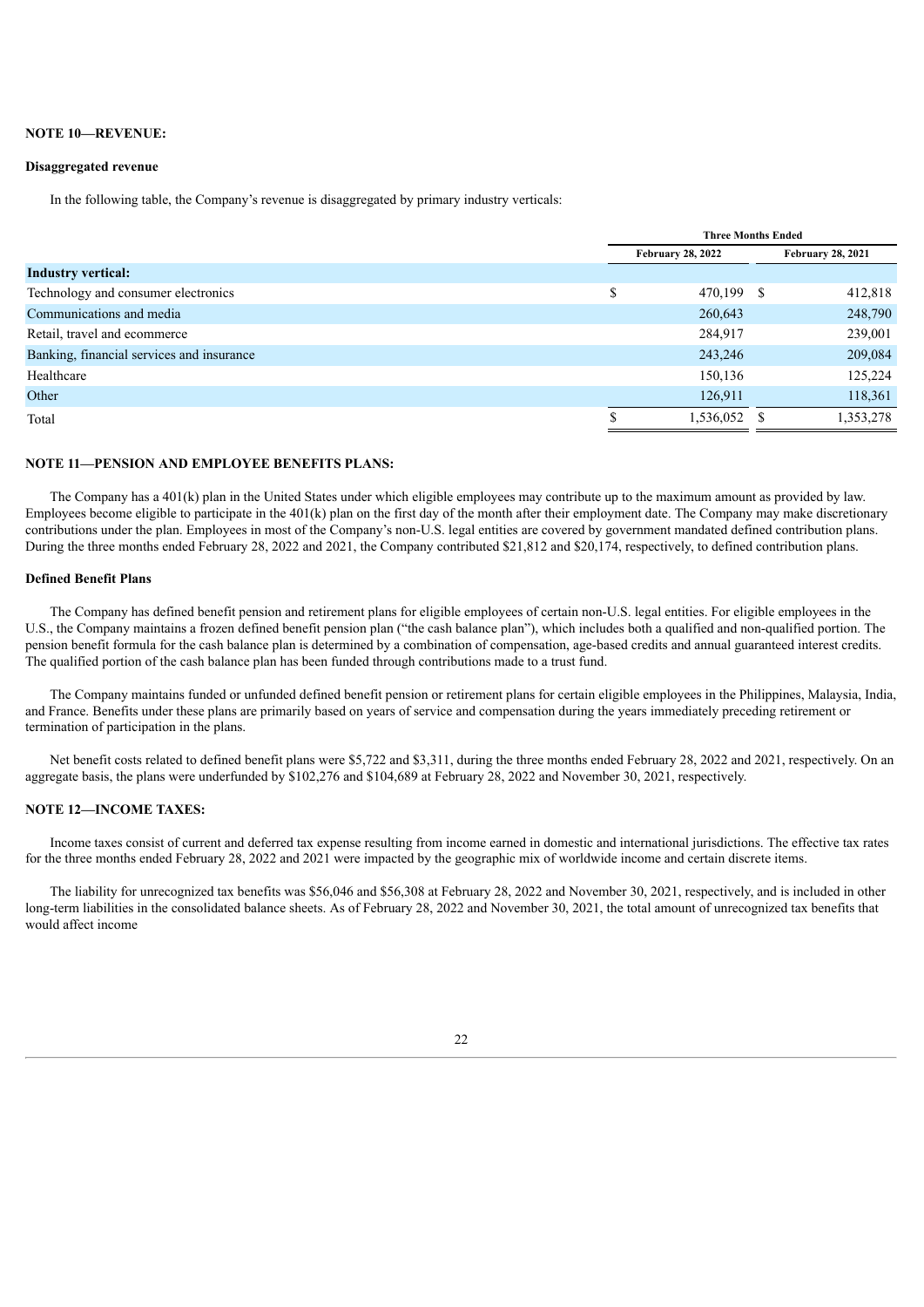tax expense if recognized in the consolidated financial statements was \$48,241 and \$48,438, respectively. This amount includes net interest and penalties of \$8,884 and \$8,861 for the respective periods. The net interest and penalties balance for November 30, 2021 includes an immaterial prior period disclosure adjustment to properly present the amount. This disclosure adjustment resulted in no impact to the Company's consolidated balance sheets or consolidated statement of operations for any period presented. The Company believes that it is reasonably possible that the total amount of unrecognized tax benefits could decrease between approximately \$6,484 and \$12,693 in the next twelve months; however, actual developments in this area could differ from those currently expected.

#### **NOTE 13— LEASES:**

The Company leases certain of its facilities and equipment under operating lease agreements, which expire in various periods through 2035. The Company's finance leases are not material.

The following table presents the various components of operating lease costs:

|                            | <b>Three Months Ended</b> |  |                          |  |  |  |
|----------------------------|---------------------------|--|--------------------------|--|--|--|
|                            | <b>February 28, 2022</b>  |  | <b>February 28, 2021</b> |  |  |  |
| Operating lease cost       | 50,802                    |  | 51,441                   |  |  |  |
| Short-term lease cost      | 4,337                     |  | 3,708                    |  |  |  |
| Variable lease cost        | 11,984                    |  | 10,120                   |  |  |  |
| Sublease income            | (735)                     |  | (472)                    |  |  |  |
| Total operating lease cost | 66,388                    |  | 64,797                   |  |  |  |

The following table presents a maturity analysis of expected undiscounted cash flows for operating leases on an annual basis for the next five fiscal years and thereafter as of February 28, 2022:

#### **Fiscal Years Ending November 30,**

| 2022 (remaining nine months)          | 145,077 |
|---------------------------------------|---------|
| 2023                                  | 160,906 |
| 2024                                  | 121,676 |
| 2025                                  | 76,990  |
| 2026                                  | 32,099  |
| Thereafter                            | 21,730  |
| Total payments                        | 558,478 |
| Less: imputed interest*               | 55,638  |
| Total present value of lease payments | 502,840 |

\*Imputed interest represents the difference between undiscounted cash flows and discounted cash flows.

The following amounts were recorded in the consolidated balance sheets related to the Company's operating leases:

|                                         |                             | As of                    |  |                          |  |
|-----------------------------------------|-----------------------------|--------------------------|--|--------------------------|--|
|                                         |                             | <b>February 28, 2022</b> |  | <b>November 30, 2021</b> |  |
| Operating lease ROU assets              | Other assets, net           | 483.083                  |  | 489,171                  |  |
| Current operating lease liabilities     | Other accrued liabilities   | 158,865                  |  | 153,329                  |  |
| Non-current operating lease liabilities | Other long-term liabilities | 343.975                  |  | 354,471                  |  |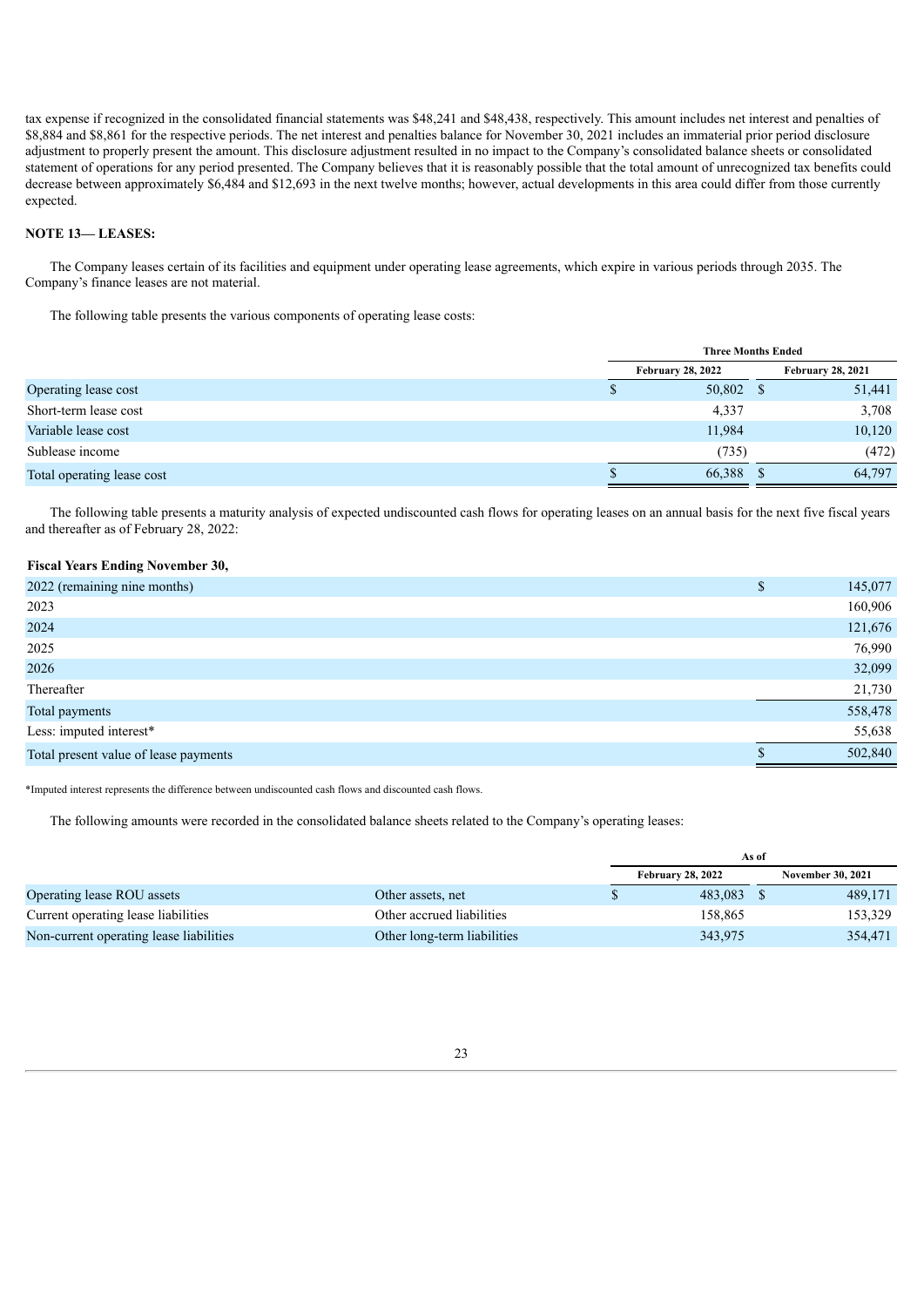The following table presents supplemental cash flow information related to the Company's operating leases. Cash payments related to variable lease costs and short-term leases are not included in the measurement of operating lease liabilities, and, as such, are excluded from the amounts below:

|                                                                        | <b>Three Months Ended</b> |  |                          |  |
|------------------------------------------------------------------------|---------------------------|--|--------------------------|--|
|                                                                        | <b>February 28, 2022</b>  |  | <b>February 28, 2021</b> |  |
| Cash paid for amounts included in the measurement of lease liabilities | 50.044                    |  | 54.004                   |  |
| Non-cash ROU assets obtained in exchange for lease liabilities         | 37.492                    |  | 14.873                   |  |

The weighted-average remaining lease term and discount rate as of February 28, 2022 and November 30, 2021 were as follows:

|                                               | As of                    |                          |  |  |  |
|-----------------------------------------------|--------------------------|--------------------------|--|--|--|
|                                               | <b>February 28, 2022</b> | <b>November 30, 2021</b> |  |  |  |
| Weighted-average remaining lease term (years) | 3.68                     | 3.81                     |  |  |  |
| Weighted-average discount rate                | 5.50 %                   | 5.82 %                   |  |  |  |

## **NOTE 14—COMMITMENTS AND CONTINGENCIES:**

From time to time, the Company receives notices from third parties, including customers and suppliers, seeking indemnification, payment of money or other actions in connection with claims made against them. Also, from time to time, the Company has been involved in various bankruptcy preference actions where the Company was a supplier to the companies now in bankruptcy. In addition, the Company is subject to various other claims, both asserted and unasserted, that arise in the ordinary course of business. The Company evaluates these claims and records the related liabilities. It is possible that the liabilities ultimately incurred by the Company could differ from the amounts recorded.

Under the separation and distribution agreement with TD SYNNEX, the Company agreed to indemnify TD SYNNEX, each of its subsidiaries and each of their respective directors, officers and employees from and against all liabilities allocated to Concentrix under the separation and distribution agreement, which are generally those liabilities that relate to the CX business and the Company's business activities, whether incurred prior to or after the spin-off.

Under the tax matters agreement with TD SYNNEX, if the spin-off fails to qualify for tax-free treatment, the Company is generally required to indemnify TD SYNNEX for any taxes resulting from the spin-off (and related costs and other damages) to the extent such amounts result from (1) an acquisition of all or a portion of the Company's equity securities or assets by any means, (2) any action or failure to act by the Company after the distribution affecting the voting rights of the Company's stock, (3) other actions or failures to act by the Company, or (4) certain breaches of the Company's agreements and representations in the tax matters agreement. The Company's indemnification obligations to TD SYNNEX and its subsidiaries, officers, directors and employees are not limited by any maximum amount.

The Company does not believe that the above commitments and contingencies will have a material adverse effect on the Company's results of operations, financial position or cash flows.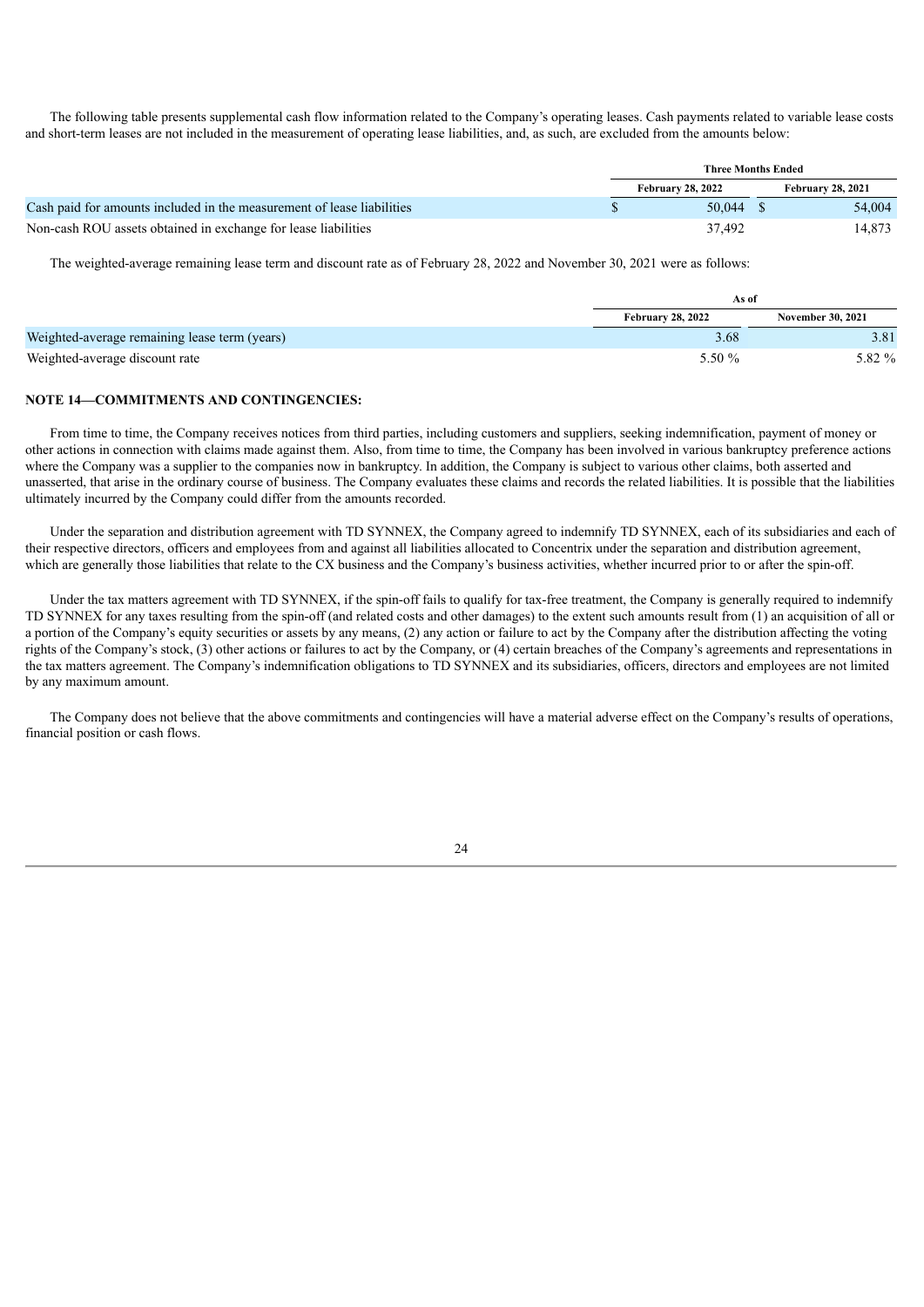# **NOTE 15—STOCKHOLDERS' EQUITY:**

#### **Share repurchase program**

In September 2021, the Company's board of directors authorized the Company to purchase up to \$500,000 of the Company's outstanding shares of common stock from time to time as market and business conditions warrant, including through open market purchases or Rule 10b5-1 trading plans. The repurchase program has no termination date and may be suspended or discontinued at any time. During the three months ended February 28, 2022, the Company did not repurchase any shares under the program. At February 28, 2022, approximately \$474,900 remained available for share repurchases under the existing authorization from the Company's board of directors.

# **Dividends**

During fiscal years 2022 and 2021, the Company has paid the following dividends per share approved by the Company's board of directors:

| Announcement Date  | Record Date      | Per Share Dividend Amount | <b>Payment Date</b> |
|--------------------|------------------|---------------------------|---------------------|
| September 27, 2021 | October 22, 2021 | \$0.25                    | November $2, 2021$  |
| January 18, 2022   | January 28, 2022 | \$0.25                    | February 8, 2022    |

<span id="page-26-0"></span>On March 29, 2022, the Company announced a cash dividend of \$0.25 per share to stockholders of record as of April 29, 2022, payable on May 10, 2022.

## 25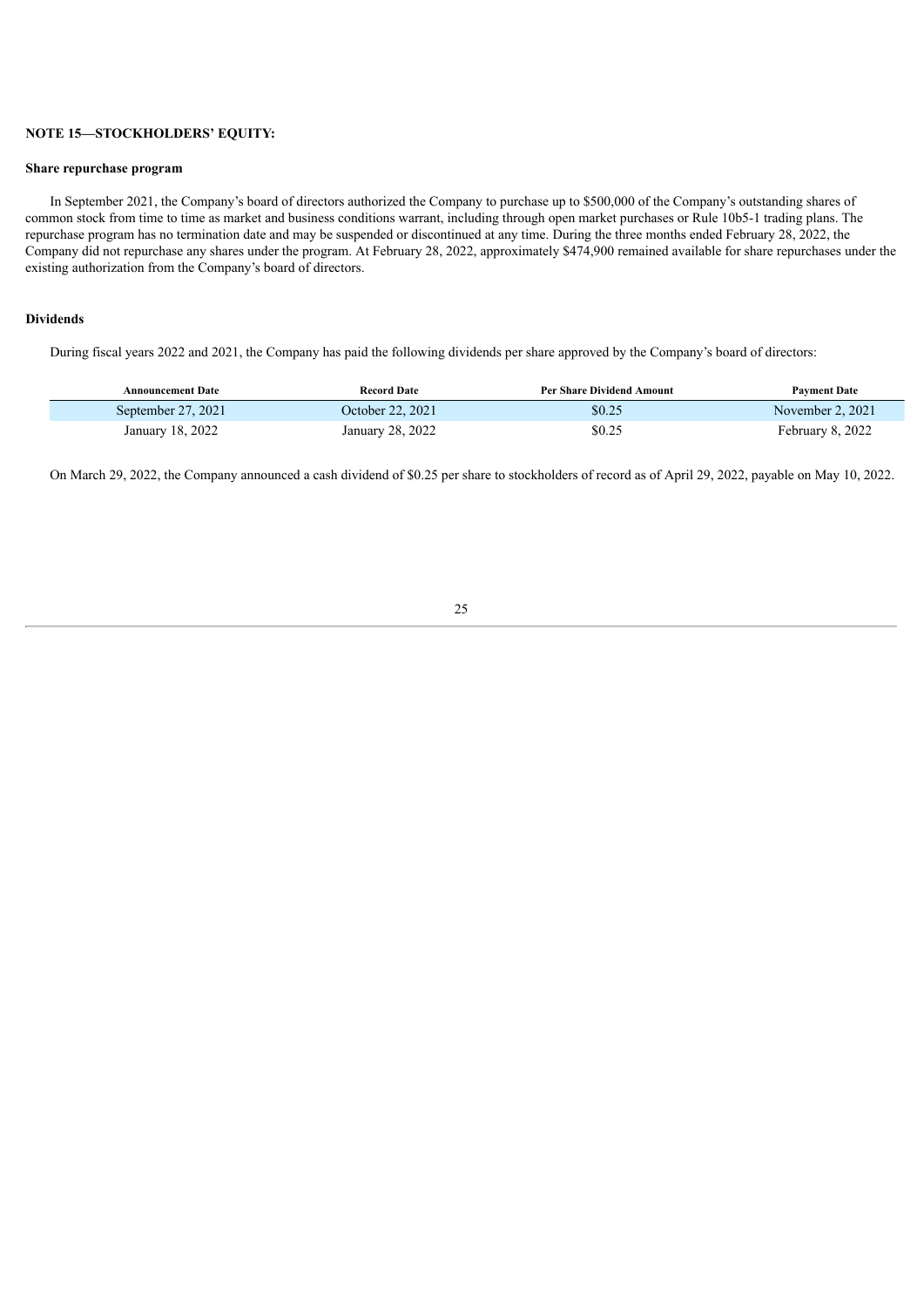## **ITEM 2. MANAGEMENT'S DISCUSSION AND ANALYSIS OF FINANCIAL CONDITION AND RESULTS OF OPERATIONS**

The discussion and analysis of our financial condition and results of operations should be read in conjunction with our consolidated financial statements and the notes to those consolidated financial statements included elsewhere in this Quarterly Report on Form 10-O, as well as "Management's Discussion and Analysis of Financial Condition and Results of Operations" and our audited financial statements and notes thereto included in our Annual Report on Form 10-K for the fiscal year ended November 30, 2021, as filed with the Securities and Exchange Commission on January 28, 2022. References to "we," *"our," "us," "the Company" or "Concentrix" refer to Concentrix Corporation and its subsidiaries.*

This Quarterly Report on Form 10-Q includes forward-looking statements within the meaning of Section 27A of the Securities Act of 1933, as amended (the "Securities Act"), and Section 2IE of the Securities Exchange Act of 1934, as amended (the "Exchange Act"). Forward-looking statements include, but are not limited to, statements regarding our expected future financial condition, results of operations, effective tax rate, cash flows, leverage, liquidity, business strategy, competitive position, demand for our services and seasonality of our business, international operations, acquisition opportunities and the anticipated impact of acquisitions, capital allocation and dividends, growth opportunities, spending, capital expenditures and investments, competition and market forecasts, industry trends, and statements that include words such as believe, expect, may, will, provide, could and should and other similar expressions. These forward-looking statements are inherently uncertain and involve substantial risks and uncertainties that could cause actual results to differ materially from those expressed or implied by such statements. Risks and uncertainties include, among other things: risks related to general economic conditions, including uncertainty related to the COVID-19 pandemic and its impact on the global economy, supply chains, inflation, our business and the business of our clients, and uncertainty related to the effect of the conflict in Ukraine on the global economy; other communicable diseases, natural disasters, adverse weather conditions or public health crises; cyberattacks on our or our clients' networks and information technology systems; the inability to protect personal and proprietary information; the failure of our staff and contractors to adhere to our and our clients' controls and processes; the inability to execute on our digital customer experience strategy; the inability to successfully identify, complete or integrate strategic acquisitions or investments, including our integration of PK; competitive conditions in our industry and consolidation of our competitors; geopolitical, economic and climate or weather related risks in regions with a significant concentration of our operations; higher than expected tax liabilities; the loss of key personnel; the demand for customer experience solutions and technology; variability in demand by our clients or the early termination of our client contracts; the level of business activity of our clients and the market acceptance and performance of their products and services; the operability of our communication services and information technology systems and networks; changes in law, regulations or regulatory guidance; currency exchange rate fluctuations; damage to our reputation through the actions or inactions of third parties; increases in the cost of labor; investigative or legal actions; and other risks that are described under "Risk Factors" in Part I, Item 1A of our Annual Report on Form 10-K for the fiscal year ended November 30, 2021. We do not intend to update forward-looking statements, which speak only as of the *date hereof, unless otherwise required by law.*

Concentrix, the Concentrix Logo, and all other Concentrix company, product and services names and slogans are trademarks or registered trademarks of Concentrix Corporation and its subsidiaries. Concentrix and the Concentrix Logo Reg. U.S. Pat. & Tm. Off. and applicable non-U.S. jurisdictions. Other *names and marks are the property of their respective owners.*

## **Overview and Basis of Presentation**

Concentrix is a leading global provider of Customer Experience ("CX") solutions and technology that help iconic and disruptive brands drive deep understanding, full lifecycle engagement, and differentiated experiences for their end-customers. We provide end-to-end capabilities, including CX process optimization, technology innovation and design engineering, front- and back-office automation, analytics and business transformation services to clients in five primary industry verticals. Our differentiated portfolio of solutions supports Fortune Global 500 as well as new economy clients across the globe in their efforts to deliver an optimized, consistent brand experience across all channels of communication, such as voice, chat, email, social media, asynchronous messaging, and custom applications. We strive to deliver exceptional services globally supported by our deep industry knowledge, technology and security practices, talented people, and digital and analytics expertise.

We generate revenue from performing services that are generally tied to our clients' products and services. Any shift in business or the size of the market for our clients' products or services, or any failure of technology or failure of acceptance of our clients'

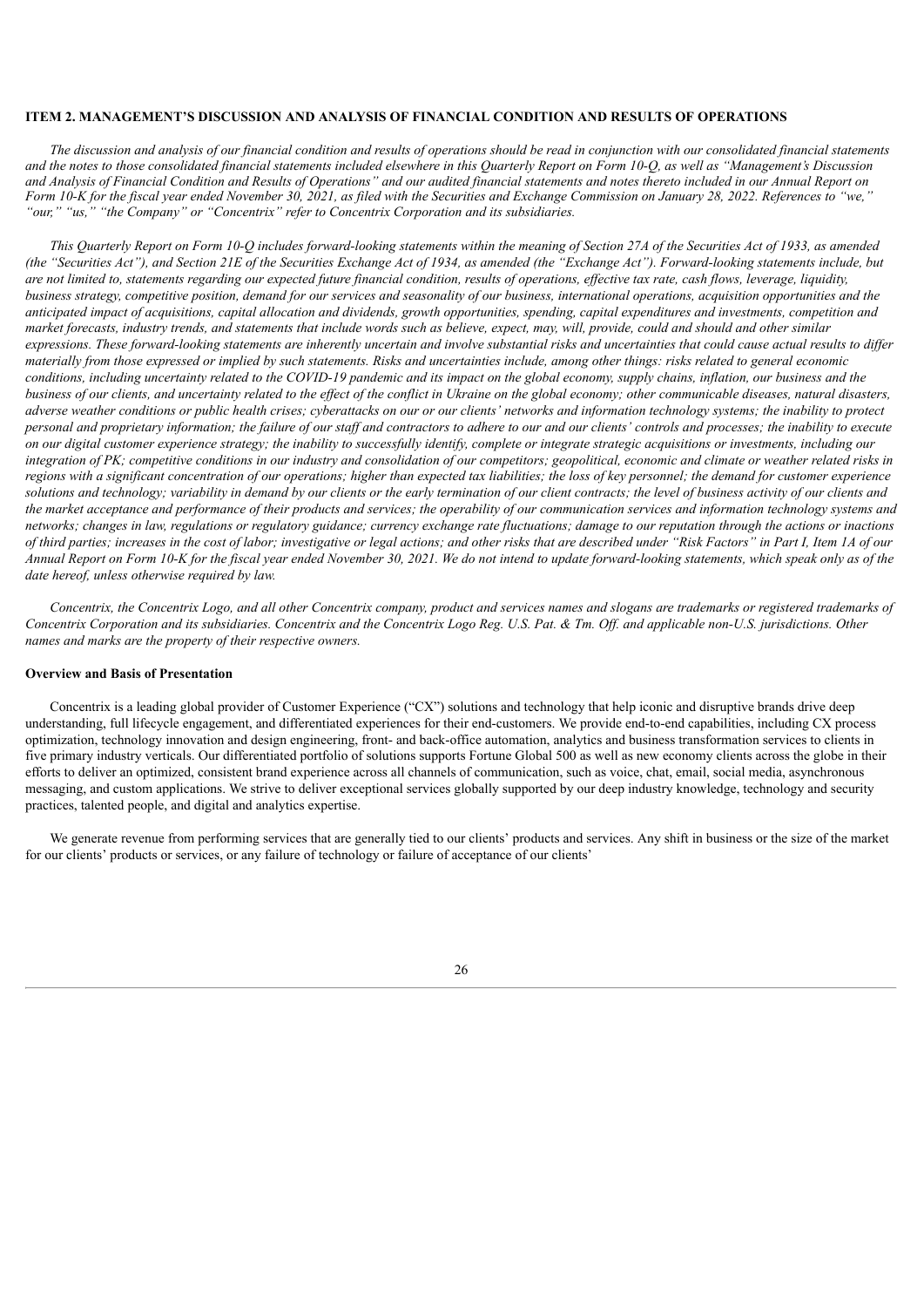products or services in the market may impact our business. The staff turnover rate in our business is high, as is the risk of losing experienced team members. High staff turnover rates may increase costs and decrease operating efficiencies and productivity.

## *PK Acquisition*

On December 27, 2021, we completed our acquisition of PK, a leading CX design engineering company with more than 5,000 staff in four countries. PK creates pioneering experiences that accelerate digital outcomes for their clients' customers, partners and staff. The acquisition of PK expands our scale in the digital IT services market and supports our growth strategy of investing in digital transformation to deliver exceptional customer experiences. The addition of the PK staff and technology to our team further strengthens our capabilities in CX design and development, artificial intelligence ("AI"), intelligent automation, and customer loyalty.

#### *Spin-of*

On December 1, 2020, the previously announced separation (the "separation") of Concentrix and our technology-infused CX solutions business from TD SYNNEX was completed through a tax-free distribution of all of the issued and outstanding shares of our common stock to TD SYNNEX stockholders (the distribution and, together with the separation, the "spin-off"). TD SYNNEX stockholders received one share of our common stock for each share of TD SYNNEX common stock held as of the close of business on November 17, 2020. As a result of the spin-off, we became an independent public company and our common stock commenced trading on the Nasdaq Stock Market ("Nasdaq") under the symbol "CNXC" on December 1, 2020. In connection with the spin-off, on November 30, 2020, we entered into a separation and distribution agreement, an employee matters agreement, a tax matters agreement and a commercial agreement with TD SYNNEX to set forth the principal actions to be taken in connection with the spin-off and define our ongoing relationship with TD SYNNEX after the spin-off.

#### *Risks and uncertainties related to the COVID-19 pandemic*

In December 2019, there was an outbreak of a new strain of coronavirus ("COVID-19"), which was declared a pandemic by the World Health Organization in March 2020. The COVID-19 pandemic has negatively impacted the global economy, disrupted global supply chains and labor force participation, and created significant volatility and disruption of financial markets. We successfully transitioned a significant portion of our workforce to a remote working environment throughout the second quarter of 2020 and implemented a number of safety and social distancing measures in our sites to protect the health and safety of our staff. During the three months ended February 28, 2022, almost all of our workforce was productive, but we experienced the continued effects of the COVID-19 pandemic, as variants caused new waves of COVID-19 cases around the globe.

The extent of the continued impact of the COVID-19 pandemic on our operational and financial performance, including our ability to execute our business strategies and initiatives in the expected time frame, will depend on future developments, including the duration, spread and severity of the pandemic, the evolution of the virus and the effects of mutations in its genetic code, country and state restrictions regarding virus containment, the availability and effectiveness of vaccines and treatment options, accessibility to the Company's delivery and operations locations, our continued utilization of remote work environments in response to future health and safety restrictions, and the effect on our clients' businesses and the demand for their products and services, all of which are uncertain and cannot be predicted. We are unable to predict how long the pandemic conditions will persist in regions in which we operate, if or when countries or localities may experience an increase in COVID-19 cases, what additional measures may be introduced by governments or our clients in response to the pandemic generally or to an increase in COVID-19 cases in a particular country or locality, and the effect of any such additional measures on our business. As a result, many of the estimates and assumptions involved in preparation of the consolidated financial statements included in this Quarterly Report on Form 10-Q required increased judgment and carry a higher degree of variability and volatility. As events continue to evolve with respect to the pandemic and the global recovery from the pandemic, our estimates may materially change in future periods. Accordingly, current results and financial condition discussed herein may not be indicative of future operating results and trends.

#### **Revenue and Cost of Revenue**

We generate revenue through the provision of CX solutions and technology to our clients pursuant to client contracts. Our client contracts typically consist of a master services agreement, supported in most cases by multiple statements of work, which contains the terms and conditions of each contracted solution. Our client contracts can range from less than one year to over five years in term and are subject to early termination by our clients for any reason, typically with 30 to 90 days' notice.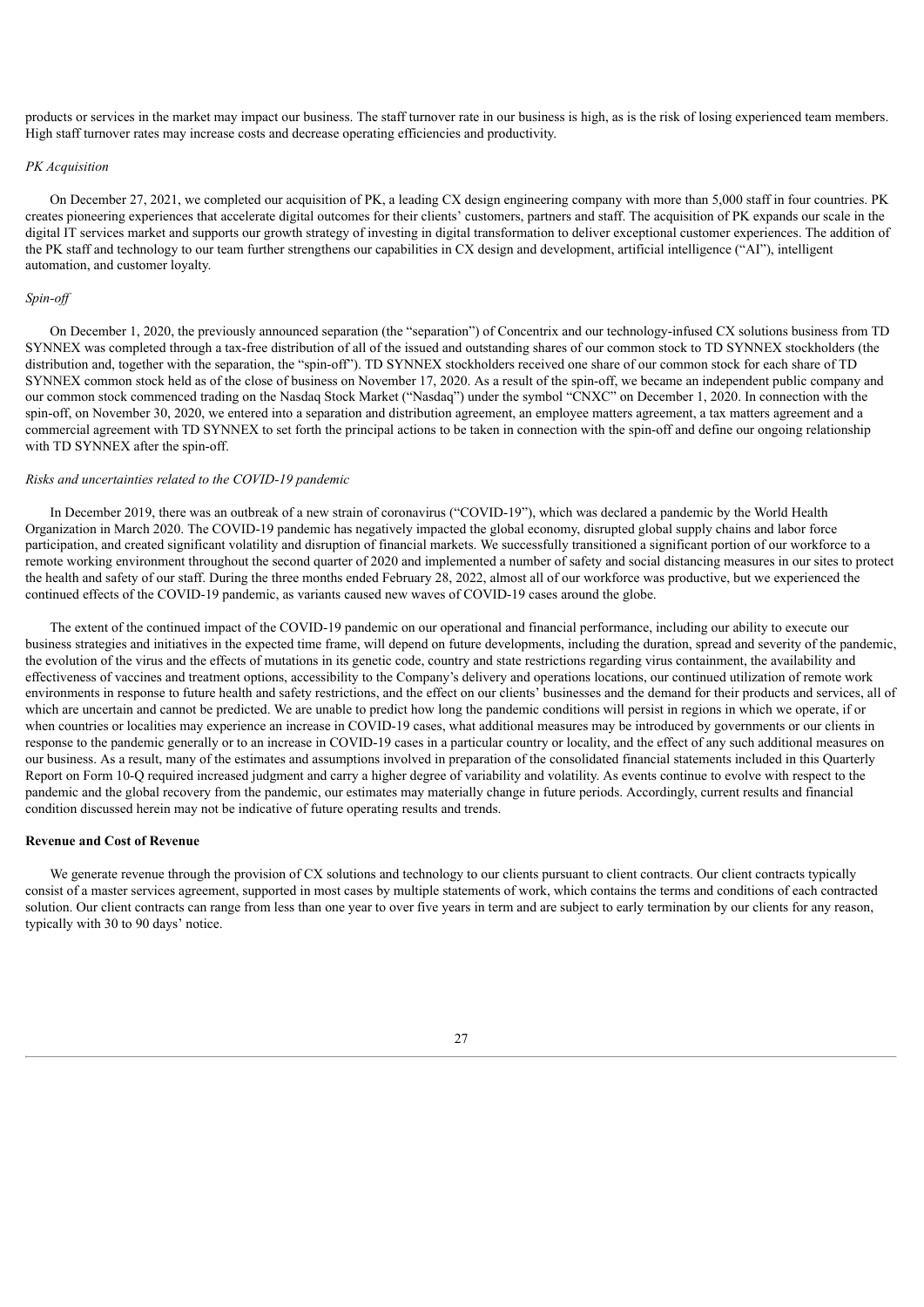Our CX solutions and technology are generally characterized by flat unit prices. Approximately 95% of our revenue is recognized as services are performed, based on staffing hours or the number of client customer transactions handled using contractual rates. Remaining revenue from the sale of these solutions are typically recognized as the services are provided over the duration of the contract using contractual rates.

Our cost of revenue consists primarily of personnel costs related to the delivery of our solutions. The costs of our revenue can be impacted by the mix of client contracts, where we deliver the CX solutions, additional lead time for programs to be fully scalable, and transition and initial set-up costs. Our cost of revenue as a percentage of revenue has also fluctuated in the past, based primarily on our ability to achieve economies of scale, the management of our operating expenses, and the timing and costs incurred related to our acquisitions and investments.

In the first quarter of 2022 and 2021, approximately 78% and 83% of our consolidated revenue was generated from our non-U.S. operations, and approximately 66% and 62%, respectively, of our consolidated revenue was priced in U.S. dollars and we expect this to continue. As a result, we have certain client contracts that are priced in non-U.S. dollar currencies for which a substantial portion of the costs to deliver the services are in other currencies. Accordingly, our revenue may be earned in currencies that are different from the currencies in which we incur corresponding expenses. Fluctuations in the value of currencies, such as the Philippine peso, the Indian rupee, and the Canadian dollar, against the U.S. dollar or other currencies in which we bill our clients, and inflation in the local economies in which these delivery centers are located, can impact the operating and labor costs in these delivery centers, which can result in reduced profitability. As a result, our revenue growth, costs and profitability have been impacted, and we expect will continue to be impacted, by fluctuations in foreign currency exchange rates.

#### **Margins**

Our gross margins fluctuate and can be impacted by the mix of client contracts, services provided, shifts in the geography from which our CX services are delivered, client volume trends, the amount of lead time that is required for programs to become fully scalable, and transition and set-up costs. Our operating margin fluctuates based on changes in gross margins as well as overall volume levels, as we are able to gain scale efficiencies in our selling, general and administrative costs in periods of larger volume.

#### **Economic and Industry Trends**

The CX solutions industry in which we operate is competitive. Clients' performance measures are based on competitive pricing terms and quality of services. Further, there can be competitive pressure in various labor markets, which could result in increased labor costs. Accordingly, we could be subject to pricing and labor cost pressures and may experience a decrease in revenue and operating income. Our business operates in over 40 countries across 6 continents. We have significant concentrations in the Philippines, India, the United States, the United Kingdom, Canada, throughout Europe, China and Japan. Accordingly, we would be impacted by economic strength or weakness in these geographies and by the strengthening or weakening of local currencies relative to the U.S. dollar.

#### **Seasonality**

Our revenue and margins fluctuate with the underlying trends in our clients' businesses and trends in the level of consumer activity. As a result, our revenue and margins are typically higher in the fourth quarter of the year than in any other quarter.

#### **Critical Accounting Policies and Estimates**

During the three months ended February 28, 2022, there were no material changes to our critical accounting policies and estimates previously disclosed in our Annual Report on Form 10-K for the fiscal year ended November 30, 2021.

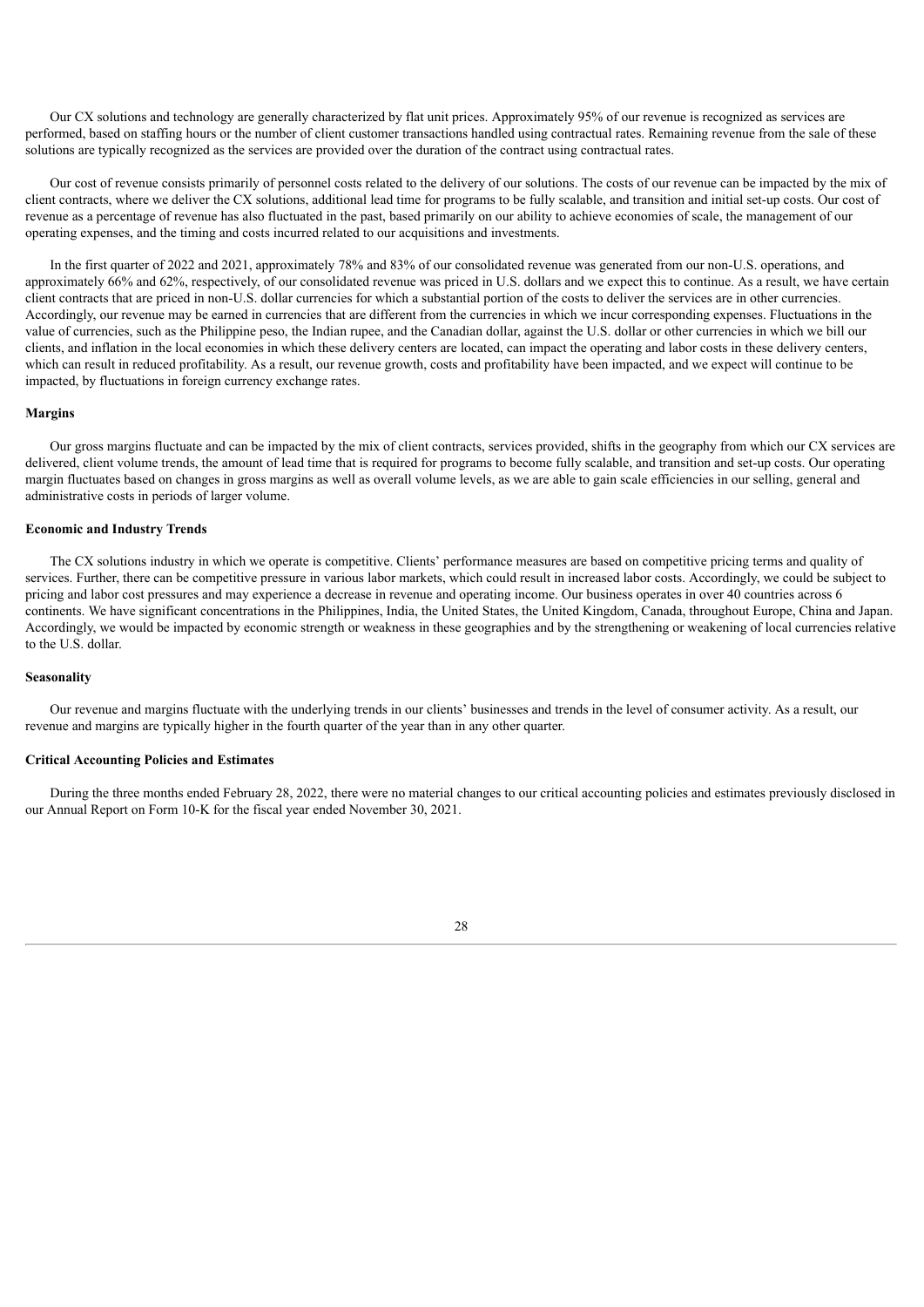#### **Results of Operations – Three Months Ended February 28, 2022 and 2021**

|                                                           |               | <b>Three Months Ended</b> |  |                          |
|-----------------------------------------------------------|---------------|---------------------------|--|--------------------------|
|                                                           |               | <b>February 28, 2022</b>  |  | <b>February 28, 2021</b> |
|                                                           |               | (\$ in thousands)         |  |                          |
| Revenue                                                   | \$            | 1,536,052 \$              |  | 1,353,278                |
| Cost of revenue                                           |               | 997,918                   |  | 867,228                  |
| Gross profit                                              |               | 538,134                   |  | 486,050                  |
| Selling, general and administrative expenses              |               | 390,389                   |  | 351,161                  |
| Operating income                                          |               | 147,745                   |  | 134,889                  |
| Interest expense and finance charges, net                 |               | 8,770                     |  | 7,703                    |
| Other expense (income), net                               |               | (7,616)                   |  | 3,803                    |
| Income before income taxes                                |               | 146,591                   |  | 123,383                  |
| Provision for income taxes                                |               | 36,052                    |  | 34,572                   |
| Net income before non-controlling interest                |               | 110,539                   |  | 88,811                   |
| Less: Net income attributable to non-controlling interest |               | 266                       |  |                          |
| Net income attributable to Concentrix Corporation         | $\mathbf{\$}$ | 110,273                   |  | 88,811                   |

#### *Revenue*

|                                           | <b>Three Months Ended</b> |                          |  |                          | % Change     |
|-------------------------------------------|---------------------------|--------------------------|--|--------------------------|--------------|
|                                           |                           | <b>February 28, 2022</b> |  | <b>February 28, 2021</b> | 2022 to 2021 |
|                                           |                           | (\$ in thousands)        |  |                          |              |
| <b>Industry vertical:</b>                 |                           |                          |  |                          |              |
| Technology and consumer electronics       | \$                        | 470,199 \$               |  | 412,818                  | 13.9 %       |
| Communications and media                  |                           | 260,643                  |  | 248,790                  | 4.8 $%$      |
| Retail, travel and ecommerce              |                           | 284,917                  |  | 239,001                  | $19.2 \%$    |
| Banking, financial services and insurance |                           | 243,246                  |  | 209,084                  | $16.3\%$     |
| Healthcare                                |                           | 150,136                  |  | 125,224                  | $19.9\%$     |
| Other                                     |                           | 126,911                  |  | 118,361                  | $7.2\%$      |
| Total                                     |                           | 1,536,052 \$             |  | 1,353,278                | $13.5\%$     |

We generate revenue by delivering our CX solutions and technology to our clients categorized in the above primary industry verticals. Our solutions focus on customer engagement, process optimization, and back-office automation.

Our revenue increased 13.5% in the three months ended February 28, 2022, compared to the three months ended February 28, 2021, which included approximately two months of revenue related to the acquired PK operations of \$83.2 million, or an increase of 6.1%, and larger volumes across all verticals over the prior year period. These increases were partially offset by a decrease in revenue related to divested businesses of \$15.9 million, or 1.2%, and an unfavorable translation effect of foreign currencies of \$25.6 million, or 1.9%. The unfavorable foreign currency translation effect on revenue was primarily due to the weakening of the euro, Japanese yen and Australian dollar against the U.S. dollar. Revenue in our technology and consumer electronics vertical increased as a result of significant increases in volumes from several social media and internet-related service clients and increases in volumes from a broadbased group of hardware and software clients over the prior year period. Revenue in our communications and media vertical increased primarily due to contributions from the PK operations resulting in increased volumes over the prior year period. Revenue in our retail, travel and ecommerce vertical increased primarily due to contributions from the PK operations and increased volumes across the majority of our retail and ecommerce and travel and tourism clients over the prior year period. Revenue from clients in the banking, financial services and insurance vertical increased due to increased volumes from several banking and financial services clients offset by a decrease in volumes related to our insurance clients. Revenue in our healthcare vertical increased due to contributions from the PK operations and increased volumes across the majority of our health insurance clients. Revenue in our other vertical increased primarily reflecting contributions from the PK operations.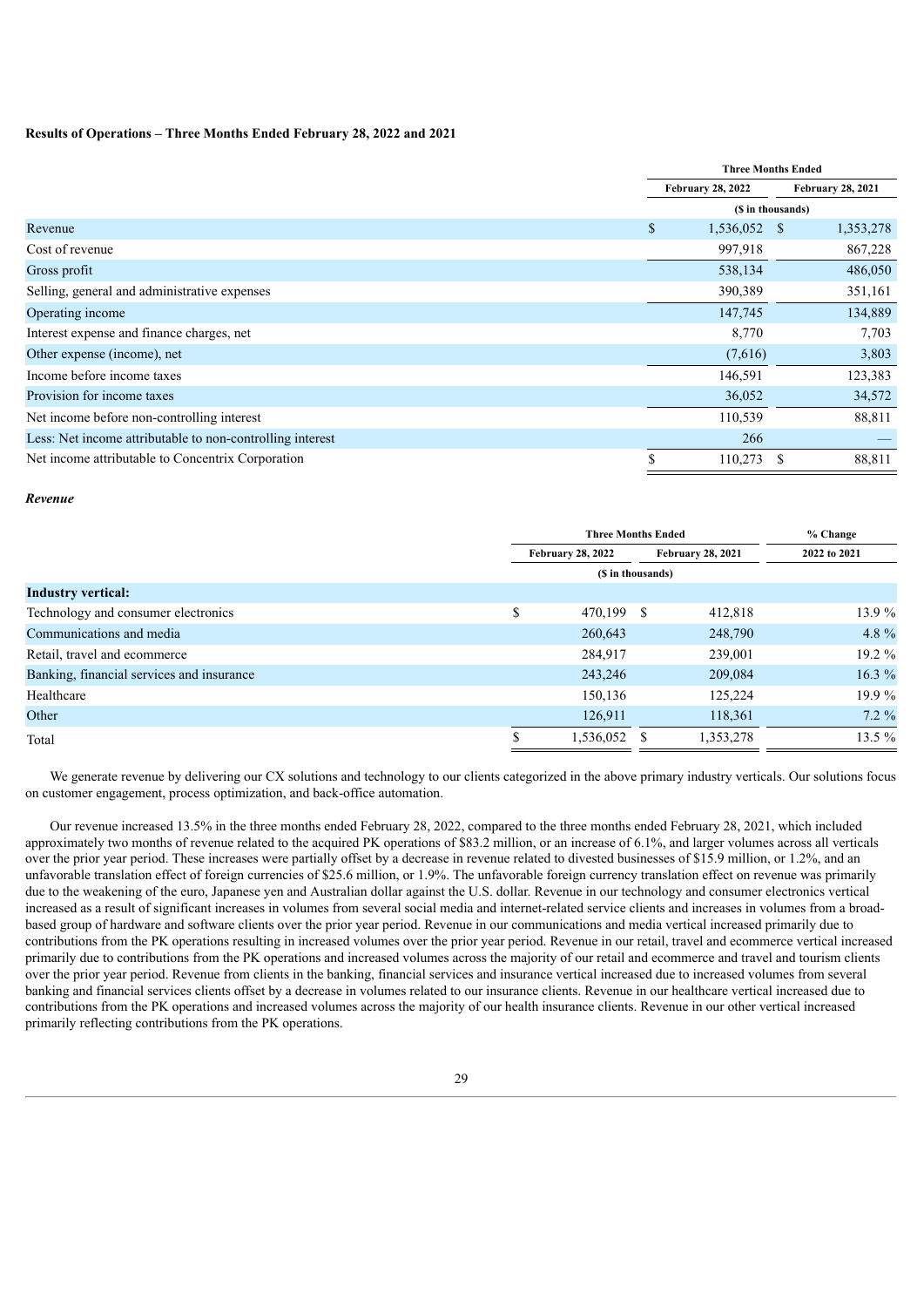# *Cost of Revenue, Gross Profit and Gross Margin Percentage*

|                 |               | <b>Three Months Ended</b> |    |                          | % Change     |  |  |
|-----------------|---------------|---------------------------|----|--------------------------|--------------|--|--|
|                 |               | <b>February 28, 2022</b>  |    | <b>February 28, 2021</b> | 2022 to 2021 |  |  |
|                 |               | (\$ in thousands)         |    |                          |              |  |  |
| Cost of revenue | <sup>\$</sup> | 997.918                   | \$ | 867,228                  | 15.1%        |  |  |
| Gross profit    |               | 538,134                   |    | 486,050                  | $10.7\%$     |  |  |
| Gross margin %  |               | 35.0 $%$                  |    | 35.9%                    |              |  |  |

Cost of revenue consists primarily of personnel costs. Gross margins can be impacted by resource location, client mix and pricing, additional lead time for programs to be fully scalable, and transition and initial set-up costs.

Our cost of revenue increased by 15.1% in the three months ended February 28, 2022 compared to the three months ended February 28, 2021, primarily due to the increase in our revenue and the cost of revenue associated with approximately two months of the PK operations of \$56.9 million during the first quarter of 2022. The increases were partially offset by foreign currency impacts of \$22.7 million. The foreign currency impact on our cost of revenue was caused primarily by the weakening of the euro, Japanese yen and Philippine peso against the U.S. dollar.

Our gross profit increased 10.7% in the three months ended February 28, 2022 compared to the three months ended February 28, 2021, primarily due to the increase in revenue and the contributions from approximately two months of the PK operations, partially offset by a net unfavorable foreign currency impact of \$2.9 million on gross profit. Our gross margin percentage for the three months ended February 28, 2022 decreased to 35.0% from 35.9% in the prior year period due to the impact of approximately two months of the PK operations and changes in the mix of geographies where our services were delivered.

#### *Selling, General and Administrative Expenses*

|                                              |                   | <b>Three Months Ended</b> |  |                          | % Change     |  |  |
|----------------------------------------------|-------------------|---------------------------|--|--------------------------|--------------|--|--|
|                                              |                   | <b>February 28, 2022</b>  |  | <b>February 28, 2021</b> | 2022 to 2021 |  |  |
|                                              | (\$ in thousands) |                           |  |                          |              |  |  |
| Selling, general and administrative expenses |                   | 390.389                   |  | 351,161                  | $11.2 \%$    |  |  |
| Percentage of revenue                        |                   | 25.4%                     |  | 25.9 %                   |              |  |  |

Our selling, general and administrative expenses consist primarily of support personnel costs such as salaries, commissions, bonuses, employee benefits and share-based compensation costs. Selling, general and administrative expenses also include the cost of our global delivery facilities, utility expenses, hardware and software costs related to our technology infrastructure, legal and professional fees, depreciation on our technology and facility equipment, amortization of intangible assets resulting from acquisitions, marketing expenses and acquisition-related and integration expenses.

Our selling, general and administrative expenses increased in the three months ended February 28, 2022 compared to the three months ended February 28, 2021, primarily due to \$26.0 million of selling, general and administrative expenses associated with approximately two months of the PK operations during the first quarter of 2022, an increase in share-based compensation expense of \$8.1 million, an increase in amortization expense of \$3.5 million and an increase in acquisition-related and integration expenses of \$0.9 million. These increases were partially offset by favorable currency impacts of \$6.3 million. These items and scale efficiencies resulted in a decrease in selling, general and administrative expenses as a percentage of revenue from 25.9% in the first fiscal quarter of 2021 to 25.4% in the first fiscal quarter of 2022.

## *Operating Income*

|                  | <b>Three Months Ended</b> |  |                          | % Change     |  |  |
|------------------|---------------------------|--|--------------------------|--------------|--|--|
|                  | <b>February 28, 2022</b>  |  | <b>February 28, 2021</b> | 2022 to 2021 |  |  |
|                  | (\$ in thousands)         |  |                          |              |  |  |
| Operating income | 147.745                   |  | 134.889                  | $9.5\%$      |  |  |
| Operating margin | $9.6\%$                   |  | $10.0 \%$                |              |  |  |

Our operating income increased during the three months ended February 28, 2022 compared to the three months ended February 28, 2021 due to the increase in gross profit partially offset by the increase in selling, general and administrative expenses.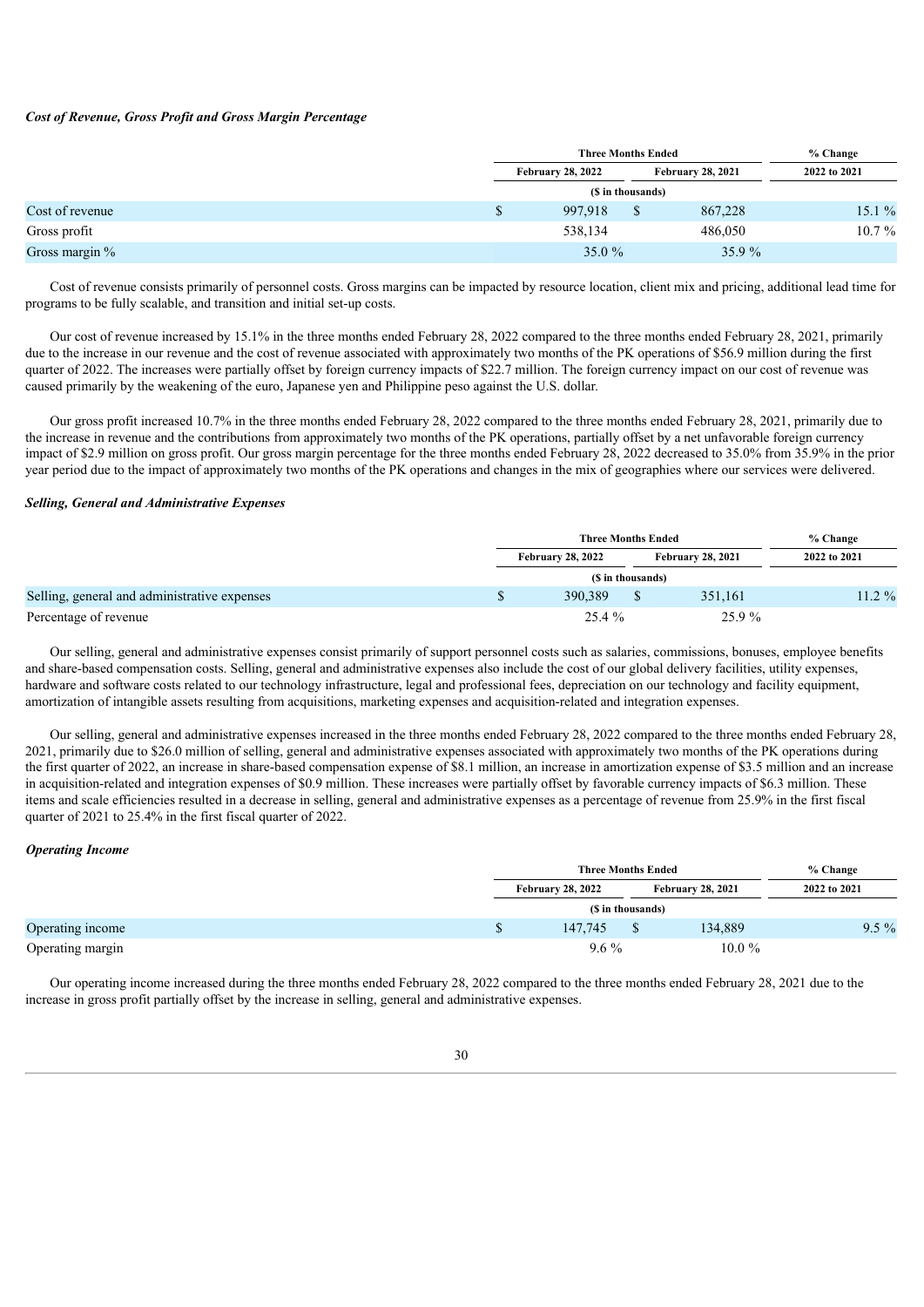Our operating margin decreased slightly during the three months ended February 28, 2022 compared to the three months ended February 28, 2021 due to the decrease in gross margin partially offset by the decrease in selling, general and administrative expenses as a percentage of revenue.

## *Interest Expense and Finance Charges, Net*

|                                           | <b>Three Months Ended</b> |  |                          | % Change     |  |  |  |
|-------------------------------------------|---------------------------|--|--------------------------|--------------|--|--|--|
|                                           | <b>February 28, 2022</b>  |  | <b>February 28, 2021</b> | 2022 to 2021 |  |  |  |
|                                           | (\$ in thousands)         |  |                          |              |  |  |  |
| Interest expense and finance charges, net | 8.770                     |  | 7,703                    | $13.9\%$     |  |  |  |
| Percentage of revenue                     | $0.6\%$                   |  | $0.6\%$                  |              |  |  |  |

Amounts recorded in interest expense and finance charges, net consist primarily of interest on our Prior Term Loan and our Term Loan under our Credit Facility and interest on our Securitization Facility borrowings.

The increase in interest expense for the three months ended February 28, 2022 compared to the three months ended February 28, 2021, reflects the increase in borrowings incurred on the Term Loan as part of our Amended Credit Facility entered into in connection with the PK acquisition and the related interest expense on the increased borrowings.

# *Other Expense (Income), Net*

|                             | <b>Three Months Ended</b>                            |  |         | % Change     |  |  |  |
|-----------------------------|------------------------------------------------------|--|---------|--------------|--|--|--|
|                             | <b>February 28, 2021</b><br><b>February 28, 2022</b> |  |         | 2022 to 2021 |  |  |  |
|                             | (\$ in thousands)                                    |  |         |              |  |  |  |
| Other expense (income), net | (7.616)                                              |  | 3,803   | $(300.3)\%$  |  |  |  |
| Percentage of revenue       | $(0.5)\%$                                            |  | $0.3\%$ |              |  |  |  |

Amounts recorded as other expense (income), net include foreign currency transaction gains and losses other than cash flow hedges, investment gains and losses, non-service component of pension costs, and other non-operating gains and losses.

Other expense (income), net in the three months ended February 28, 2022 was income of \$7.6 million in comparison to expense of \$3.8 million in the three months ended February 28, 2021. The change in other expense (income), net was primarily due to favorable foreign currency transaction changes compared to the prior year period.

#### *Provision for Income Taxes*

|                                          |  | <b>Three Months Ended</b> |  |                          | % Change     |
|------------------------------------------|--|---------------------------|--|--------------------------|--------------|
|                                          |  | <b>February 28, 2022</b>  |  | <b>February 28, 2021</b> | 2022 to 2021 |
|                                          |  |                           |  |                          |              |
| Provision for income taxes               |  | 36,052                    |  | 34.572                   | 4.3 $\%$     |
| Percentage of income before income taxes |  | $24.6\%$                  |  | 28.0 %                   |              |

Provision for income taxes consist of our current and deferred tax expense resulting from our income earned in domestic and international jurisdictions.

Our provision for income taxes increased in the three months ended February 28, 2022 compared to the three months ended February 28, 2021, primarily due to the increase in income before taxes during the current year period. The effective tax rate for the three months ended February 28, 2022 decreased compared to the prior year period primarily due to the change in mix of income earned in different tax jurisdictions between periods.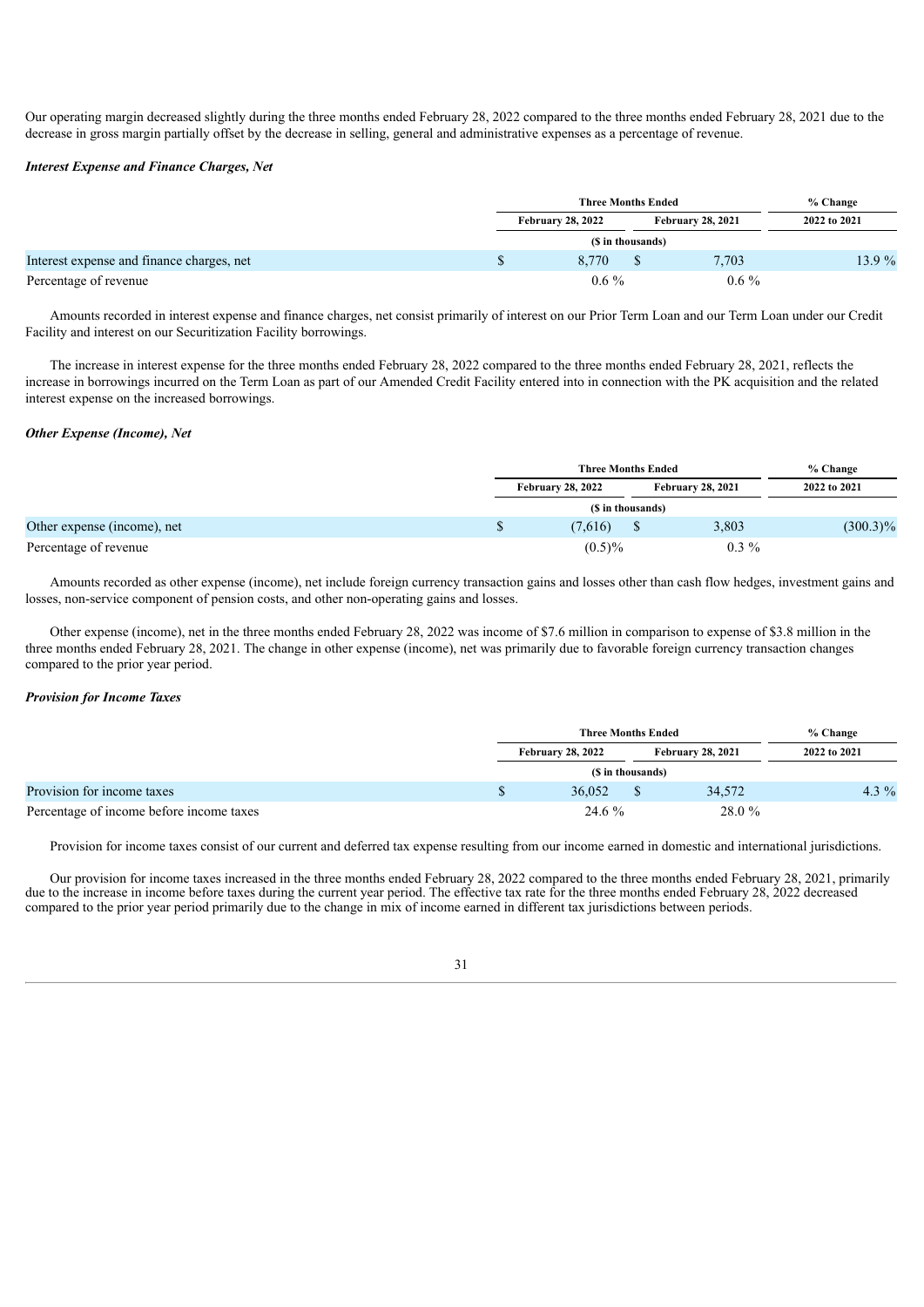# *Certain Non-GAAP Financial Information*

In addition to disclosing financial results that are determined in accordance with GAAP, we also disclose certain non-GAAP financial information, including:

- Revenue in constant currency, which is revenue adjusted for the translation effect of foreign currencies so that certain financial results can be viewed without the impact of fluctuations in foreign currency exchange rates, thereby facilitating period-to-period comparisons of our business performance. Revenue in constant currency is calculated by translating the revenue of each fiscal year in the billing currency to U.S. dollars using the comparable prior year's currency conversion rate. Generally, when the U.S. dollar either strengthens or weakens against other currencies, our revenue growth at constant currency rates or adjusting for currency will be higher or lower than our revenue growth reported at actual exchange rates.
- Revenue in adjusted constant currency, which is constant currency revenue excluding revenue for businesses acquired or divested since the beginning of the prior year period so that revenue growth can be viewed without the impact of acquisitions or divestitures, thereby facilitating period-to-period comparisons of our business performance.
- Non-GAAP operating income, which is operating income, adjusted to exclude acquisition-related and integration expenses, including related restructuring costs, amortization of intangible assets and share-based compensation.
- Non-GAAP operating margin, which is non-GAAP operating income, as defined above, divided by revenue.
- Adjusted earnings before interest, taxes, depreciation, and amortization, or adjusted EBITDA, which is non-GAAP operating income, as defined above, plus depreciation.
- Adjusted EBITDA margin, which is adjusted EBITDA, as defined above, divided by revenue.
- Non-GAAP net income, which is net income excluding the tax effected impact of acquisition-related and integration expenses, including related restructuring costs, amortization of intangible assets and share-based compensation.
- Free cash flow, which is cash flows from operating activities less capital expenditures. We believe that free cash flow is a meaningful measure of cash flows since capital expenditures are a necessary component of ongoing operations. However, free cash flow has limitations because it does not represent the residual cash flow available for discretionary expenditures. For example, free cash flow does not incorporate payments for business acquisitions.
- Non-GAAP diluted earnings per common share ("EPS"), which is diluted EPS excluding the per share, tax effected impact of acquisition-related and integration expenses, including related restructuring costs, amortization of intangible assets and share-based compensation.

We believe that providing this additional information is useful to the reader to better assess and understand our base operating performance, especially when comparing results with previous periods and for planning and forecasting in future periods, primarily because management typically monitors the business adjusted for these items in addition to GAAP results. Management also uses these non-GAAP measures to establish operational goals and, in some cases, for measuring performance for compensation purposes. These non-GAAP financial measures exclude amortization of intangible assets. Our acquisition activities have resulted in the recognition of intangible assets, which consist primarily of client relationships, technology and trade names. Finite-lived intangible assets are amortized over their estimated useful lives and are tested for impairment when events indicate that the carrying value may not be recoverable. The amortization of intangible assets is reflected in our statements of operations. Although intangible assets contribute to our revenue generation, the amortization of intangible assets does not directly relate to the services performed for our clients. Additionally, intangible asset amortization expense typically fluctuates based on the size and timing of our acquisition activity. Accordingly, we believe excluding the amortization of intangible assets, along with the other non-GAAP adjustments, which neither relate to the ordinary course of our business nor reflect our underlying business performance, enhances our and our investors' ability to compare our past financial performance with its current performance and to analyze underlying business performance and trends. Intangible asset amortization excluded from the related non-GAAP financial measure represents the entire amount recorded within our GAAP financial statements, and the revenue generated by the associated intangible assets has not been excluded from the related non-GAAP financial measure. Intangible asset amortization is excluded from the related non-GAAP financial measure because the amortization, unlike the related revenue, is not affected by operations of any particular period unless an intangible asset becomes impaired or the estimated useful life of an intangible asset is revised. These non-GAAP financial measures also exclude share-based compensation expense. Given the subjective assumptions and the variety of award types that companies can use when calculating

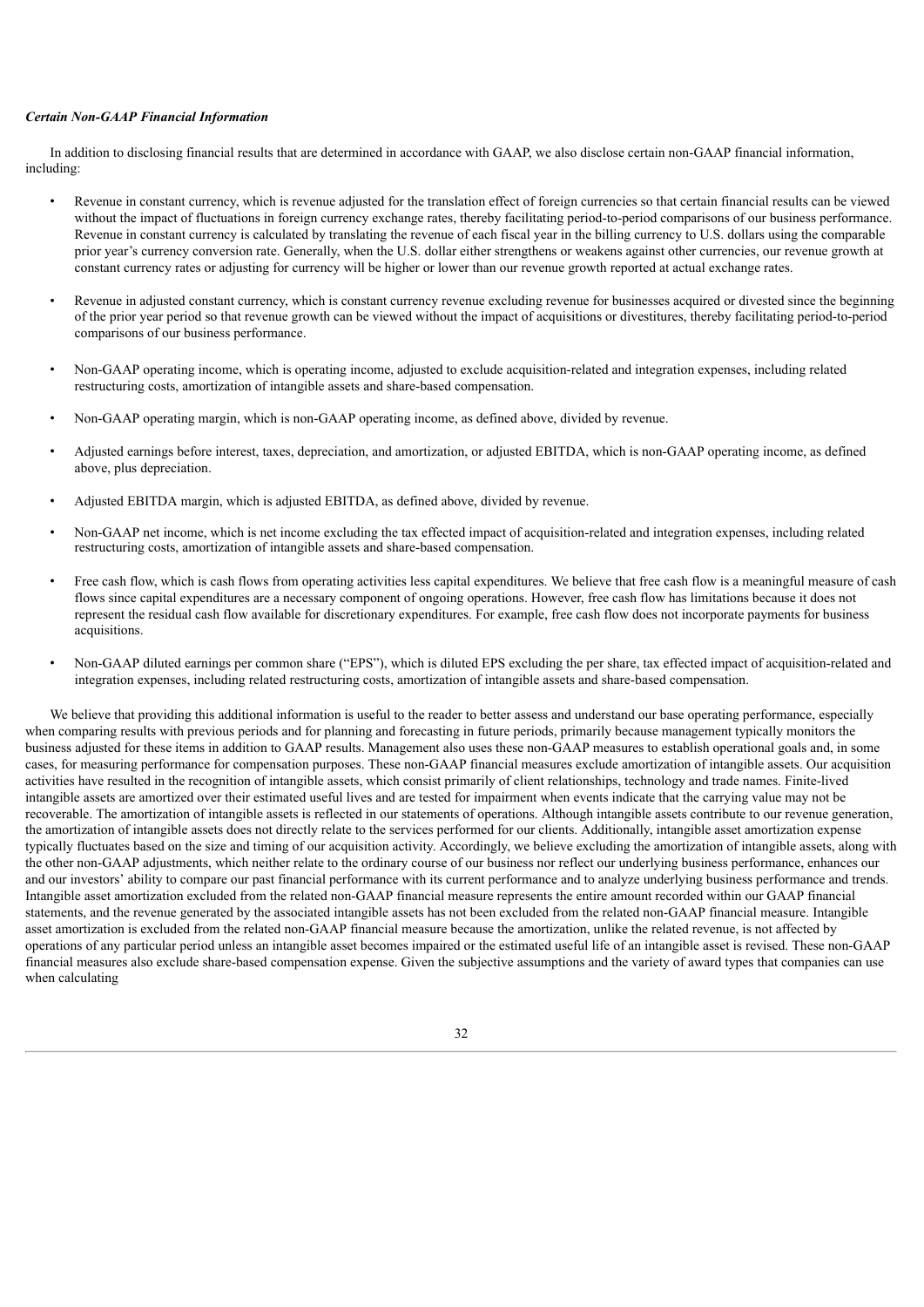share-based compensation expense, management believes this additional information allows investors to make additional comparisons between our operating results and those of our peers. As these non-GAAP financial measures are not calculated in accordance with GAAP, they may not necessarily be comparable to similarly titled measures employed by other companies. These non-GAAP financial measures should not be considered in isolation or as a substitute for the comparable GAAP measures and should be used as a complement to, and in conjunction with, data presented in accordance with GAAP.

|                                                                 | <b>Three Months Ended</b> |                   |  |                          |
|-----------------------------------------------------------------|---------------------------|-------------------|--|--------------------------|
|                                                                 | <b>February 28, 2022</b>  |                   |  | <b>February 28, 2021</b> |
|                                                                 |                           | (\$ in thousands) |  |                          |
| Revenue                                                         | \$                        | 1,536,052 \$      |  | 1,353,278                |
| Foreign currency translation                                    |                           | 25,610            |  |                          |
| Revenue in constant currency                                    |                           | $1,561,662$ \$    |  | 1,353,278                |
| Effect of excluding revenue of acquired and divested businesses |                           | (83, 196)         |  | (15, 947)                |
| Revenue in adjusted constant currency                           |                           | 1,478,466 \$      |  | 1,337,331                |

## 33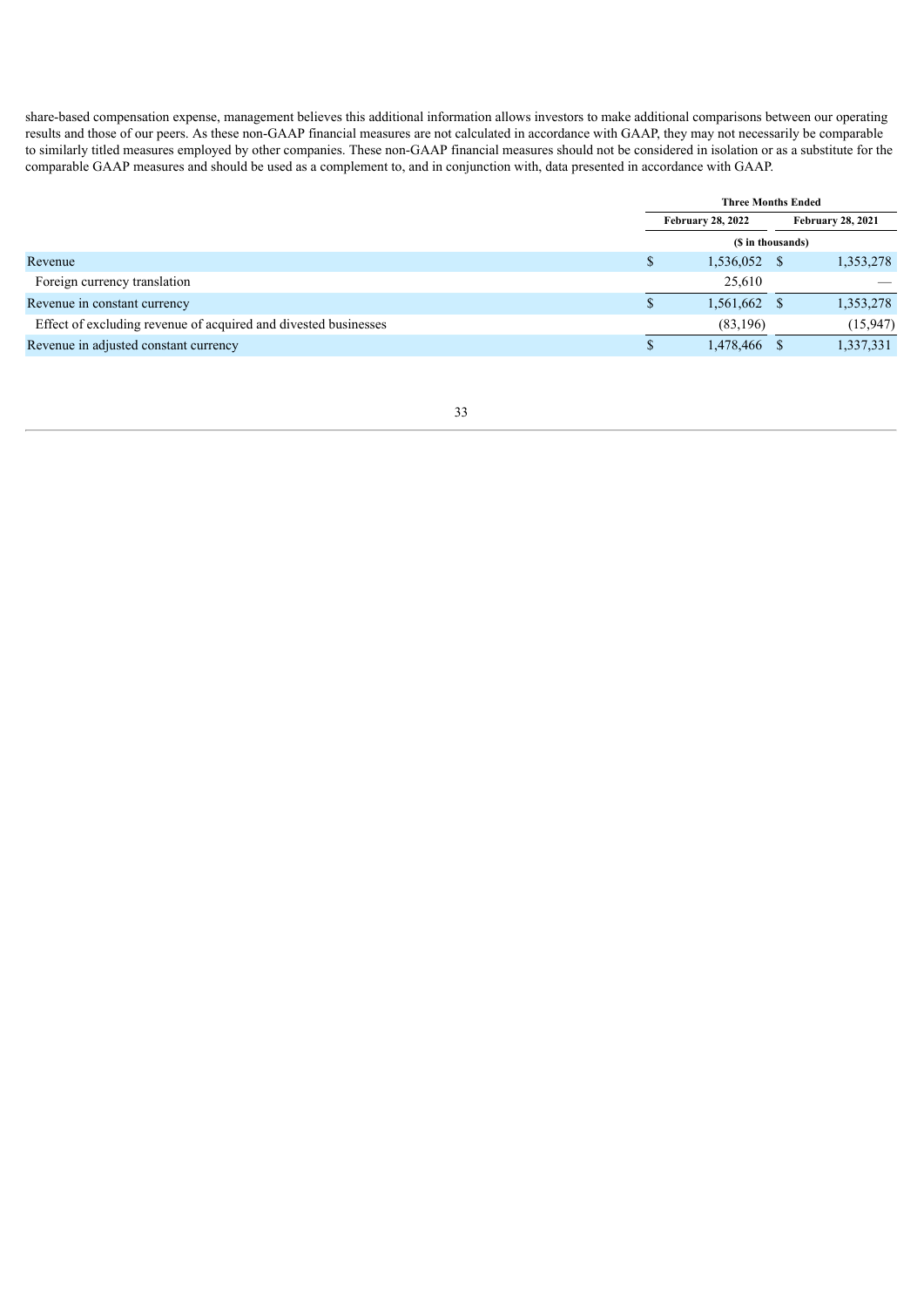|                                                     |              | <b>Three Months Ended</b>                  |                           |                          |  |
|-----------------------------------------------------|--------------|--------------------------------------------|---------------------------|--------------------------|--|
|                                                     |              | <b>February 28, 2022</b>                   |                           | <b>February 28, 2021</b> |  |
|                                                     |              | (\$ in thousands except per share amounts) |                           |                          |  |
| Operating income                                    | $\mathbf S$  | 147,745                                    | \$                        | 134,889                  |  |
| Acquisition-related and integration expenses        |              | 922                                        |                           |                          |  |
| Amortization of intangibles                         |              | 38,056                                     |                           | 34,601                   |  |
| Share-based compensation                            |              | 15,169                                     |                           | 7,118                    |  |
| Non-GAAP operating income                           | $\mathbb{S}$ | 201,892                                    | $\mathbb{S}$              | 176,608                  |  |
| Net income                                          | \$           | 110,273                                    | $\boldsymbol{\mathsf{S}}$ | 88,811                   |  |
| Net income attributable to non-controlling interest |              | 266                                        |                           |                          |  |
| Interest expense and finance charges, net           |              | 8,770                                      |                           | 7,703                    |  |
| Provision for income taxes                          |              | 36,052                                     |                           | 34,572                   |  |
| Other expense (income), net                         |              | (7,616)                                    |                           | 3,803                    |  |
| Acquisition-related and integration expenses        |              | 922                                        |                           |                          |  |
| Amortization of intangibles                         |              | 38,056                                     |                           | 34,601                   |  |
| Share-based compensation                            |              | 15,169                                     |                           | 7,118                    |  |
| Depreciation                                        |              | 36,037                                     |                           | 35,999                   |  |
| <b>Adjusted EBITDA</b>                              | \$           | 237,929                                    | \$                        | 212,607                  |  |
|                                                     |              |                                            |                           |                          |  |
| Operating margin                                    |              | $9.6\%$                                    |                           | 10.0%                    |  |
| Non-GAAP operating margin                           |              | 13.1%                                      |                           | 13.1 %                   |  |
| Adjusted EBITDA margin                              |              | 15.5 %                                     |                           | 15.7 %                   |  |
| Net income                                          | \$           | 110,273                                    | \$                        | 88,811                   |  |
| Acquisition-related and integration expenses        |              | 922                                        |                           |                          |  |
| Amortization of intangibles                         |              | 38,056                                     |                           | 34,601                   |  |
| Share-based compensation                            |              | 15,169                                     |                           | 7,118                    |  |
| Income taxes related to the above <sup>(1)</sup>    |              | (13, 753)                                  |                           | (10, 567)                |  |
| Non-GAAP net income                                 | \$           | 150,667                                    | \$                        | 119,963                  |  |
| Diluted earnings per common share ("EPS")           | \$           | 2.09                                       | \$                        | 1.69                     |  |
| Acquisition-related and integration expenses        |              | 0.02                                       |                           |                          |  |
| Amortization of intangibles                         |              | 0.72                                       |                           | 0.66                     |  |
| Share-based compensation                            |              | 0.29                                       |                           | 0.14                     |  |
| Income taxes related to the above $(1)$             |              | (0.27)                                     |                           | (0.20)                   |  |
| Non-GAAP Diluted EPS                                | \$           | 2.85                                       | \$                        | 2.29                     |  |

(1) The tax effect of taxable and deductible non-GAAP adjustments was calculated using the tax deductible portion of the expenses and applying the entity specific, statutory tax rates applicable to each item during the res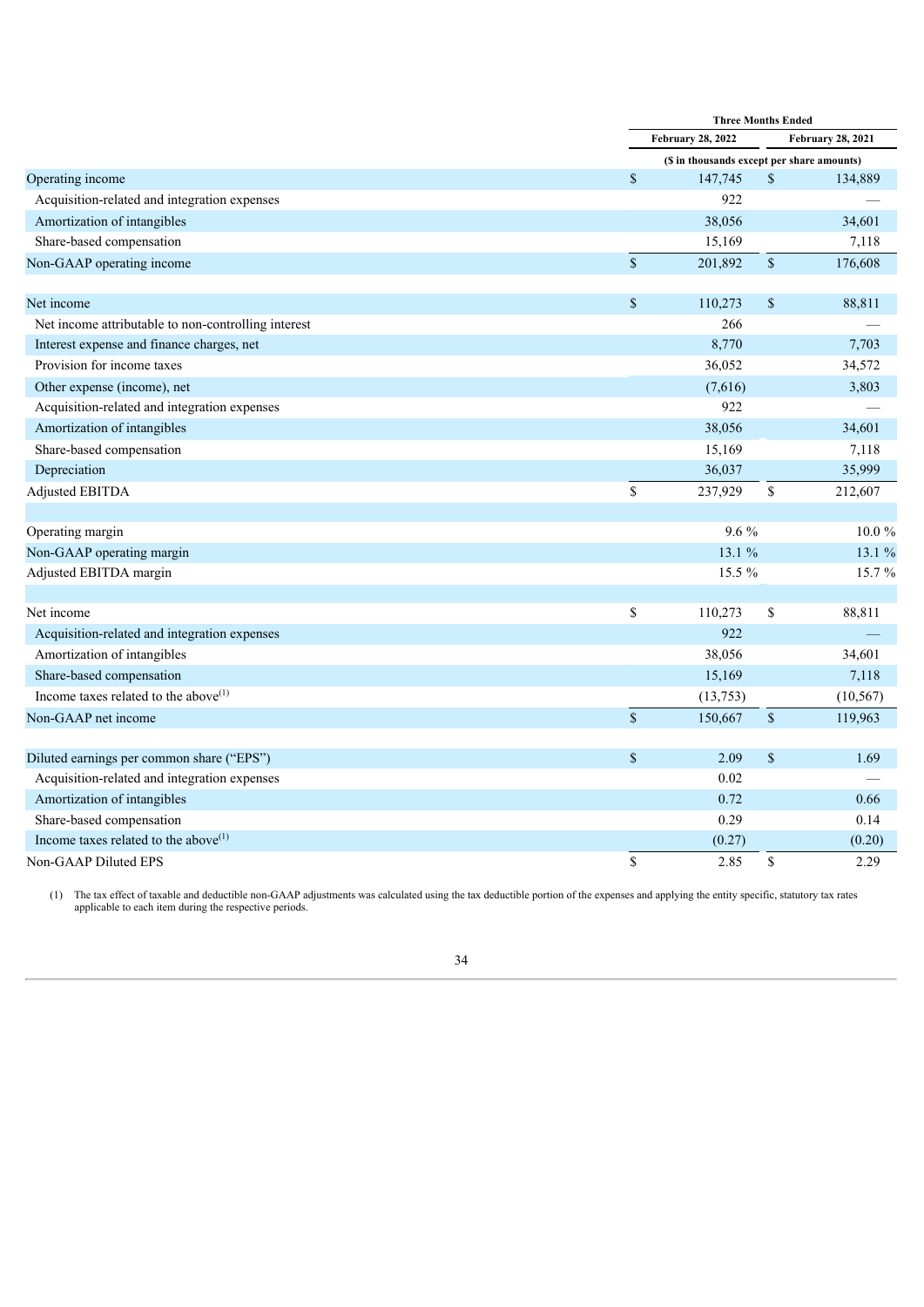#### **Liquidity and Capital Resources**

Our primary uses of cash are working capital, capital expenditures to expand our delivery footprint and enhance our technology solutions, debt repayments and acquisitions, including our recent acquisition of PK. Our financing needs for these uses of cash have been a combination of operating cash flows and third-party debt arrangements. Our working capital needs are primarily to finance accounts receivable. When our revenue is increasing, our net investment in working capital typically increases. Conversely, when revenue is decreasing, our net investment in working capital typically decreases. To increase our market share and better serve our clients, we may further expand our operations through investments or acquisitions. We expect that such expansion would require an initial investment in working capital, personnel, facilities, and operations. These investments or acquisitions would likely be funded primarily by our existing cash and cash equivalents, available liquidity, including capacity on our debt arrangements, or the issuance of securities.

In September 2021, considering our strong free cash flow, low leverage and adequate liquidity to support capital return to stockholders while maintaining flexibility to pursue acquisitions, the Company's board of directors authorized a share repurchase program. Under the share repurchase program, the board of directors authorized the Company to purchase up to \$500 million of our common stock from time to time as market and business conditions warrant, including through open market purchases or Rule 10b5-1 trading plans. The repurchase program has no termination date and may be suspended or discontinued at any time. During the three months ended February 28, 2022, we did not purchase shares of our common stock under the program. At February 28, 2022, approximately \$474.9 million remained available for share repurchases under the existing authorization from the Company's board of directors.

During fiscal years 2022 and 2021, the Company has paid the following dividends per share approved by the Company's board of directors:

| Announcement Date    | <b>Record Date</b> | <b>Per Share Dividend Amount</b> | <b>Payment Date</b> |
|----------------------|--------------------|----------------------------------|---------------------|
| September $27, 2021$ | October 22, 2021   | \$0.25                           | November 2, 2021    |
| January 18, 2022     | January 28, 2022   | \$0.25                           | February 8, 2022    |

On March 29, 2022, we announced a cash dividend of \$0.25 per share to stockholders of record as of April 29, 2022, payable on May 10, 2022.

The board of directors expects that future cash dividends will be paid on a quarterly basis. However, any decision to pay future cash dividends will be subject to our board of directors' approval, and will depend on many factors, such as our financial condition, earnings, capital requirements, debt service obligations, restrictive covenants in our debt agreements, industry practice, legal requirements, regulatory constraints, and other factors that our board of directors deems relevant. Our ability to pay dividends will depend on our ongoing ability to generate cash from operations and on our access to the capital markets. We cannot guarantee that we will continue to pay a dividend in the future.

#### *Debt Arrangements*

#### *Credit Facility*

On December 27, 2021, in connection with the closing of the acquisition of PK, we entered into an amendment of our senior secured credit facility (the "Credit Facility") (i) to refinance the previously existing term loan (the "Prior Term Loan") with a new term loan, which was fully advanced, in the aggregate outstanding principal amount of \$2,100 million (the "Term Loan"), (ii) to increase the revolving credit facility (the "Revolver") to \$1,000 million, (iii) to extend the maturity of the Credit Facility from November 30, 2025 to December 27, 2026, (iv) to replace LIBOR with SOFR as the primary reference rate used to calculate interest on the loans under the Credit Facility, and (v) to modify the commitment fee on the unused portion of the Revolver and the margins in excess of the reference rates at which the loans under the Credit Facility bear interest. The proceeds from the Term Loan and additional borrowings on the Securitization Facility were used to repay the principal amount outstanding on the Prior Term Loan and to finance the acquisition of PK, including the repayment of certain indebtedness of PK and the payment of fees and expenses in connection with the acquisition.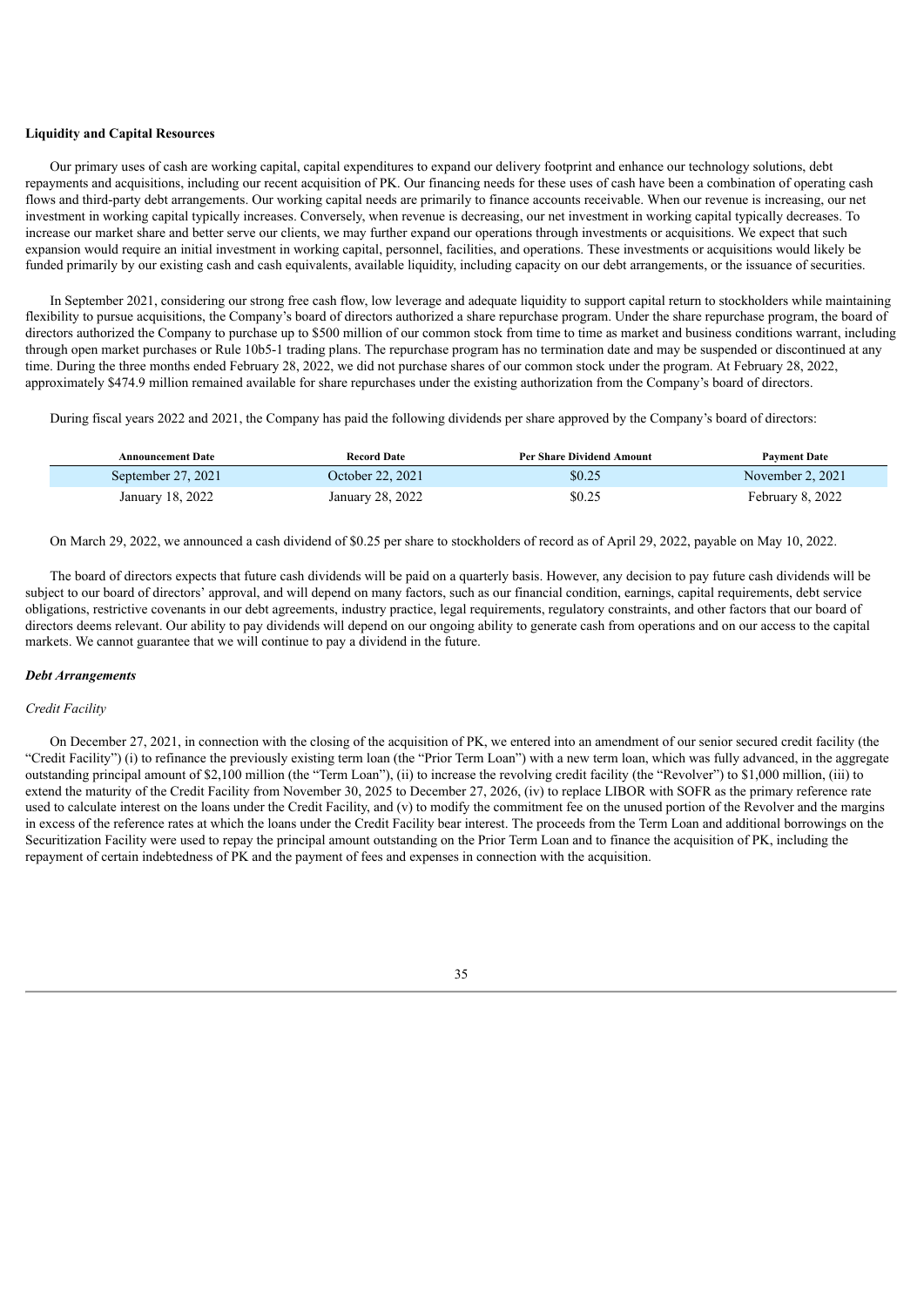As amended, borrowings under the Credit Facility bear interest, in the case of SOFR rate loans, at a per annum rate equal to the applicable SOFR rate (but not less than 0.0%), plus an adjustment of between 0.10% and 0.25% depending on the interest period of each SOFR loan, plus an applicable margin, which ranges from 1.25% to 2.00%, based on our consolidated leverage ratio. Borrowings under the Credit Facility that are not SOFR rate loans bear interest at a per annum rate equal to (i) the greatest of (a) the Federal Funds Rate in effect on such day plus  $\frac{1}{2}$  of 1.00%, (b) the rate of interest last publicly announced by Bank of America as its "prime rate" and (c) the term SOFR rate plus 1.00%, plus (ii) an applicable margin, which ranges from 0.25% to 1.00%, based on our consolidated leverage ratio. As amended, the commitment fee on the unused portion of the Revolver ranges from 22.5 to 30 basis points, based on our consolidated leverage ratio.

Beginning August 31, 2022, the outstanding principal of the Term Loan is payable in quarterly installments of \$26.25 million, with the unpaid balance due in full on the maturity date.

We may request, subject to obtaining commitments from any participating lenders and certain other conditions, incremental commitments to increase the amount of the Revolver or the Term Loan available under the Credit Facility in an aggregate principal amount of up to \$450 million, plus an additional amount, so long as after giving effect to the incurrence of such additional amount, our pro forma first lien leverage ratio (as defined in the Credit Facility) would not exceed 3.00 to 1.00.

Obligations under the Credit Facility are secured by substantially all of the assets of Concentrix and certain of its U.S. subsidiaries and are guaranteed by certain of its U.S. subsidiaries.

The Credit Facility contains various loan covenants that restrict the ability of Concentrix and its subsidiaries to take certain actions, including incurrence of indebtedness, creation of liens, mergers or consolidations, dispositions of assets, repurchase or redemption of capital stock, making certain investments, entering into certain transactions with affiliates or changing the nature of our business. In addition, the Credit Facility contains financial covenants that require us to maintain at the end of each fiscal quarter, (i) a consolidated leverage ratio (as defined in the Credit Facility) not to exceed 3.75 to 1.0 and (ii) a consolidated interest coverage ratio (as defined in the Credit Facility) equal to or greater than 3.00 to 1.0. The Credit Facility also contains various customary events of default, including payment defaults, defaults under certain other indebtedness, and a change of control of Concentrix.

We initially entered into the Credit Facility on October 16, 2020, and the Credit Facility initially provided for the extension of revolving loans of up to \$600 million and term loan borrowings of up to \$900 million. On November 30, 2020, in connection with the spin-off, we incurred \$900 million of term loan borrowings under the Credit Facility and \$250 million of borrowings under the Securitization Facility (as defined below). Substantially all of the proceeds from such indebtedness, net of debt issuance costs, were transferred to TD SYNNEX on November 30, 2020 to eliminate debt owed by the Company to TD SYNNEX and in exchange for the contribution of certain Company trademarks from TD SYNNEX to the Company.

Beginning May 31, 2021, the outstanding principal of the Prior Term Loan was payable in quarterly installments of \$11.25 million, with the unpaid balance due in full on the maturity date. During the fiscal year ended November 30, 2021, we paid \$200.0 million of the principal balance on the Prior Term Loan, including \$166.25 million of voluntary prepayments without penalty.

We had no outstanding borrowings on the Revolver as of February 28, 2022 or November 30, 2021.

#### *Securitization Facility*

On October 30, 2020, we entered into a \$350 million accounts receivable securitization facility (the "Securitization Facility") pursuant to certain agreements, including a receivables financing agreement and a receivables purchase agreement.

The Securitization Facility has a termination date of October 28, 2022. Under the Securitization Facility, Concentrix and certain of its U.S. based subsidiaries (the "Originators") sell or otherwise transfer all of their accounts receivable to a special purpose bankruptcy-remote subsidiary of Concentrix that grants a security interest in the receivables to the lenders in exchange for available borrowings of up to \$350 million. Borrowing availability under the Securitization Facility may be limited by our accounts receivable balances, changes in the credit ratings of our clients comprising the receivables, client concentration levels in the receivables, and certain characteristics of the accounts receivable being transferred (including factors tracking performance of the accounts receivable over time). In May 2021, we amended the Securitization Facility to remove CIS as an Originator.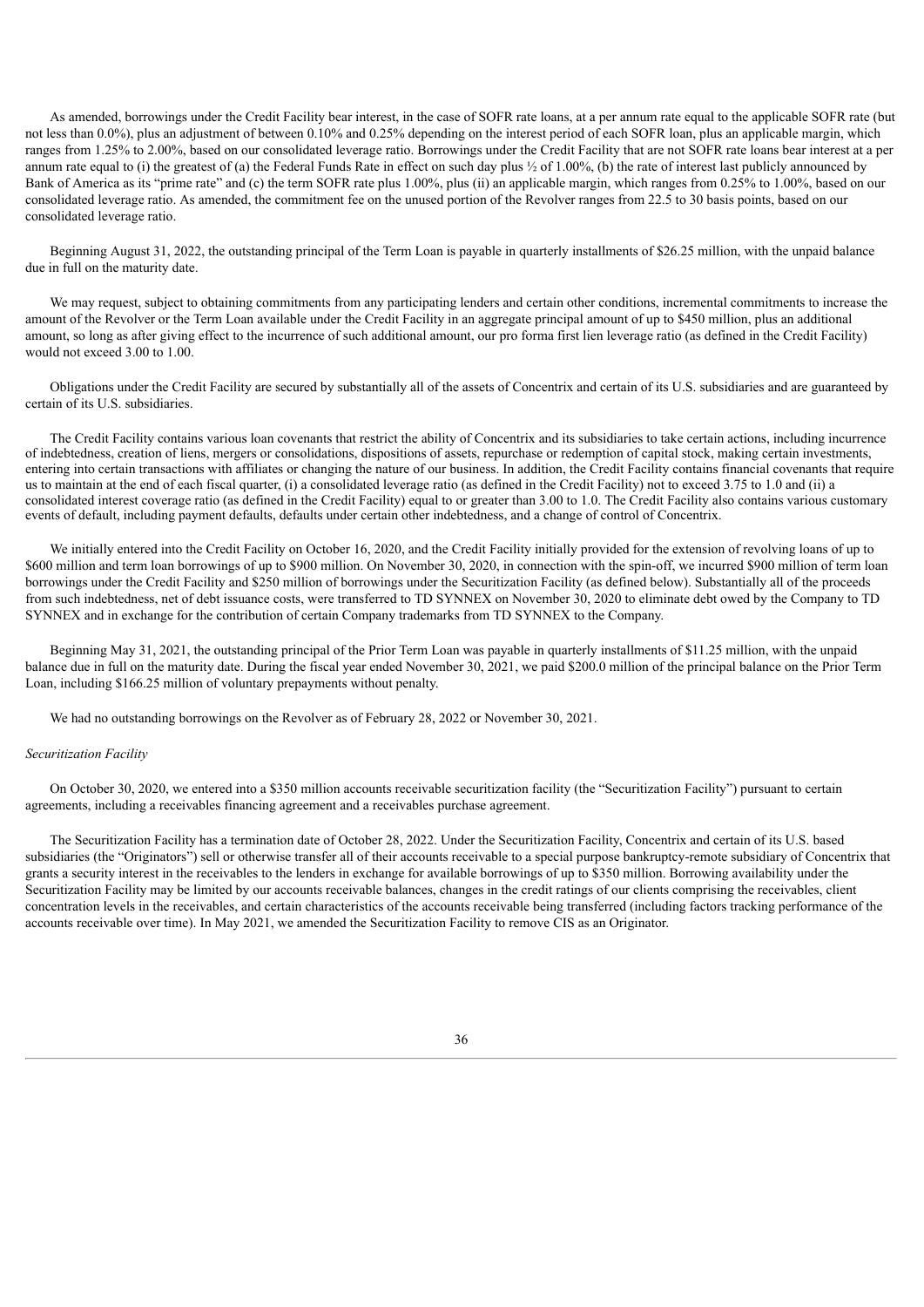Borrowings under the Securitization Facility bear interest with respect to loans that are funded through the issuance of commercial paper at the applicable commercial paper rate plus a spread of 1.05% and, otherwise, at a per annum rate equal to the applicable LIBOR rate plus a spread of 1.15%. We are also obligated to pay a monthly undrawn fee that ranges from 30 to 37.5 basis points based on the portion of the Securitization Facility that is undrawn.

The Securitization Facility contains various affirmative and negative covenants, including a consolidated leverage ratio covenant that is consistent with the Credit Facility and customary events of default, including payment defaults, defaults under certain other indebtedness, a change in control of Concentrix, and certain events negatively affecting the overall credit quality of the transferred accounts receivable.

As of February 28, 2022, we were in compliance with the debt covenants related to our debt arrangements.

# *Cash Flows – Three Months Ended February 28, 2022 and 2021*

The following summarizes our cash flows for the three months ended February 28, 2022 and 2021, as reported in our consolidated statement of cash flows in the accompanying consolidated financial statements.

|                                                                               | <b>Three Months Ended</b> |                          |  |                          |  |
|-------------------------------------------------------------------------------|---------------------------|--------------------------|--|--------------------------|--|
|                                                                               |                           | <b>February 28, 2022</b> |  | <b>February 28, 2021</b> |  |
|                                                                               |                           | (\$ in thousands)        |  |                          |  |
| Net cash provided by operating activities                                     | \$                        | $45,015$ \$              |  | 35,884                   |  |
| Net cash used in investing activities                                         |                           | (1,610,823)              |  | (41,950)                 |  |
| Net cash provided by (used in) financing activities                           |                           | 1,527,353                |  | (30,618)                 |  |
| Effect of exchange rate changes on cash, cash equivalents and restricted cash |                           | (1,395)                  |  | (471)                    |  |
| Net decrease in cash, cash equivalents and restricted cash                    |                           | $(39,850)$ \$            |  | (37, 155)                |  |
| Cash, cash equivalents and restricted cash at beginning of year               |                           | 183,010                  |  | 156,351                  |  |
| Cash, cash equivalents and restricted cash at the end of the period           |                           | $143,160$ \$             |  | 119,196                  |  |

# *Operating Activities*

Net cash provided by operating activities was \$45.0 million for the three months ended February 28, 2022 in comparison to \$35.9 million for the three months ended February 28, 2021. The increase in net cash provided by operating activities over the prior year period was primarily related to the increase in net income, partially offset by changes in working capital over the prior year period.

## *Investing Activities*

Net cash used in investing activities for the three months ended February 28, 2022 was \$1,610.8 million in comparison to \$42.0 million for the three months ended February 28, 2021. The increase in net cash used in investing activities over the prior year period primarily related to the cash paid in connection with our acquisition of PK.

## *Financing Activities*

Net cash provided by financing activities for the three months ended February 28, 2022 was \$1,527.4 billion, consisting primarily of net proceeds from the refinancing of the term loan under the amended Credit Facility of \$1,400.0 million and net proceeds from the Securitization Facility of \$149.0 million, offset by cash paid for debt issuance costs of \$8.9 million and dividends of \$13.1 million.

Net cash used in financing activities for the three months ended February 28, 2021 was \$30.6 million, consisting primarily of the payment of \$50.0 million of the principal balance of the term loan under the Credit Facility, partially offset by net third-party borrowings of \$17.5 million under the Securitization Facility.

We believe our current cash balances and credit availability are enough to support our operating activities for at least the next twelve months.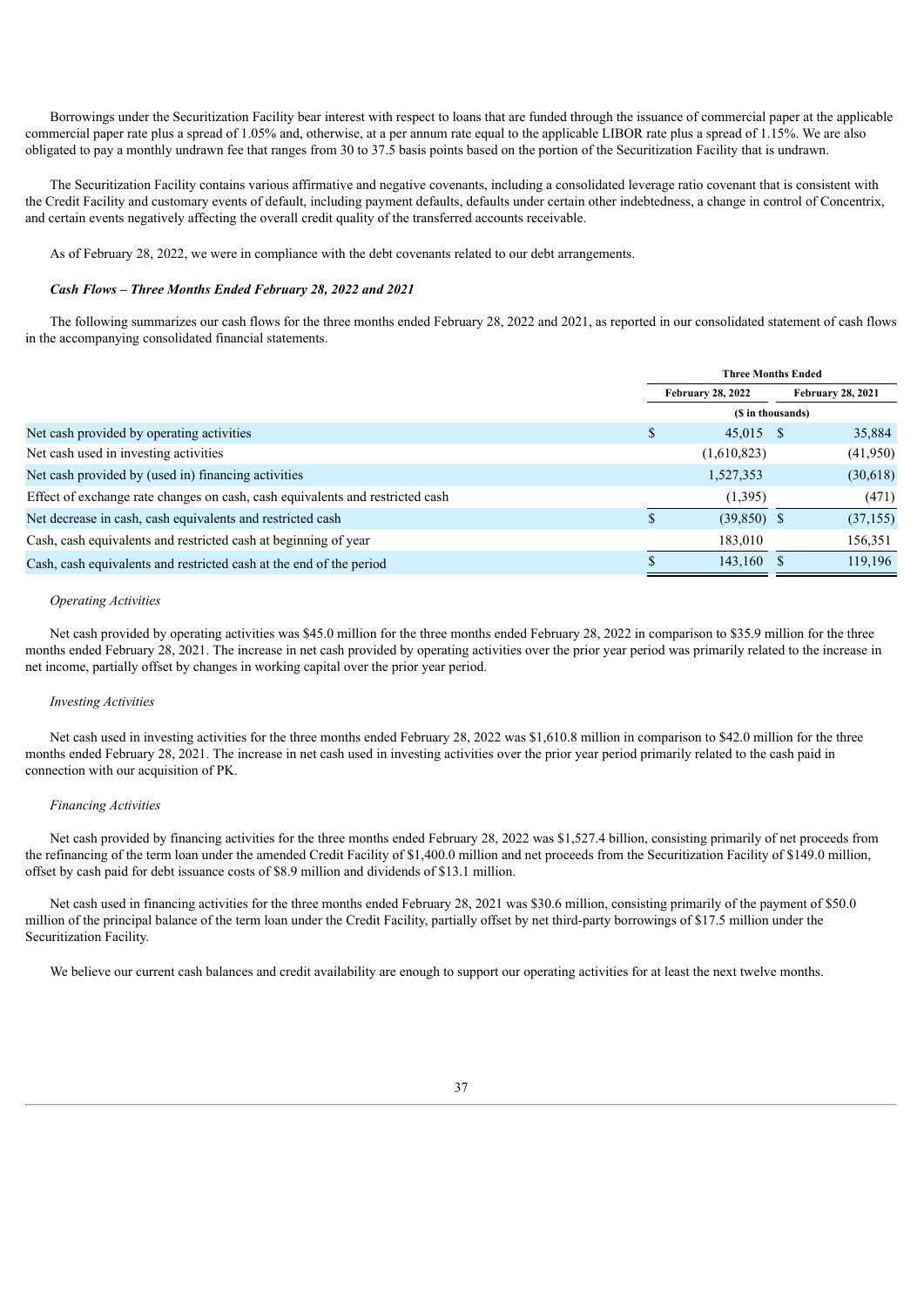#### *Free Cash Flow (a non-GAAP measure)*

|                                           |                   | <b>Three Months Ended</b> |  |                          |  |
|-------------------------------------------|-------------------|---------------------------|--|--------------------------|--|
|                                           |                   | <b>February 28, 2022</b>  |  | <b>February 28, 2021</b> |  |
|                                           | (\$ in thousands) |                           |  |                          |  |
| Net cash provided by operating activities |                   | 45,015 \$                 |  | 35,884                   |  |
| Purchases of property and equipment       |                   | (45,393)                  |  | (41,950)                 |  |
| Free cash flow (a non-GAAP measure)       |                   | $(378)$ \$                |  | (6,066)                  |  |

Our free cash flow was a use of \$0.4 million for the three months ended February 28, 2022 compared to a use of \$6.1 million for the three months ended February 28, 2021. The increase in free cash flow for the three months ended February 28, 2022 was due to the increase in cash provided by operating activities partially offset by an increase in capital expenditures.

#### *Capital Resources*

As of February 28, 2022, we had total liquidity of approximately \$1,238.2 million, which includes undrawn Revolver capacity of \$1,000.0 million on the Credit Facility, undrawn capacity of \$96.0 million on the Securitization Facility and cash and cash equivalents.

Our cash and cash equivalents totaled \$142.2 million and \$182.0 million as of February 28, 2022 and November 30, 2021, respectively. Of our total cash and cash equivalents, 96% and 87% were held by our non-U.S. legal entities as of February 28, 2022 and November 30, 2021, respectively. The cash and cash equivalents held by our non-U.S. legal entities are no longer subject to U.S. federal tax on repatriation into the United States. Repatriation of some non-U.S. balances is restricted by local laws. Historically, we have fully utilized and reinvested all non-U.S. cash to fund our international operations and expansion; however, the Company has recorded deferred tax liabilities related to non-U.S. withholding taxes on the earnings of certain previously acquired non-U.S. entities that are likely to be repatriated in the future. If in the future our intentions change, and we repatriate the cash back to the United States, we will report in our consolidated financial statements the impact of the state and withholding taxes depending upon the planned timing and manner of such repatriation. Presently, we believe we have sufficient resources, cash flow and liquidity within the United States to fund current and expected future working capital, investment and other general corporate funding requirements.

We believe that our available cash and cash equivalents balances, the cash flows expected to be generated from operations, and our sources of liquidity will be sufficient to satisfy our current and planned working capital and investment needs for the next twelve months. We also believe that our longer-term working capital, planned capital expenditures and other general corporate funding requirements will be satisfied through cash flows from operations and, to the extent necessary, from our borrowing facilities and future financial market activities.

# <span id="page-39-0"></span>**ITEM 3. QUANTITATIVE AND QUALITATIVE DISCLOSURES ABOUT MARKET RISK**

#### **Market Risk**

We are and will be exposed to a variety of market risks, including the effects of changes in foreign currency exchange rates and interest rates. Market risk is the potential loss arising from changes in market rates and prices. Our risk management strategy includes managing these risks through our regular operating and financing activities and, when appropriate, through the use of derivative financial instruments. We utilize derivative financial instruments to hedge economic exposures, as well as reduce earnings and cash flow volatility resulting from shifts in market rates. In using derivative financial instruments to hedge our exposures to changes in exchange rates, we expose ourselves to counterparty credit risk. We manage our exposure to counterparty credit risk by entering into derivative financial instruments with investment grade-rated institutions that can be expected to perform fully under the terms of the agreements and by diversifying the financial institutions with which we enter into such agreements. There can be no guarantee that the risk management activities that we have entered into will be sufficient to fully offset market risk or reduce earnings and cash flow volatility resulting from shifts in market rates. See Note 6 of the consolidated financial statements included elsewhere in this Quarterly Report on Form 10-Q for additional discussion of our financial risk management.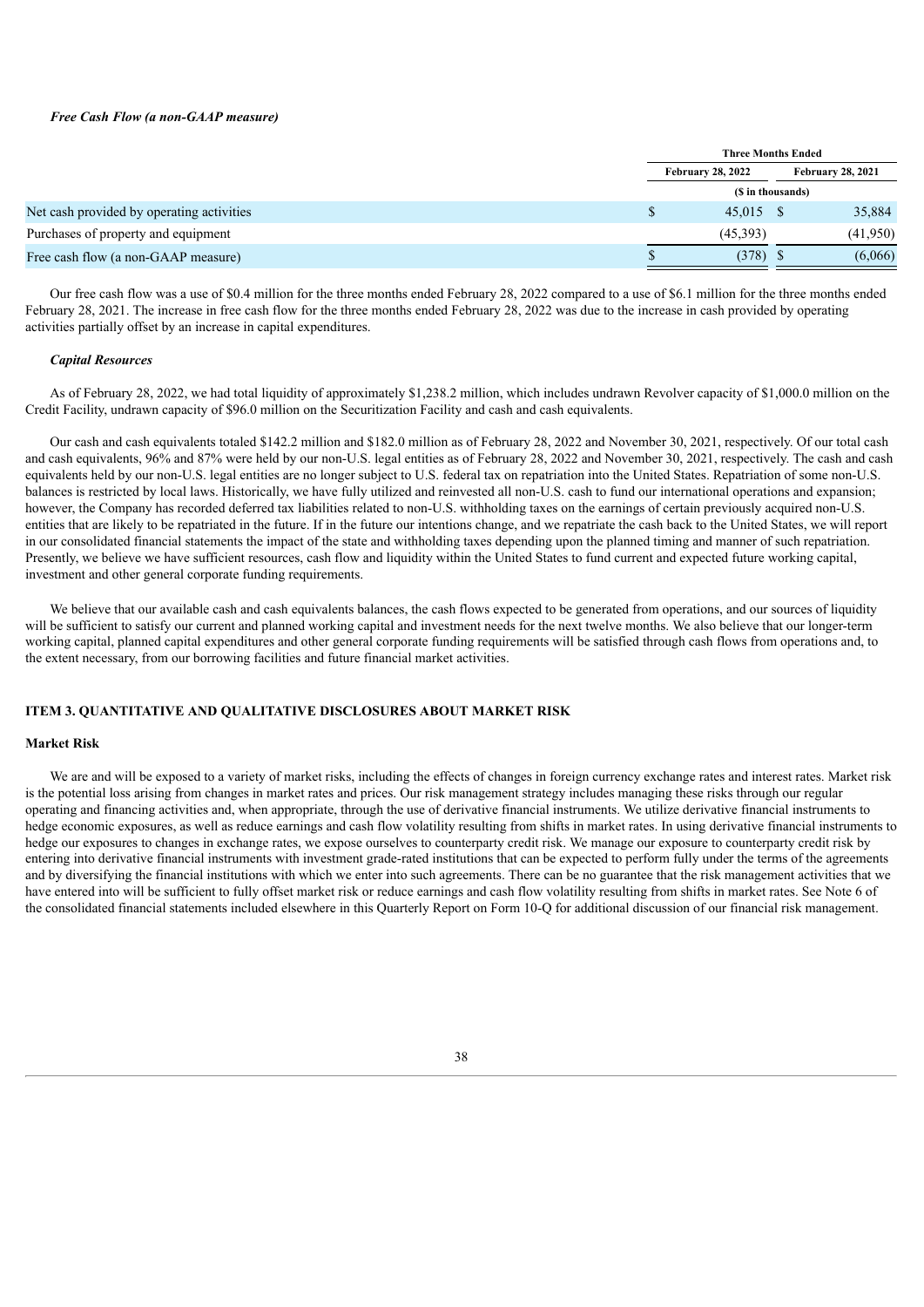## **Foreign Currency Risk**

While approximately 66% of our revenue is priced in U.S. dollars, we recognize a substantial amount of revenue under contracts that are denominated in euros, British pounds, Australian dollars and Japanese yen, among other currencies. A significant increase in the value of the U.S. dollar relative to these currencies may have a material adverse effect on the value of those services when translated into U.S. dollars.

We serve many of our U.S.-based, European and British clients from our CX delivery centers located around the world. As a result, a substantial portion of the costs to deliver these services are denominated in the local currency of the country where the services are performed. This creates a foreign exchange exposure for us. As of February 28, 2022, we have hedged a portion of our exposure related to the anticipated cash flow requirements denominated in certain foreign currencies by entering into hedging contracts with institutions to acquire a total of PHP 35,030.0 million at a fixed price of \$682.5 million at various dates through February 2024; and INR 19,335.0 million at a fixed price of \$245.2 million at various dates through February 2024. The fair value of these derivative instruments as of February 28, 2022 is presented in Note 7 of the consolidated financial statements included elsewhere in this Quarterly Report on Form 10-Q. The potential loss in fair value at February 28, 2022 for such contracts resulting from a hypothetical 10% adverse change in the underlying foreign currency exchange rates is approximately \$92.1 million. This loss would be substantially mitigated by corresponding gains on the underlying foreign currency exposures.

Other foreign currency exposures arise from transactions denominated in a currency other than the functional currency. We periodically enter into hedging contracts that are not denominated as hedges. The purpose of these derivative instruments is to protect us against foreign currency exposure related receivables, payables and intercompany transactions that are denominated in currencies that are different from the functional currencies of our respective legal entities that are party to the transactions. As of February 28, 2022, the fair value of these derivatives not designated as hedges was a net receivable of \$3.4 million.

## **Interest Rate Risk**

At February 28, 2022, all of our outstanding debt under the Credit Facility and Securitization Facility is variable debt, which exposes the Company to changes in interest rates. Holding other variables constant, including the total amount of outstanding indebtedness, a one hundred basis point increase in interest rates on our variable-rate debt would cause an estimated increase in interest expense of approximately \$23.5 million per year.

## <span id="page-40-0"></span>**ITEM 4. CONTROLS AND PROCEDURES**

#### **Evaluation of disclosure controls and procedures**

Based on the evaluation of our disclosure controls and procedures (as defined in Rules 13a-15(e) and 15d-15(e) under the Exchange Act) required by 13a-15(b) or 15d-15(b) under the Exchange Act, our principal executive officer and principal financial officer have concluded that, as of the end of the period covered by this report, our disclosure controls and procedures were effective at the reasonable assurance level to ensure that information required to be disclosed by us in reports that we file or submit under the Exchange Act is recorded, processed, summarized and reported within the time periods specified in Securities and Exchange Commission rules and forms, and include controls and procedures designed to ensure that information required to be disclosed by us in such reports is accumulated and communicated to our management, including the principal executive officer and principal financial officer, as appropriate, to allow timely decisions regarding required disclosure.

#### **Changes in internal control over financial reporting**

We acquired PK in the first quarter of fiscal year 2022. We are currently in the process of evaluating and integrating the acquired operations, processes, and internal controls. See Note 3 of the consolidated financial statements included in this report for additional information on the acquisition of PK.

<span id="page-40-1"></span>Except for the acquisition of PK, there were no changes in our internal control over financial reporting that occurred during our first fiscal quarter of fiscal year 2022 that have materially affected, or are reasonably likely to materially affect, our internal control over financial reporting.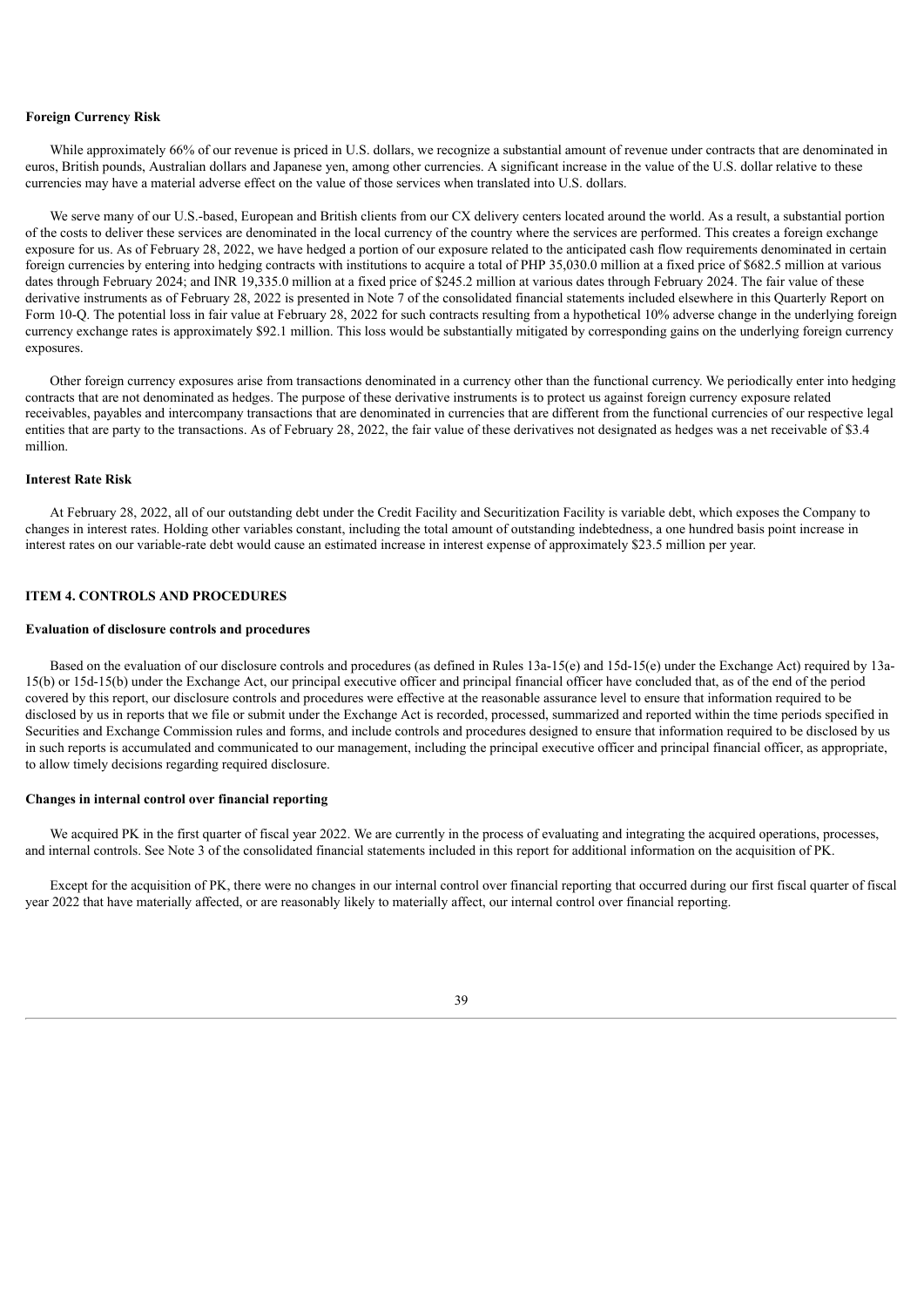## **PART II—OTHER INFORMATION**

# <span id="page-41-0"></span>**ITEM 1. LEGAL PROCEEDINGS**

From time to time, we are involved in legal proceedings in the ordinary course of business. We do not believe that these proceedings will have a material adverse effect on the results of our operations, our financial position or the cash flows of our business. During the three months ended February 28, 2022, there were no new material legal proceedings and no material developments in any legal proceedings reported in our Annual Report on Form 10-K for the fiscal year ended November 30, 2021.

# <span id="page-41-1"></span>**ITEM 1A. RISK FACTORS**

<span id="page-41-2"></span>You should carefully review and consider the information regarding certain factors that could materially affect our business, results of operations and financial condition set forth in Part I, Item 1A of our Annual Report on Form 10-K for the fiscal year ended November 30, 2021. There have been no material changes from the risk factors disclosed in our Annual Report on Form 10-K for the fiscal year ended November 30, 2021.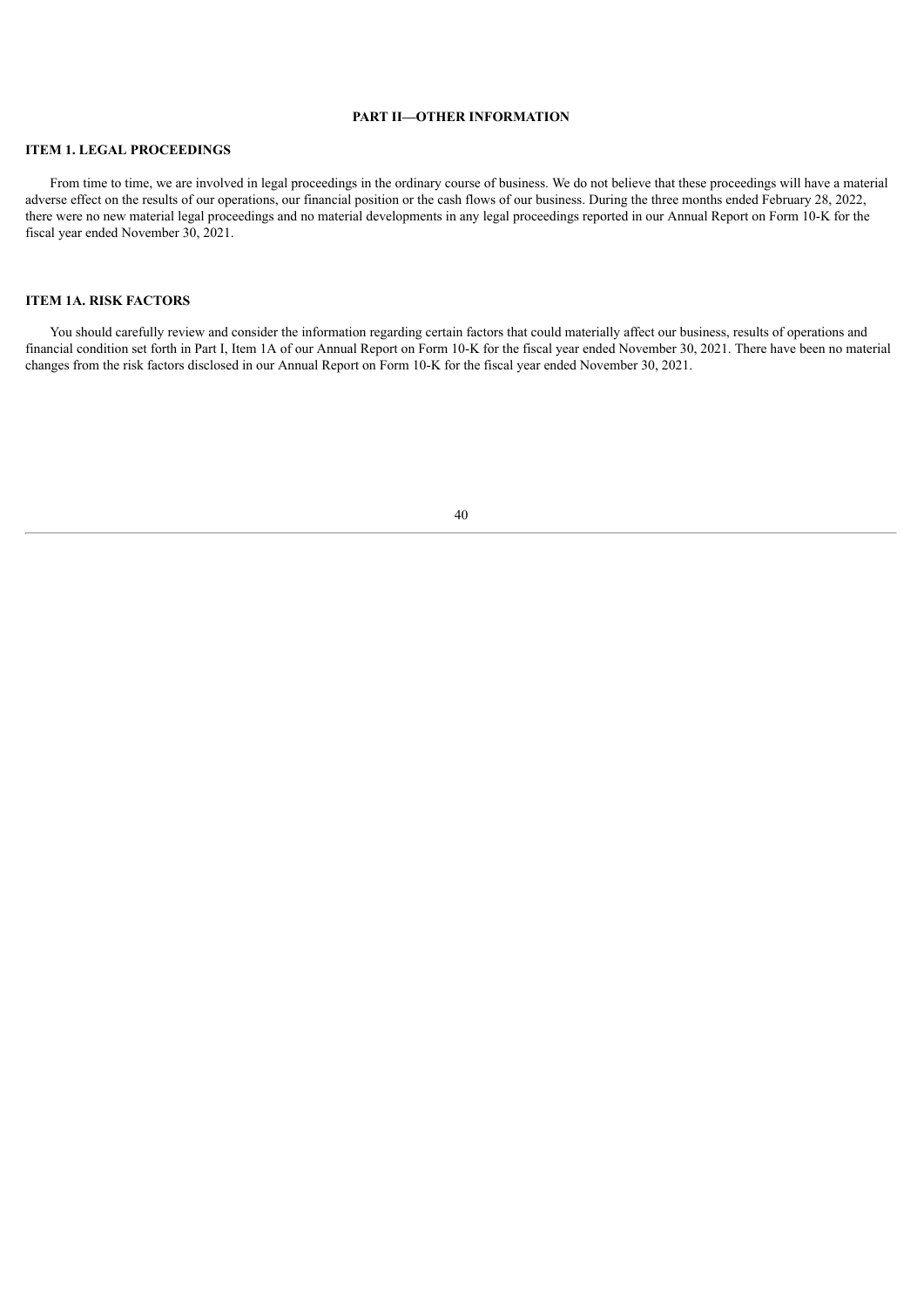# **ITEM 6. EXHIBITS**

| Exhibit No. | <b>Exhibit Description</b>                                                                                                                                                                                                                                                                                                                                                                             |
|-------------|--------------------------------------------------------------------------------------------------------------------------------------------------------------------------------------------------------------------------------------------------------------------------------------------------------------------------------------------------------------------------------------------------------|
| 2.1         | Agreement and Plan of Merger dated as of November 19, 2021 by and among Concentrix Corporation, CNXC Merger Sub, Inc.,<br>ProKarma Holdings Inc. and Carlyle Partners VI Holdings, L.P. (incorporated by reference to Exhibit 2.1 to the Company's Current<br>Report on Form 8-K filed on November 24, 2021). <sup>*</sup>                                                                             |
| 2.2         | First Amendment to Agreement and Plan of Merger, dated as of December 20, 2021, by and among Concentrix Corporation, CNXC<br>Merger Sub, Inc., ProKarma Holdings Inc. and Carlyle Partners VI Holdings, L.P. (incorporated by reference to Exhibit 2.1 to the<br>Company's Current Report on Form 8-K filed on December 23, 2021). <sup>*</sup>                                                        |
| 3.1         | Amended and Restated Certificate of Incorporation of the Company (incorporated by reference to Exhibit 3.1 to the Company's<br>Current Report on Form 8-K filed on December 2, 2020).                                                                                                                                                                                                                  |
| 3.2         | Amended and Restated Bylaws of the Company, as amended (incorporated by reference to Exhibit 3.2 to the Company's Annual<br>Report on Form 10-K filed on January 28, 2022).                                                                                                                                                                                                                            |
| 10.1        | First Amendment to Credit Agreement and Joinder Agreement, dated as of December 27, 2021, by and among Concentrix<br>Corporation, the subsidiaries of Concentrix Corporation named therein, the lenders party thereto, and Bank of America, N.A., as<br>administrative agent (incorporated by reference to Exhibit 10.1 to the Company's Current Report on Form 8-K filed on December 30,<br>$2021$ ). |
| 31.1        | Certification of Chief Executive Officer pursuant to Rule 13a-14(a) and Rule 15d-14(a) of the Securities Exchange Act of 1934, as<br>amended.                                                                                                                                                                                                                                                          |
| 31.2        | Certification of Chief Financial Officer pursuant to Rule 13a-14(a) and Rule 15d-14(a) of the Securities Exchange Act of 1934, as<br>amended.                                                                                                                                                                                                                                                          |
| 32.1        | Certification of Chief Executive Officer and Chief Financial Officer pursuant to 18 U.S.C. 1350, as adopted pursuant to Section 906<br>of the Sarbanes-Oxley Act of 2002.                                                                                                                                                                                                                              |
| 101.INS     | Inline XBRL Instance Document - the instance document does not appear in the Interactive Data File because its XBRL tags are<br>embedded within the Inline XBRL document.                                                                                                                                                                                                                              |
| 101.SCH     | Inline XBRL Taxonomy Extension Schema Document                                                                                                                                                                                                                                                                                                                                                         |
| 101.CAL     | Inline XBRL Taxonomy Extension Calculation Linkbase Document                                                                                                                                                                                                                                                                                                                                           |
| 101.LAB     | Inline XBRL Taxonomy Extension Label Linkbase Document                                                                                                                                                                                                                                                                                                                                                 |
| 101.PRE     | Inline XBRL Taxonomy Extension Presentation Linkbase Document                                                                                                                                                                                                                                                                                                                                          |
| 101.DEF     | Inline XBRL Taxonomy Extension Definition Linkbase Document                                                                                                                                                                                                                                                                                                                                            |
| 104         | Cover Page Interactive Data File (embedded within the Inline XBRL document)                                                                                                                                                                                                                                                                                                                            |

<span id="page-42-0"></span>\* Schedules and exhibits have been omitted pursuant to Item 601(b)(2) of Regulation S-K. Concentrix Corporation hereby undertakes to furnish copies of any of the omitted schedules and exhibits upon request by the U.S. Securities and Exchange Commission.

41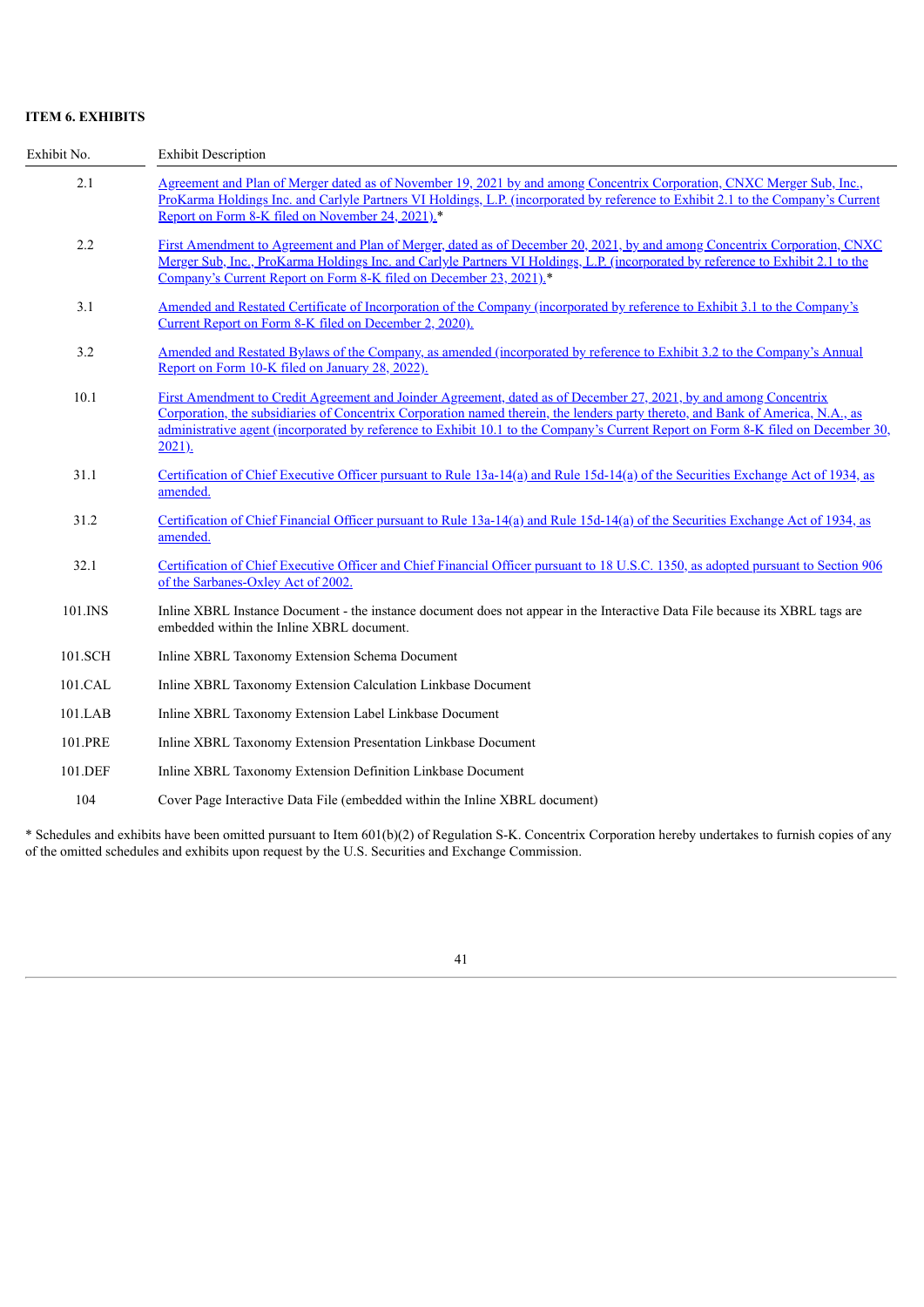# **SIGNATURES**

Pursuant to the requirements of the Securities Exchange Act of 1934, the registrant has duly caused this report to be signed on its behalf by the undersigned, thereunto duly authorized.

# Date: April 8, 2022 CONCENTRIX CORPORATION

By: /s/ Christopher Caldwell Christopher Caldwell President and Chief Executive Officer

By: /s/ Andre Valentine

Andre Valentine Chief Financial Officer

42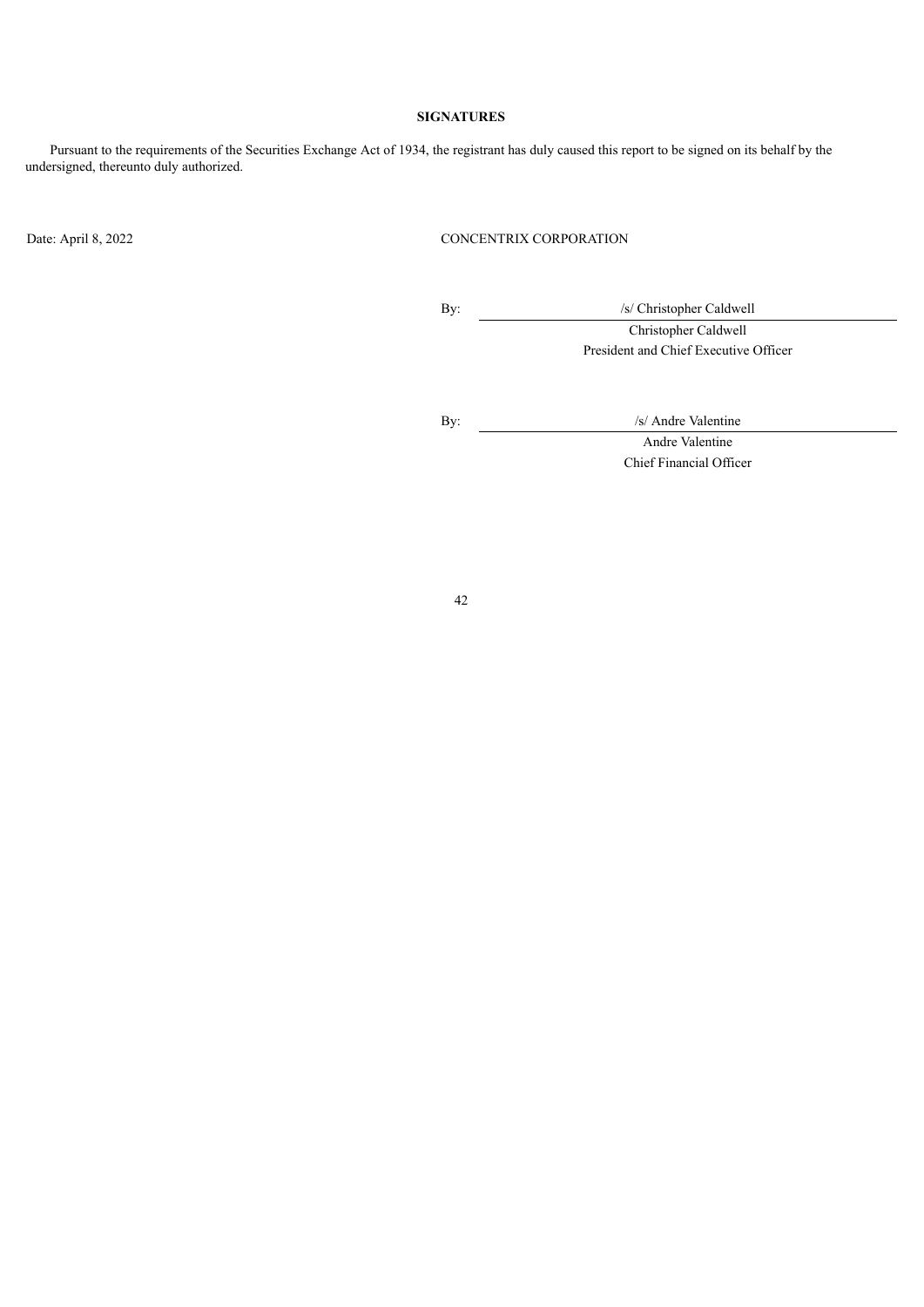# **SECTION 302 CERTIFICATION OF CHIEF EXECUTIVE OFFICER**

<span id="page-44-0"></span>I, Christopher Caldwell, certify that:

- 1. I have reviewed this quarterly report on Form 10-Q of Concentrix Corporation;
- 2. Based on my knowledge, this report does not contain any untrue statement of a material fact or omit to state a material fact necessary to make the statements made, in light of the circumstances under which such statements were made, not misleading with respect to the periods covered by this report;
- 3. Based on my knowledge, the financial statements, and other financial information included in this report, fairly present in all material respects the financial condition, results of operations and cash flows of the registrant as of, and for, the periods presented in this report;
- 4. The registrant's other certifying officer(s) and I are responsible for establishing and maintaining disclosure controls and procedures (as defined in Exchange Act Rules 13a-15(e) and 15d-15(e)) and internal control over financial reporting (as defined in Exchange Act Rules 13a-15(f) and 15d-15(f)) for the registrant and have:
	- a. Designed such disclosure controls and procedures, or caused such disclosure controls and procedures to be designed under our supervision, to ensure that material information relating to the registrant, including its consolidated subsidiaries, is made known to us by others within those entities, particularly during the period in which this report is being prepared;
	- b. Designed such internal control over financial reporting, or caused such internal control over financial reporting to be designed under our supervision, to provide reasonable assurance regarding the reliability of financial reporting and the preparation of financial statements for external purposes in accordance with generally accepted accounting principles;
	- c. Evaluated the effectiveness of the registrant's disclosure controls and procedures and presented in this report our conclusions about the effectiveness of the disclosure controls and procedures, as of the end of the period covered by this report based on such evaluation; and
	- d. Disclosed in this report any change in the registrant's internal control over financial reporting that occurred during the registrant's most recent fiscal quarter (the registrant's fourth fiscal quarter in the case of an annual report) that has materially affected, or is reasonably likely to materially affect, the registrant's internal control over financial reporting; and
- 5. The registrant's other certifying officer(s) and I have disclosed, based on our most recent evaluation of internal control over financial reporting, to the registrant's auditors and the audit committee of the registrant's board of directors (or persons performing the equivalent functions):
	- a. All significant deficiencies and material weaknesses in the design or operation of internal control over financial reporting which are reasonably likely to adversely affect the registrant's ability to record, process, summarize and report financial information; and
	- b. Any fraud, whether or not material, that involves management or other employees who have a significant role in the registrant's internal control over financial reporting.

April 8, 2022 /s/ Christopher Caldwell

Christopher Caldwell President and Chief Executive Officer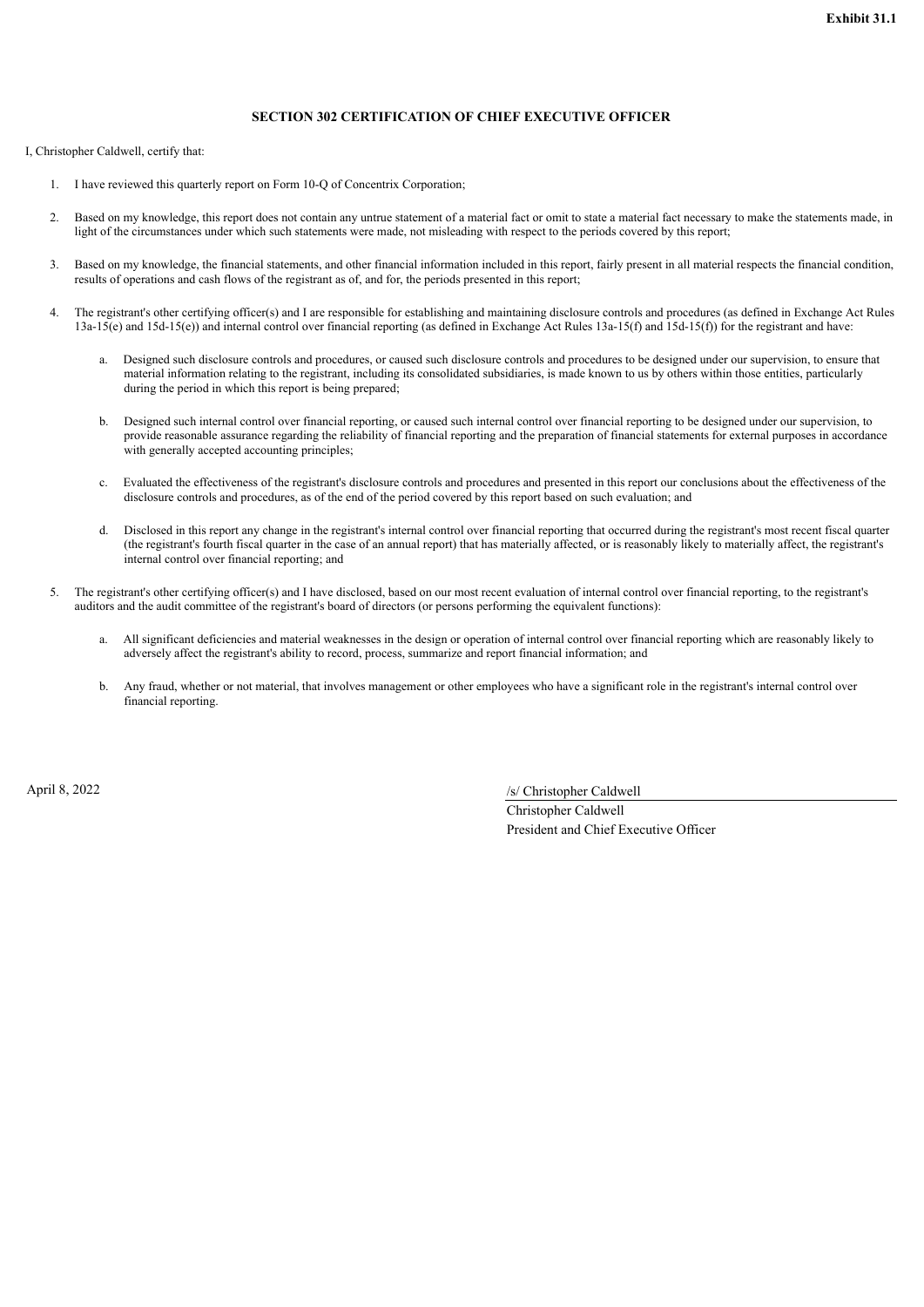# **SECTION 302 CERTIFICATION OF CHIEF FINANCIAL OFFICER**

<span id="page-45-0"></span>I, Andre Valentine, certify that:

- 1. I have reviewed this quarterly report on Form 10-Q of Concentrix Corporation;
- 2. Based on my knowledge, this report does not contain any untrue statement of a material fact or omit to state a material fact necessary to make the statements made, in light of the circumstances under which such statements were made, not misleading with respect to the periods covered by this report;
- 3. Based on my knowledge, the financial statements, and other financial information included in this report, fairly present in all material respects the financial condition, results of operations and cash flows of the registrant as of, and for, the periods presented in this report;
- 4. The registrant's other certifying officer(s) and I are responsible for establishing and maintaining disclosure controls and procedures (as defined in Exchange Act Rules 13a-15(e) and 15d-15(e)) and internal control over financial reporting (as defined in Exchange Act Rules 13a-15(f) and 15d-15(f)) for the registrant and have:
	- a. Designed such disclosure controls and procedures, or caused such disclosure controls and procedures to be designed under our supervision, to ensure that material information relating to the registrant, including its consolidated subsidiaries, is made known to us by others within those entities, particularly during the period in which this report is being prepared;
	- b. Designed such internal control over financial reporting, or caused such internal control over financial reporting to be designed under our supervision, to provide reasonable assurance regarding the reliability of financial reporting and the preparation of financial statements for external purposes in accordance with generally accepted accounting principles;
	- c. Evaluated the effectiveness of the registrant's disclosure controls and procedures and presented in this report our conclusions about the effectiveness of the disclosure controls and procedures, as of the end of the period covered by this report based on such evaluation; and
	- d. Disclosed in this report any change in the registrant's internal control over financial reporting that occurred during the registrant's most recent fiscal quarter (the registrant's fourth fiscal quarter in the case of an annual report) that has materially affected, or is reasonably likely to materially affect, the registrant's internal control over financial reporting; and
- 5. The registrant's other certifying officer(s) and I have disclosed, based on our most recent evaluation of internal control over financial reporting, to the registrant's auditors and the audit committee of the registrant's board of directors (or persons performing the equivalent functions):
	- a. All significant deficiencies and material weaknesses in the design or operation of internal control over financial reporting which are reasonably likely to adversely affect the registrant's ability to record, process, summarize and report financial information; and
	- b. Any fraud, whether or not material, that involves management or other employees who have a significant role in the registrant's internal control over financial reporting.

April 8, 2022 /s/ Andre Valentine

Andre Valentine Chief Financial Officer